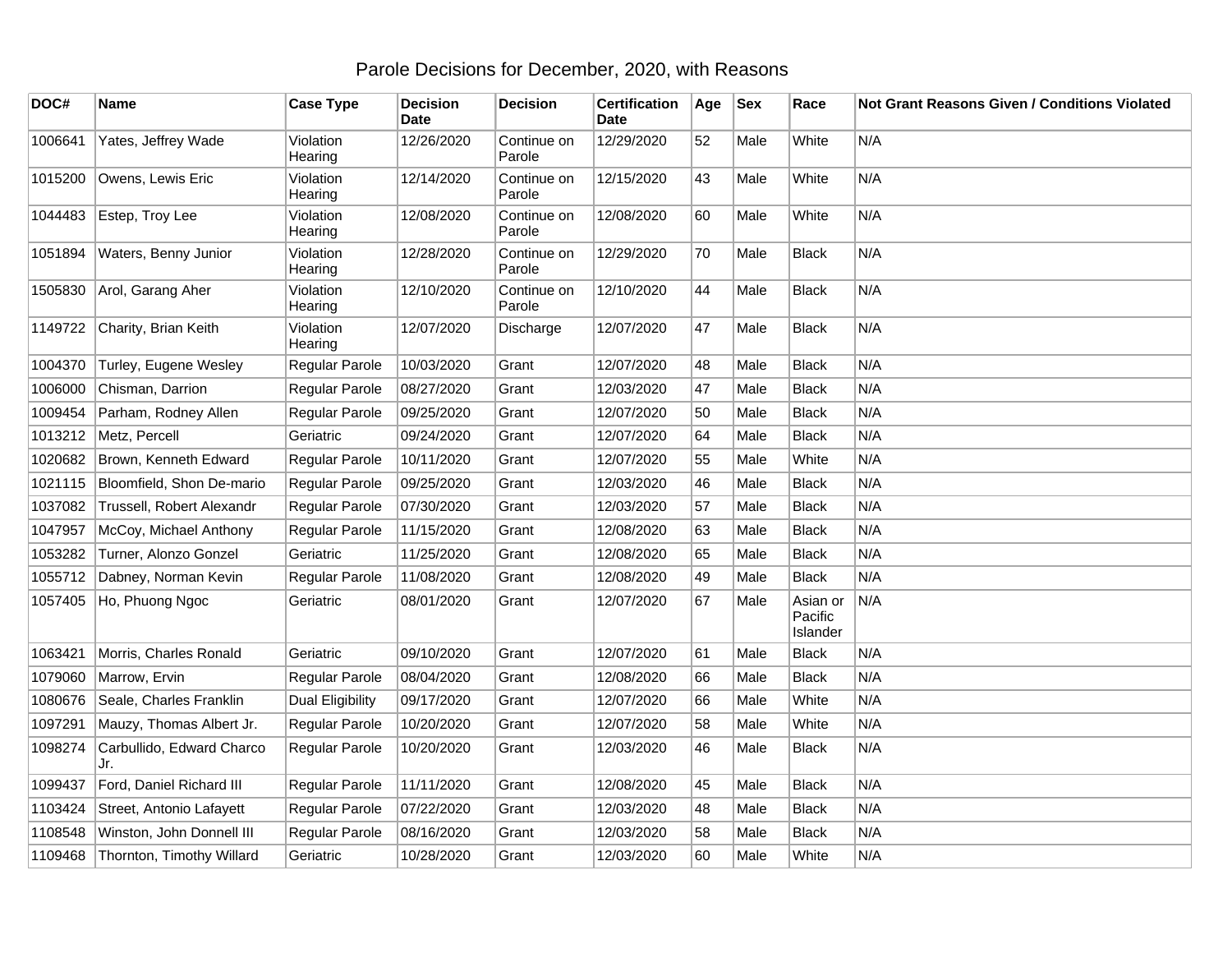| DOC#    | Name                           | <b>Case Type</b>        | <b>Decision</b><br><b>Date</b> | <b>Decision</b> | <b>Certification</b><br>Date | Age | <b>Sex</b> | Race         | <b>Not Grant Reasons Given / Conditions Violated</b>                                           |
|---------|--------------------------------|-------------------------|--------------------------------|-----------------|------------------------------|-----|------------|--------------|------------------------------------------------------------------------------------------------|
| 1111745 | Alkebu-Lan, Sankofa<br>Omowale | Regular Parole          | 11/08/2020                     | Grant           | 12/08/2020                   | 49  | Male       | <b>Black</b> | N/A                                                                                            |
| 1113356 | Lockner, Patrick Michael       | <b>Regular Parole</b>   | 11/15/2020                     | Grant           | 12/08/2020                   | 67  | Male       | White        | N/A                                                                                            |
| 1118652 | Washington, Alvin Obrine       | Geriatric               | 12/02/2020                     | Grant           | 12/03/2020                   | 64  | Male       | <b>Black</b> | N/A                                                                                            |
| 1140252 | Goad, Joseph Wayne             | Dual Eligibility        | 09/18/2020                     | Grant           | 12/07/2020                   | 61  | Male       | White        | N/A                                                                                            |
| 1140357 | Wiggins, Reginald Allen        | <b>Regular Parole</b>   | 09/30/2020                     | Grant           | 12/07/2020                   | 50  | Male       | <b>Black</b> | N/A                                                                                            |
| 1140713 | Jessee, Jerry Lee              | Regular Parole          | 08/04/2020                     | Grant           | 12/07/2020                   | 76  | Male       | White        | N/A                                                                                            |
| 1142585 | Carter, Leonard Jr.            | Regular Parole          | 07/29/2020                     | Grant           | 12/03/2020                   | 72  | Male       | <b>Black</b> | N/A                                                                                            |
| 1153443 | Drummond, Lorenzo Maurice      | Regular Parole          | 11/19/2020                     | Grant           | 12/08/2020                   | 49  | Male       | <b>Black</b> | N/A                                                                                            |
| 1157028 | Moore, Bobby Burnail           | Regular Parole          | 07/13/2020                     | Grant           | 12/03/2020                   | 45  | Male       | <b>Black</b> | N/A                                                                                            |
| 1162659 | Olds, Trevon Terrell           | Regular Parole          | 10/26/2020                     | Grant           | 12/07/2020                   | 50  | Male       | <b>Black</b> | N/A                                                                                            |
| 1168751 | Barnes, Charles Eugene         | Regular Parole          | 07/13/2020                     | Grant           | 12/03/2020                   | 51  | Male       | <b>Black</b> | N/A                                                                                            |
| 1169869 | Watts, David Everett           | Geriatric               | 11/21/2020                     | Grant           | 12/08/2020                   | 68  | Male       | <b>Black</b> | N/A                                                                                            |
| 1180543 | Goodwin, Bruce Edward          | Geriatric               | 08/04/2020                     | Grant           | 12/03/2020                   | 71  | Male       | <b>Black</b> | N/A                                                                                            |
| 1181181 | Patterson, Ronald Lee Jr.      | Geriatric               | 08/16/2020                     | Grant           | 12/03/2020                   | 60  | Male       | <b>Black</b> | N/A                                                                                            |
| 1181813 | Givens, Quince                 | <b>Regular Parole</b>   | 10/13/2020                     | Grant           | 12/07/2020                   | 52  | Male       | <b>Black</b> | N/A                                                                                            |
| 1420467 | Potter, David Allen            | Geriatric               | 08/18/2020                     | Grant           | 12/03/2020                   | 63  | Male       | White        | N/A                                                                                            |
| 1000396 | Gott, Bobby Joe                | Regular Parole          | 12/21/2020                     | Not Grant       | 12/23/2020                   | 54  | Male       | White        | Release at this time would diminish seriousness of<br>crime                                    |
|         |                                |                         |                                |                 |                              |     |            |              | Serious nature and circumstances of your offense(s).                                           |
|         |                                |                         |                                |                 |                              |     |            |              | The Board concludes that you should serve more of<br>your sentence prior to release on parole. |
|         |                                |                         |                                |                 |                              |     |            |              | The Board considers you to be a risk to the<br>community.                                      |
| 1001357 | Butchee, David Syrus           | <b>Regular Parole</b>   | 12/07/2020                     | Not Grant       | 12/09/2020                   | 40  | Male       | <b>Black</b> | History of substance abuse.                                                                    |
|         |                                |                         |                                |                 |                              |     |            |              | Other                                                                                          |
|         |                                |                         |                                |                 |                              |     |            |              | Release at this time would diminish seriousness of<br>crime                                    |
|         |                                |                         |                                |                 |                              |     |            |              | Serious nature and circumstances of your offense(s).                                           |
|         |                                |                         |                                |                 |                              |     |            |              | The Board concludes that you should serve more of<br>your sentence prior to release on parole. |
|         |                                |                         |                                |                 |                              |     |            |              | You need to show a longer period of stable<br>adjustment.                                      |
| 1001820 | Allison, Cecil Adrian          | <b>Dual Eligibility</b> | 12/29/2020                     | Not Grant       | 12/29/2020                   | 79  | Male       | White        | Crimes committed - Homicide-1st Degree; Malicious<br>Wounding; Use Of Firearm In Felony        |
|         |                                |                         |                                |                 |                              |     |            |              | Release at this time would diminish seriousness of<br>crime                                    |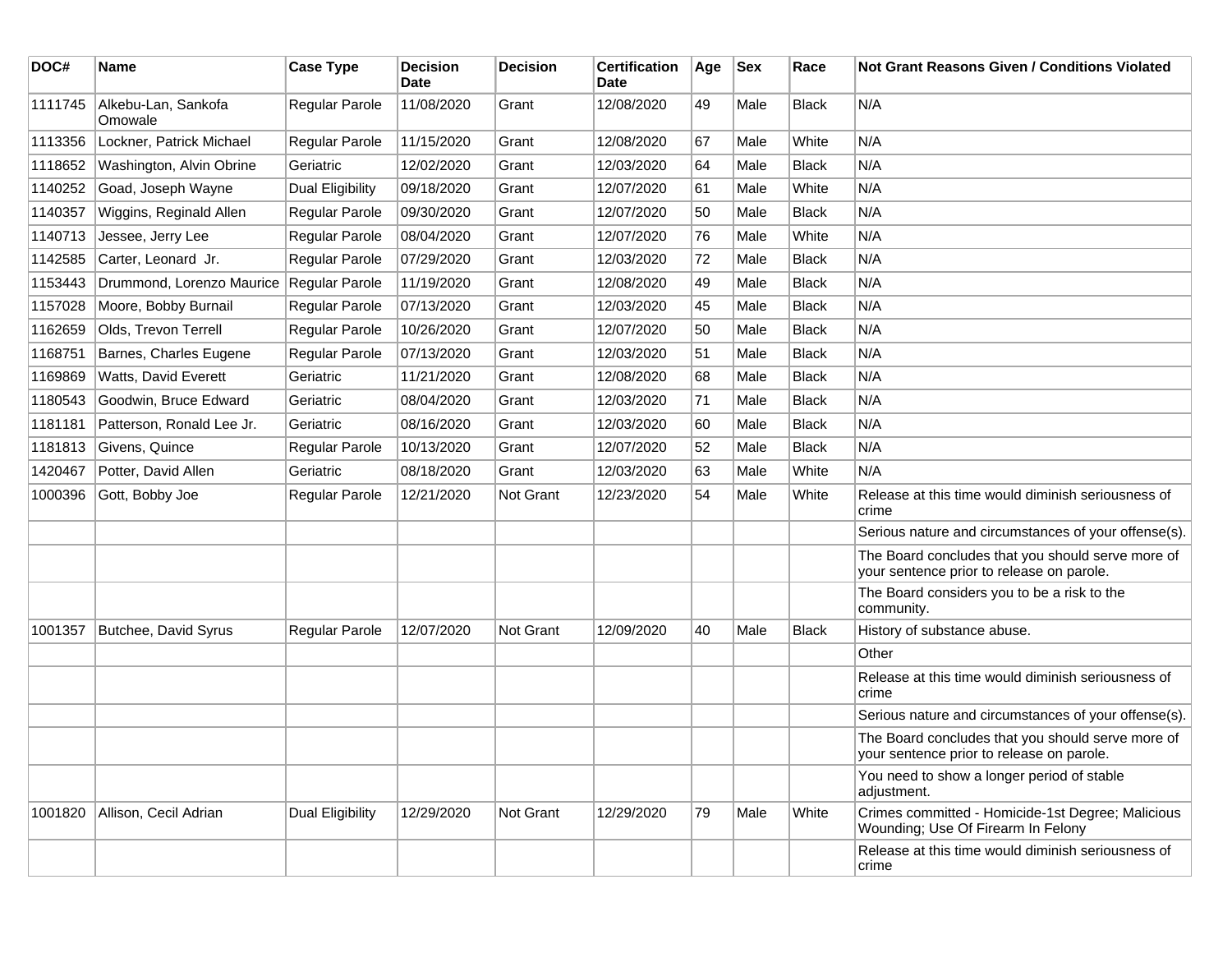| DOC#    | <b>Name</b>               | <b>Case Type</b>        | <b>Decision</b><br>Date | <b>Decision</b>  | <b>Certification</b><br>Date | Age | <b>Sex</b> | Race         | <b>Not Grant Reasons Given / Conditions Violated</b>                                                                                                        |
|---------|---------------------------|-------------------------|-------------------------|------------------|------------------------------|-----|------------|--------------|-------------------------------------------------------------------------------------------------------------------------------------------------------------|
| 1001820 | Allison, Cecil Adrian     | Dual Eligibility        | 12/29/2020              | Not Grant        | 12/29/2020                   | 79  | Male       | White        | Serious nature and circumstances of your offense(s).                                                                                                        |
| 1003719 | Harris, Willie            | <b>Dual Eligibility</b> | 12/28/2020              | <b>Not Grant</b> | 12/29/2020                   | 61  | Male       | <b>Black</b> | Extensive criminal record                                                                                                                                   |
|         |                           |                         |                         |                  |                              |     |            |              | Serious nature and circumstances of your offense(s).                                                                                                        |
|         |                           |                         |                         |                  |                              |     |            |              | The Board concludes that you should serve more of<br>your sentence prior to release on parole.                                                              |
| 1003836 | Nijm-Smith, Nadir Farid   | Geriatric               | 11/26/2020              | Not Grant        | 12/01/2020                   | 73  | Male       | <b>Black</b> | History of substance abuse.                                                                                                                                 |
|         |                           |                         |                         |                  |                              |     |            |              | The Board concludes that you should serve more of<br>your sentence prior to release on parole.                                                              |
|         |                           |                         |                         |                  |                              |     |            |              | Your prior failure(s) and/or convictions while under<br>community supervision indicate that you are unlikely<br>to comply with conditions of release.       |
| 1005189 | Cooper, Alvin Darnell     | Regular Parole          | 12/07/2020              | Not Grant        | 12/07/2020                   | 58  | Male       | <b>Black</b> | Crimes committed - Sex Assault, Rape; Robbery;<br>Robbery                                                                                                   |
|         |                           |                         |                         |                  |                              |     |            |              | Extensive criminal record                                                                                                                                   |
|         |                           |                         |                         |                  |                              |     |            |              | Your prior failure(s) and/or convictions while under<br>community supervision indicate that you are unlikely<br>to comply with conditions of release.       |
| 1007384 | Braxton, David Arthur Jr. | <b>Regular Parole</b>   | 11/29/2020              | Not Grant        | 12/01/2020                   | 45  | Male       | <b>Black</b> | Considering your offense and your institutional<br>records, the Board concludes that you should serve<br>more of your sentence before being paroled.        |
|         |                           |                         |                         |                  |                              |     |            |              | Serious nature and circumstances of your offense(s).                                                                                                        |
|         |                           |                         |                         |                  |                              |     |            |              | The Board concludes that you should serve more of<br>your sentence prior to release on parole.                                                              |
|         |                           |                         |                         |                  |                              |     |            |              | You need further participation in institutional work<br>and/or educational programs to indicate your positive<br>progression towards re-entry into society. |
|         |                           |                         |                         |                  |                              |     |            |              | You need to show a longer period of stable<br>adjustment.                                                                                                   |
|         |                           |                         |                         |                  |                              |     |            |              | Your record of institutional infractions indicates a<br>disregard for rules and that you are not ready to<br>conform to society.                            |
| 1007488 | Rollins, James Lee        | Geriatric               | 12/07/2020              | Not Grant        | 12/09/2020                   | 60  | Male       | <b>Black</b> | Crimes committed - Sex Assault, Rape; Sex Asslt-<br>Attempted Rape; Robbery                                                                                 |
|         |                           |                         |                         |                  |                              |     |            |              | Extensive criminal record                                                                                                                                   |
|         |                           |                         |                         |                  |                              |     |            |              | The Board concludes that you should serve more of<br>your sentence prior to release on parole.                                                              |
| 1009227 | Doss, Jermaine S          | Regular Parole          | 12/17/2020              | Not Grant        | 12/22/2020                   | 48  | Male       | <b>Black</b> | Crimes committed - Homicide-1st Degree; Statutory<br>Burglary; Conspiracy Commit Felon-Nondrg                                                               |
|         |                           |                         |                         |                  |                              |     |            |              | Serious nature and circumstances of your offense(s).                                                                                                        |
|         |                           |                         |                         |                  |                              |     |            |              | The Board concludes that you should serve more of<br>your sentence prior to release on parole.                                                              |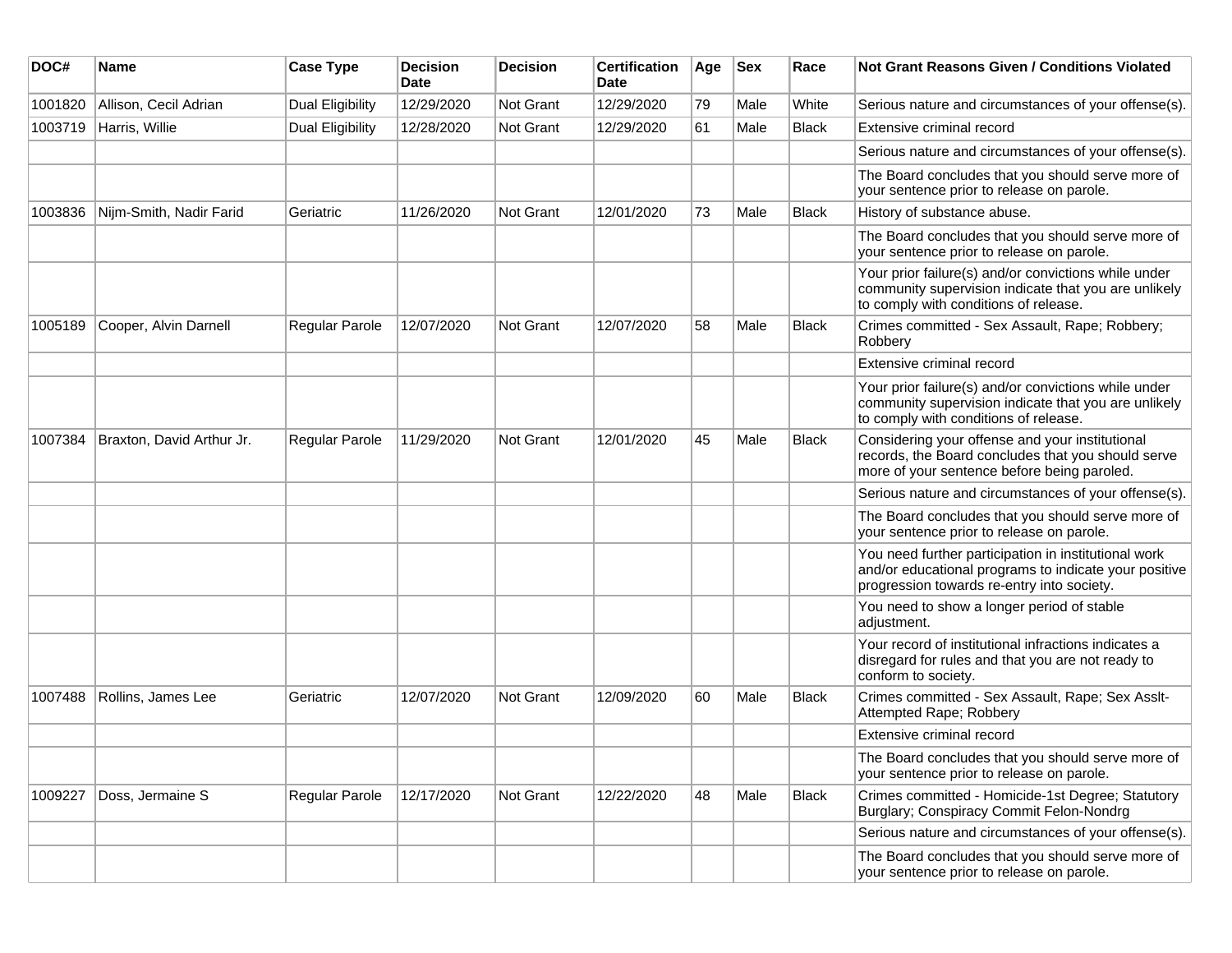| DOC#    | Name                     | <b>Case Type</b>      | <b>Decision</b><br><b>Date</b> | <b>Decision</b>  | <b>Certification</b><br>Date | Age | <b>Sex</b> | Race         | Not Grant Reasons Given / Conditions Violated                                                                                                         |
|---------|--------------------------|-----------------------|--------------------------------|------------------|------------------------------|-----|------------|--------------|-------------------------------------------------------------------------------------------------------------------------------------------------------|
| 1010297 | Brown, Kenneth Eugene    | Geriatric             | 11/24/2020                     | Not Grant        | 12/01/2020                   | 66  | Male       | White        | Extensive criminal record                                                                                                                             |
|         |                          |                       |                                |                  |                              |     |            |              | Serious nature and circumstances of your offense(s).                                                                                                  |
|         |                          |                       |                                |                  |                              |     |            |              | The Board concludes that you should serve more of<br>your sentence prior to release on parole.                                                        |
| 1010994 | Taylor, David            | Regular Parole        | 11/25/2020                     | Not Grant        | 12/01/2020                   | 56  | Male       | <b>Black</b> | Extensive criminal record                                                                                                                             |
|         |                          |                       |                                |                  |                              |     |            |              | Poor institutional adjustment (for example,<br>motivation/attitude, unfavorable reports, lack of<br>program involvement, etc.)                        |
|         |                          |                       |                                |                  |                              |     |            |              | Release at this time would diminish seriousness of<br>crime                                                                                           |
|         |                          |                       |                                |                  |                              |     |            |              | You need to show a longer period of stable<br>adjustment.                                                                                             |
|         |                          |                       |                                |                  |                              |     |            |              | Your record of institutional infractions indicates a<br>disregard for rules and that you are not ready to<br>conform to society.                      |
| 1012320 | Seaton, John Milton      | Geriatric             | 11/25/2020                     | Not Grant        | 12/01/2020                   | 62  | Male       | White        | Crimes committed - Robbery; Robbery; Robbery                                                                                                          |
|         |                          |                       |                                |                  |                              |     |            |              | Extensive criminal record                                                                                                                             |
|         |                          |                       |                                |                  |                              |     |            |              | Release at this time would diminish seriousness of<br>crime                                                                                           |
|         |                          |                       |                                |                  |                              |     |            |              | The Board concludes that you should serve more of<br>your sentence prior to release on parole.                                                        |
|         |                          |                       |                                |                  |                              |     |            |              | Your prior failure(s) and/or convictions while under<br>community supervision indicate that you are unlikely<br>to comply with conditions of release. |
| 1012773 | Mallory, Carlton Matthew | Geriatric             | 11/29/2020                     | Not Grant        | 12/01/2020                   | 66  | Male       | <b>Black</b> | Extensive criminal record                                                                                                                             |
|         |                          |                       |                                |                  |                              |     |            |              | Release at this time would diminish seriousness of<br>crime                                                                                           |
|         |                          |                       |                                |                  |                              |     |            |              | Serious nature and circumstances of your offense(s).                                                                                                  |
|         |                          |                       |                                |                  |                              |     |            |              | The Board concludes that you should serve more of<br>your sentence prior to release on parole.                                                        |
| 1013301 | Spain, Kinzo             | Regular Parole        | 12/17/2020                     | <b>Not Grant</b> | 12/22/2020                   | 59  | Male       | <b>Black</b> | Extensive criminal record                                                                                                                             |
|         |                          |                       |                                |                  |                              |     |            |              | Release at this time would diminish seriousness of<br>crime                                                                                           |
|         |                          |                       |                                |                  |                              |     |            |              | The Board concludes that you should serve more of<br>your sentence prior to release on parole.                                                        |
| 1015268 | Hughes, James Franklin   | <b>Regular Parole</b> | 11/29/2020                     | Not Grant        | 12/01/2020                   | 60  | Male       | <b>Black</b> | Extensive criminal record                                                                                                                             |
|         |                          |                       |                                |                  |                              |     |            |              | Release at this time would diminish seriousness of<br>crime                                                                                           |
|         |                          |                       |                                |                  |                              |     |            |              | Serious nature and circumstances of your offense(s).                                                                                                  |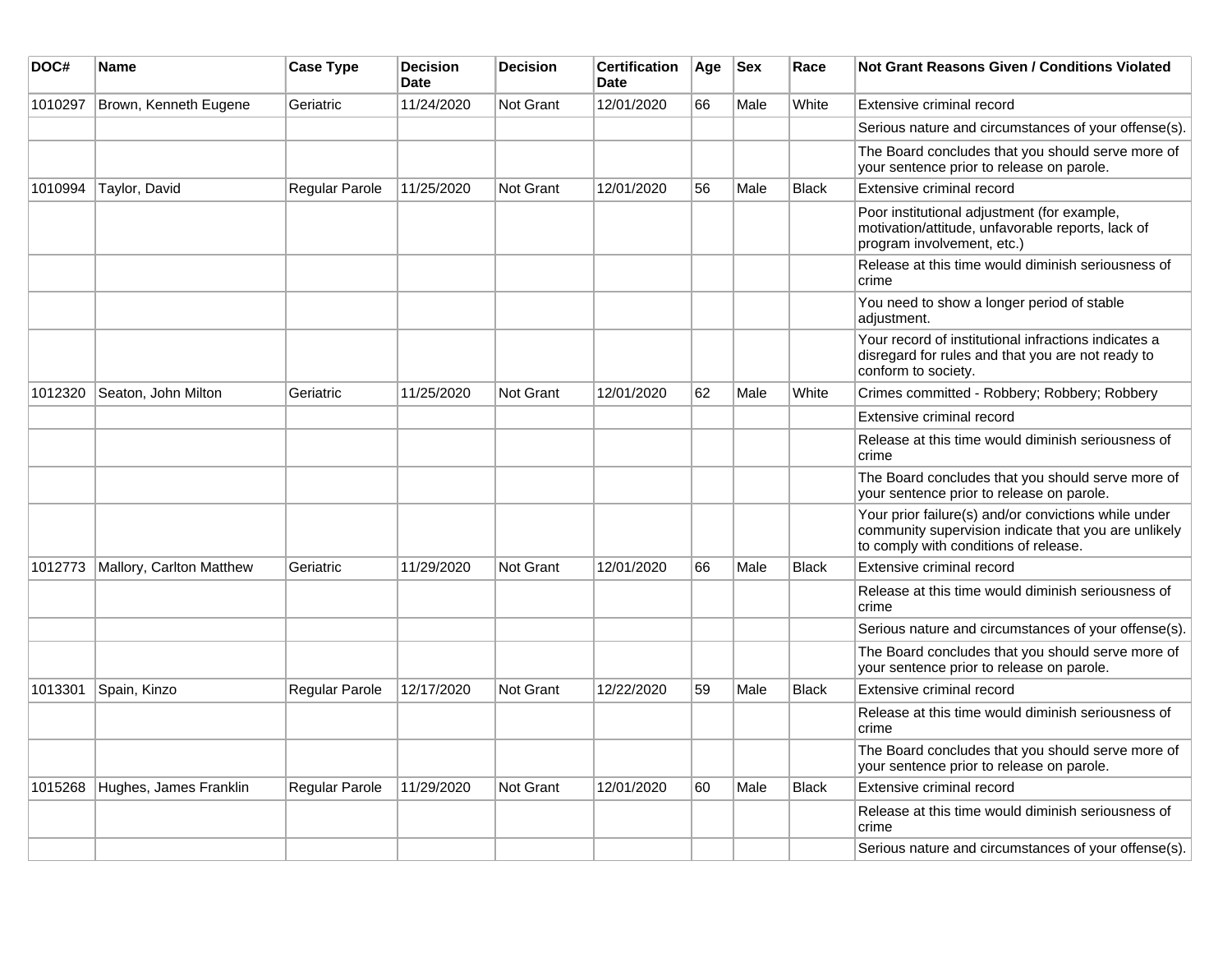| DOC#    | Name                      | <b>Case Type</b>      | <b>Decision</b><br><b>Date</b> | <b>Decision</b> | <b>Certification</b><br>Date | Age | <b>Sex</b> | Race         | Not Grant Reasons Given / Conditions Violated                                                                                                               |
|---------|---------------------------|-----------------------|--------------------------------|-----------------|------------------------------|-----|------------|--------------|-------------------------------------------------------------------------------------------------------------------------------------------------------------|
| 1015268 | Hughes, James Franklin    | Regular Parole        | 11/29/2020                     | Not Grant       | 12/01/2020                   | 60  | Male       | <b>Black</b> | Your prior failure(s) and/or convictions while under<br>community supervision indicate that you are unlikely<br>to comply with conditions of release.       |
| 1017371 | White, Rodney Fernell     | Regular Parole        | 12/14/2020                     | Not Grant       | 12/16/2020                   | 55  | Male       | <b>Black</b> | Extensive criminal record                                                                                                                                   |
|         |                           |                       |                                |                 |                              |     |            |              | Serious nature and circumstances of your offense(s).                                                                                                        |
|         |                           |                       |                                |                 |                              |     |            |              | The Board concludes that you should serve more of<br>your sentence prior to release on parole.                                                              |
|         |                           |                       |                                |                 |                              |     |            |              | You need further participation in institutional work<br>and/or educational programs to indicate your positive<br>progression towards re-entry into society. |
| 1018318 | Braxton, Kenneth Lamont   | Regular Parole        | 12/01/2020                     | Not Grant       | 12/01/2020                   | 50  | Male       | <b>Black</b> | History of violence.                                                                                                                                        |
|         |                           |                       |                                |                 |                              |     |            |              | Release at this time would diminish seriousness of<br>crime                                                                                                 |
|         |                           |                       |                                |                 |                              |     |            |              | Serious nature and circumstances of your offense(s).                                                                                                        |
|         |                           |                       |                                |                 |                              |     |            |              | The Board concludes that you should serve more of<br>your sentence prior to release on parole.                                                              |
| 1020337 | Avery, Lionel Jermaine    | <b>Regular Parole</b> | 11/29/2020                     | Not Grant       | 12/01/2020                   | 40  | Male       | <b>Black</b> | Release at this time would diminish seriousness of<br>crime                                                                                                 |
|         |                           |                       |                                |                 |                              |     |            |              | Serious nature and circumstances of your offense(s).                                                                                                        |
|         |                           |                       |                                |                 |                              |     |            |              | The Board concludes that you should serve more of<br>your sentence prior to release on parole.                                                              |
| 1021165 | Hakahan, Benyahmin Yliyah | Regular Parole        | 12/28/2020                     | Not Grant       | 12/31/2020                   | 50  | Male       | <b>Black</b> | Crimes committed - Aggravated Sexual Battery;<br>Malicious Wounding; Malicious Wounding                                                                     |
|         |                           |                       |                                |                 |                              |     |            |              | Serious nature and circumstances of your offense(s).                                                                                                        |
|         |                           |                       |                                |                 |                              |     |            |              | The Board concludes that you should serve more of<br>your sentence prior to release on parole.                                                              |
| 1022163 | Sandberg, James           | Geriatric             | 11/29/2020                     | Not Grant       | 12/02/2020                   | 60  | Male       | White        | Release at this time would diminish seriousness of<br>crime                                                                                                 |
|         |                           |                       |                                |                 |                              |     |            |              | Serious nature and circumstances of your offense(s).                                                                                                        |
|         |                           |                       |                                |                 |                              |     |            |              | The Board concludes that you should serve more of<br>your sentence prior to release on parole.                                                              |
|         |                           |                       |                                |                 |                              |     |            |              | The Board considers you to be a risk to the<br>community.                                                                                                   |
|         | 1025183 Shelton, Albert   | Regular Parole        | 11/29/2020                     | Not Grant       | 12/01/2020                   | 60  | Male       | Black        | Release at this time would diminish seriousness of<br>crime                                                                                                 |
|         |                           |                       |                                |                 |                              |     |            |              | Serious nature and circumstances of your offense(s).                                                                                                        |
|         |                           |                       |                                |                 |                              |     |            |              | The Board concludes that you should serve more of<br>your sentence prior to release on parole.                                                              |
|         |                           |                       |                                |                 |                              |     |            |              | The Board considers you to be a risk to the<br>community.                                                                                                   |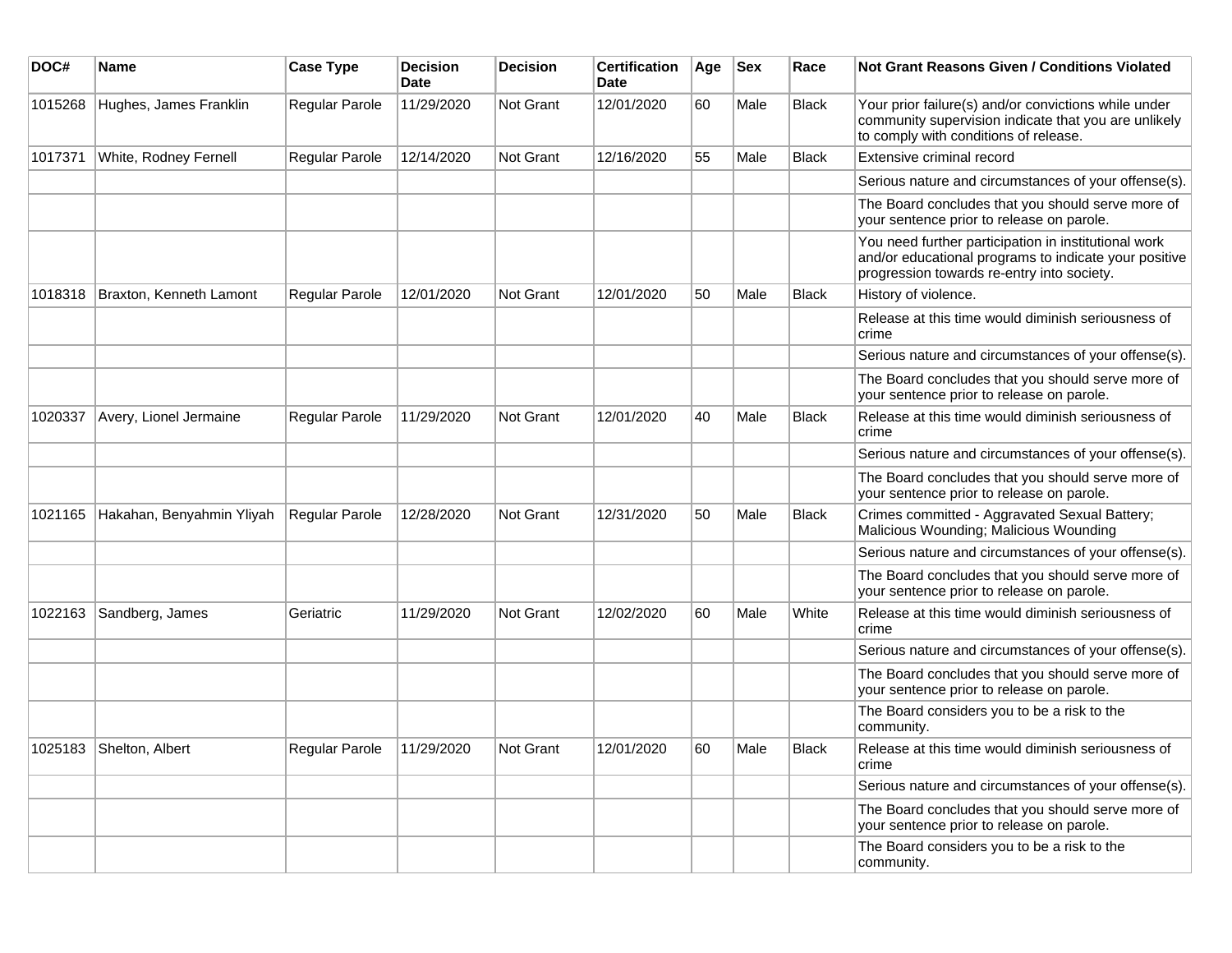| DOC#    | <b>Name</b>                 | <b>Case Type</b>        | <b>Decision</b><br><b>Date</b> | <b>Decision</b>  | <b>Certification</b><br>Date | Age | <b>Sex</b> | Race         | Not Grant Reasons Given / Conditions Violated                                                                                                               |
|---------|-----------------------------|-------------------------|--------------------------------|------------------|------------------------------|-----|------------|--------------|-------------------------------------------------------------------------------------------------------------------------------------------------------------|
| 1025895 | Muhammad, Malcolm           | Geriatric               | 12/14/2020                     | Not Grant        | 12/16/2020                   | 60  | Male       | Black        | Release at this time would diminish seriousness of<br>crime                                                                                                 |
|         |                             |                         |                                |                  |                              |     |            |              | The Board concludes that you should serve more of<br>your sentence prior to release on parole.                                                              |
| 1028801 | Brooks, Arthur Clements Jr. | Geriatric               | 12/28/2020                     | Not Grant        | 12/31/2020                   | 60  | Male       | White        | Crimes committed - Penetrate W/Inanimate Object;<br>Penetrate W/Inanimate Object; Penetrate<br>W/Inanimate Object                                           |
|         |                             |                         |                                |                  |                              |     |            |              | Serious nature and circumstances of your offense(s).                                                                                                        |
|         |                             |                         |                                |                  |                              |     |            |              | The Board concludes that you should serve more of<br>your sentence prior to release on parole.                                                              |
| 1031584 | Stratton, John Henry Jr.    | Dual Eligibility        | 12/14/2020                     | <b>Not Grant</b> | 12/15/2020                   | 64  | Male       | <b>Black</b> | Serious nature and circumstances of your offense(s).                                                                                                        |
|         |                             |                         |                                |                  |                              |     |            |              | The Board concludes that you should serve more of<br>your sentence prior to release on parole.                                                              |
| 1031989 | Lane, Jeffery Tyler         | Regular Parole          | 12/30/2020                     | <b>Not Grant</b> | 12/31/2020                   | 51  | Male       | White        | Serious nature and circumstances of your offense(s).                                                                                                        |
|         |                             |                         |                                |                  |                              |     |            |              | The Board concludes that you should serve more of<br>your sentence prior to release on parole.                                                              |
|         |                             |                         |                                |                  |                              |     |            |              | The Board considers you to be a risk to the<br>community.                                                                                                   |
| 1033278 | Carpenter, Michael Lee      | Dual Eligibility        | 12/21/2020                     | <b>Not Grant</b> | 12/23/2020                   | 72  | Male       | <b>Black</b> | Release at this time would diminish seriousness of<br>crime                                                                                                 |
|         |                             |                         |                                |                  |                              |     |            |              | Serious nature and circumstances of your offense(s).                                                                                                        |
|         |                             |                         |                                |                  |                              |     |            |              | The Board concludes that you should serve more of<br>your sentence prior to release on parole.                                                              |
|         |                             |                         |                                |                  |                              |     |            |              | The Board considers you to be a risk to the<br>community.                                                                                                   |
| 1036420 | Mitchell, Mark Anthony      | <b>Dual Eligibility</b> | 12/23/2020                     | Not Grant        | 12/29/2020                   | 60  | Male       | Black        | Crimes committed - Sex Assault, Rape; Penetrate<br>W/Inanimate Object; Forcible Sodomy                                                                      |
|         |                             |                         |                                |                  |                              |     |            |              | Release at this time would diminish seriousness of<br>crime                                                                                                 |
|         |                             |                         |                                |                  |                              |     |            |              | The Board concludes that you should serve more of<br>your sentence prior to release on parole.                                                              |
| 1037101 | Douglas, Lamont O           | <b>Board Review</b>     | 12/23/2020                     | Not Grant        | 12/23/2020                   | 45  | Male       | <b>Black</b> | Release at this time would diminish seriousness of<br>crime                                                                                                 |
|         |                             |                         |                                |                  |                              |     |            |              | Serious nature and circumstances of your offense(s).                                                                                                        |
|         |                             |                         |                                |                  |                              |     |            |              | You need further participation in institutional work<br>and/or educational programs to indicate your positive<br>progression towards re-entry into society. |
|         |                             |                         |                                |                  |                              |     |            |              | You need to show a longer period of stable<br>adjustment.                                                                                                   |
| 1040553 | Blanke, Winston James       | Geriatric               | 12/06/2020                     | Not Grant        | 12/07/2020                   | 62  | Male       | White        | Release at this time would diminish seriousness of<br>crime                                                                                                 |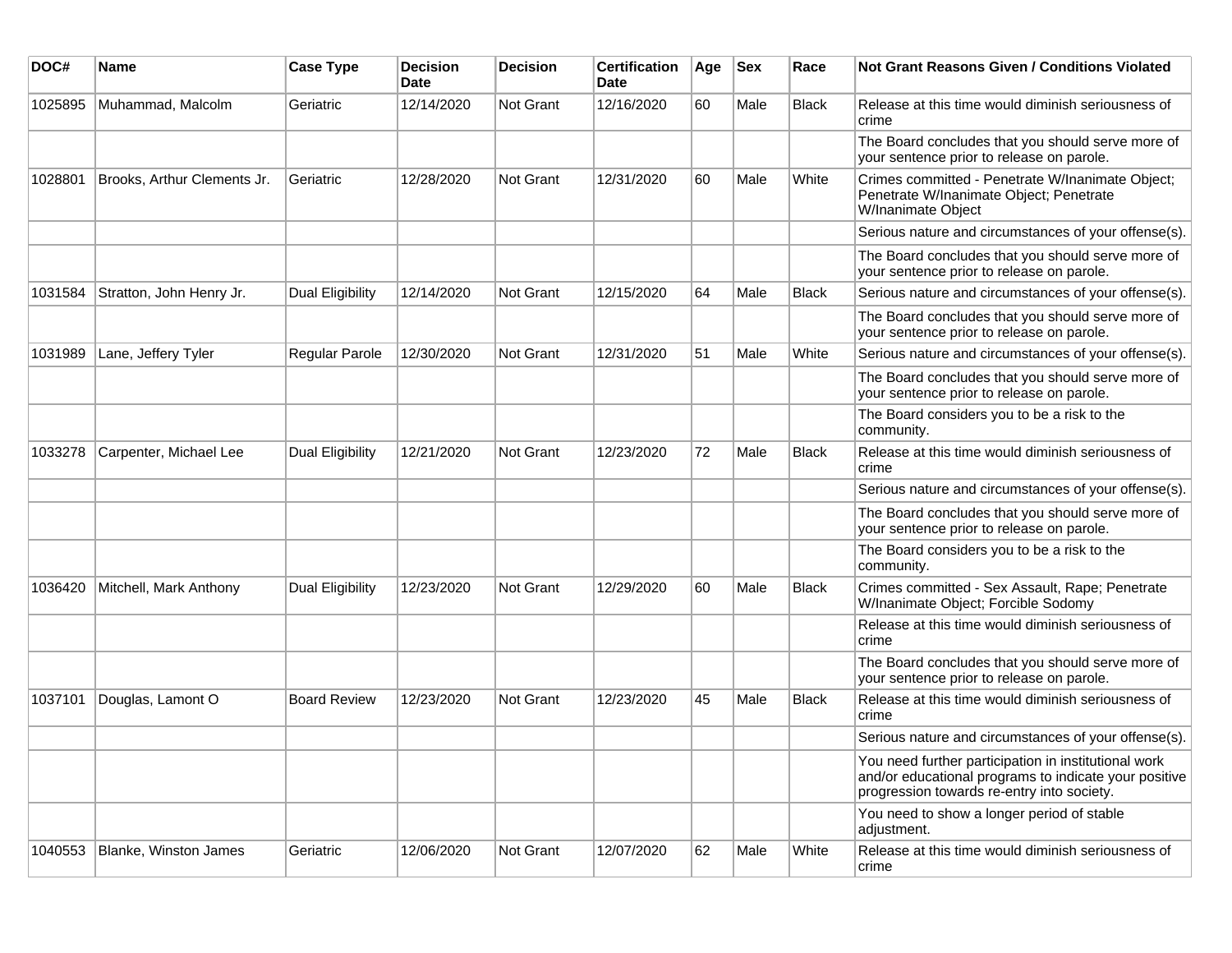| DOC#    | Name                         | <b>Case Type</b>    | <b>Decision</b><br><b>Date</b> | <b>Decision</b>  | <b>Certification</b><br>Date | Age | <b>Sex</b> | Race         | <b>Not Grant Reasons Given / Conditions Violated</b>                                                                                                        |
|---------|------------------------------|---------------------|--------------------------------|------------------|------------------------------|-----|------------|--------------|-------------------------------------------------------------------------------------------------------------------------------------------------------------|
| 1040553 | <b>Blanke, Winston James</b> | Geriatric           | 12/06/2020                     | Not Grant        | 12/07/2020                   | 62  | Male       | White        | Serious nature and circumstances of your offense(s).                                                                                                        |
|         |                              |                     |                                |                  |                              |     |            |              | The Board concludes that you should serve more of<br>your sentence prior to release on parole.                                                              |
|         |                              |                     |                                |                  |                              |     |            |              | You need to show a longer period of stable<br>adjustment.                                                                                                   |
| 1041572 | Bacote, Leon Benjamin        | Regular Parole      | 12/28/2020                     | Not Grant        | 12/31/2020                   | 46  | Male       | <b>Black</b> | Considering your offense and your institutional<br>records, the Board concludes that you should serve<br>more of your sentence before being paroled.        |
|         |                              |                     |                                |                  |                              |     |            |              | Conviction of a new crime while incarcerated                                                                                                                |
|         |                              |                     |                                |                  |                              |     |            |              | Extensive criminal record                                                                                                                                   |
|         |                              |                     |                                |                  |                              |     |            |              | The Board concludes that you should serve more of<br>your sentence prior to release on parole.                                                              |
| 1042021 | Sykes, Kevin G               | <b>Board Review</b> | 11/24/2020                     | <b>Not Grant</b> | 12/01/2020                   | 55  | Male       | <b>Black</b> | Crimes committed - Sex Assault, Rape; Forcible<br>Sodomy; Sexual Assault/Battery-Misd                                                                       |
|         |                              |                     |                                |                  |                              |     |            |              | Serious nature and circumstances of your offense(s).                                                                                                        |
|         |                              |                     |                                |                  |                              |     |            |              | The Board concludes that you should serve more of<br>your sentence prior to release on parole.                                                              |
| 1042042 | Toliver, Emanuel             | Geriatric           | 12/07/2020                     | <b>Not Grant</b> | 12/09/2020                   | 67  | Male       | <b>Black</b> | Extensive criminal record                                                                                                                                   |
|         |                              |                     |                                |                  |                              |     |            |              | The Board considers you to be a risk to the<br>community.                                                                                                   |
|         |                              |                     |                                |                  |                              |     |            |              | Your record indicates a serious disregard for the<br>property rights of others.                                                                             |
| 1043338 | Figueroa, Anthony            | Regular Parole      | 12/28/2020                     | Not Grant        | 12/31/2020                   | 43  | Male       | <b>Black</b> | Crimes committed - Homicide-1st Degree; Use Of<br>Firearm In Felony                                                                                         |
|         |                              |                     |                                |                  |                              |     |            |              | Serious nature and circumstances of your offense(s).                                                                                                        |
|         |                              |                     |                                |                  |                              |     |            |              | The Board concludes that you should serve more of<br>your sentence prior to release on parole.                                                              |
|         |                              |                     |                                |                  |                              |     |            |              | You need to show a longer period of stable<br>adjustment.                                                                                                   |
| 1043451 | Smith, Jarade J              | Regular Parole      | 12/28/2020                     | Not Grant        | 12/30/2020                   | 42  | Male       | <b>Black</b> | Considering your offense and your institutional<br>records, the Board concludes that you should serve<br>more of your sentence before being paroled.        |
|         |                              |                     |                                |                  |                              |     |            |              | Release at this time would diminish seriousness of<br>crime                                                                                                 |
|         |                              |                     |                                |                  |                              |     |            |              | Serious nature and circumstances of your offense(s).                                                                                                        |
|         |                              |                     |                                |                  |                              |     |            |              | You need further participation in institutional work<br>and/or educational programs to indicate your positive<br>progression towards re-entry into society. |
|         |                              |                     |                                |                  |                              |     |            |              | You need to show a longer period of stable<br>adjustment.                                                                                                   |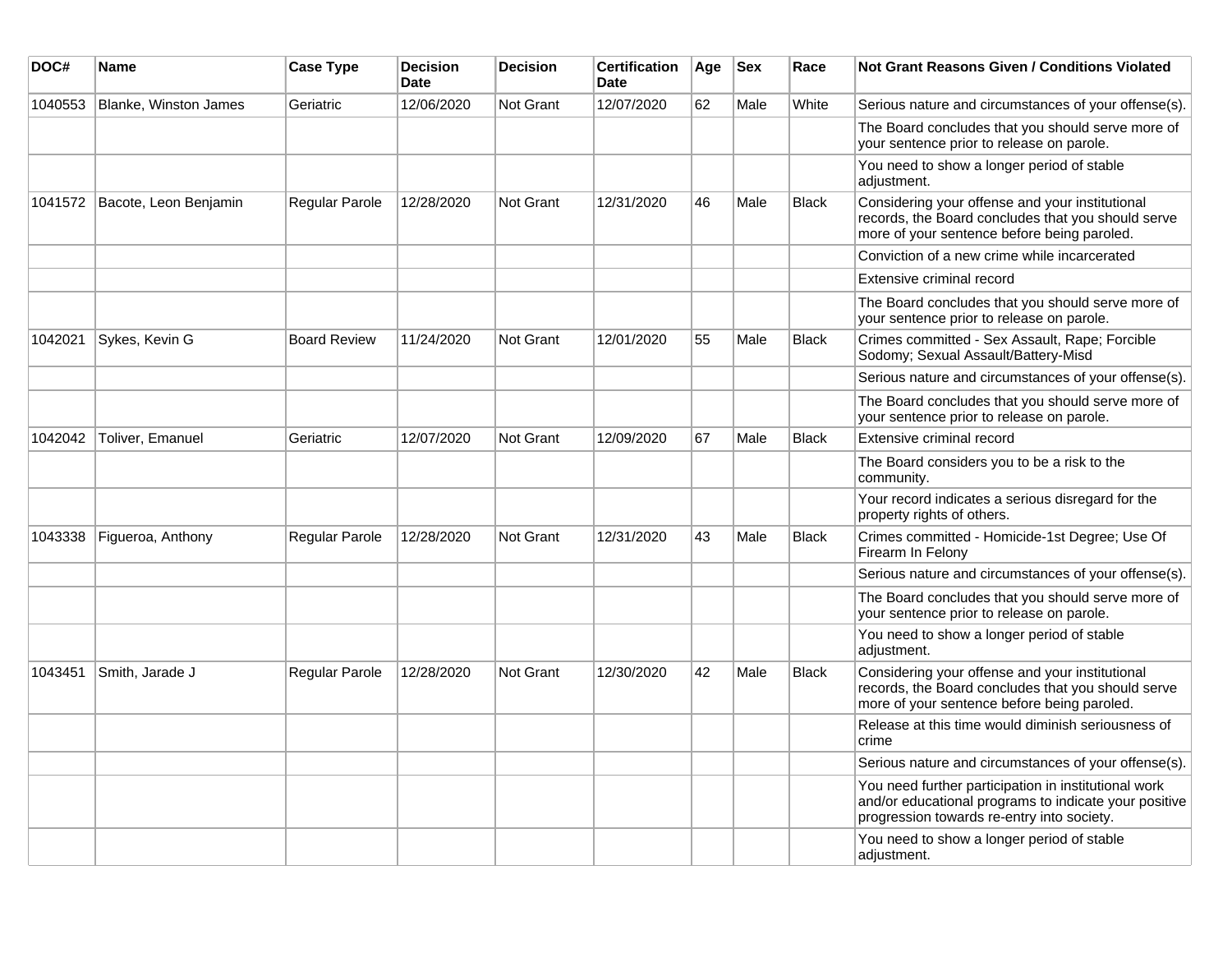| DOC#    | Name                    | <b>Case Type</b> | <b>Decision</b><br><b>Date</b> | <b>Decision</b> | <b>Certification</b><br><b>Date</b> | Age | <b>Sex</b> | Race         | Not Grant Reasons Given / Conditions Violated                                                                                                               |
|---------|-------------------------|------------------|--------------------------------|-----------------|-------------------------------------|-----|------------|--------------|-------------------------------------------------------------------------------------------------------------------------------------------------------------|
| 1046049 | Hunter, Bernard         | Regular Parole   | 12/08/2020                     | Not Grant       | 12/09/2020                          | 66  | Male       | <b>Black</b> | Considering your offense and your institutional<br>records, the Board concludes that you should serve<br>more of your sentence before being paroled.        |
|         |                         |                  |                                |                 |                                     |     |            |              | Crimes committed - Homicide-1st Degree; Homicide-<br>2Nd-Degree; Kidnap/Abduct                                                                              |
|         |                         |                  |                                |                 |                                     |     |            |              | You need further participation in institutional work<br>and/or educational programs to indicate your positive<br>progression towards re-entry into society. |
|         |                         |                  |                                |                 |                                     |     |            |              | You need to show a longer period of stable<br>adjustment.                                                                                                   |
| 1046917 | Walls, Harmey Harry Jr. | Regular Parole   | 12/08/2020                     | Not Grant       | 12/09/2020                          | 52  | Male       | White        | Considering your offense and your institutional<br>records, the Board concludes that you should serve<br>more of your sentence before being paroled.        |
|         |                         |                  |                                |                 |                                     |     |            |              | History of substance abuse.                                                                                                                                 |
|         |                         |                  |                                |                 |                                     |     |            |              | History of violence.                                                                                                                                        |
|         |                         |                  |                                |                 |                                     |     |            |              | The Board concludes that you should serve more of<br>your sentence prior to release on parole.                                                              |
| 1047111 | Bock, Jeffrey Daniel    | Dual Eligibility | 12/01/2020                     | Not Grant       | 12/01/2020                          | 63  | Male       | White        | Crimes committed - Sex Assault, Rape; Aggravated<br>Sexual Battery; Aggravated Sexual Battery                                                               |
|         |                         |                  |                                |                 |                                     |     |            |              | Release at this time would diminish seriousness of<br>crime                                                                                                 |
|         |                         |                  |                                |                 |                                     |     |            |              | The Board concludes that you should serve more of<br>your sentence prior to release on parole.                                                              |
| 1047556 | Brown, Donald Lee       | Geriatric        | 12/14/2020                     | Not Grant       | 12/16/2020                          | 61  | Male       | <b>Black</b> | Extensive criminal record                                                                                                                                   |
|         |                         |                  |                                |                 |                                     |     |            |              | Serious nature and circumstances of your offense(s).                                                                                                        |
|         |                         |                  |                                |                 |                                     |     |            |              | The Board concludes that you should serve more of<br>your sentence prior to release on parole.                                                              |
|         |                         |                  |                                |                 |                                     |     |            |              | You need further participation in institutional work<br>and/or educational programs to indicate your positive<br>progression towards re-entry into society. |
|         |                         |                  |                                |                 |                                     |     |            |              | Your prior failure(s) and/or convictions while under<br>community supervision indicate that you are unlikely<br>to comply with conditions of release.       |
| 1047644 | Jones, Darryl Lamont    | Regular Parole   | 12/21/2020                     | Not Grant       | 12/23/2020                          | 48  | Male       | <b>Black</b> | Extensive criminal record                                                                                                                                   |
|         |                         |                  |                                |                 |                                     |     |            |              | Serious nature and circumstances of your offense(s).                                                                                                        |
|         |                         |                  |                                |                 |                                     |     |            |              | The Board concludes that you should serve more of<br>your sentence prior to release on parole.                                                              |
| 1048962 | Bates, Neil Jr.         | Regular Parole   | 12/28/2020                     | Not Grant       | 12/29/2020                          | 42  | Male       | <b>Black</b> | Release at this time would diminish seriousness of<br>crime                                                                                                 |
|         |                         |                  |                                |                 |                                     |     |            |              | Serious nature and circumstances of your offense(s).                                                                                                        |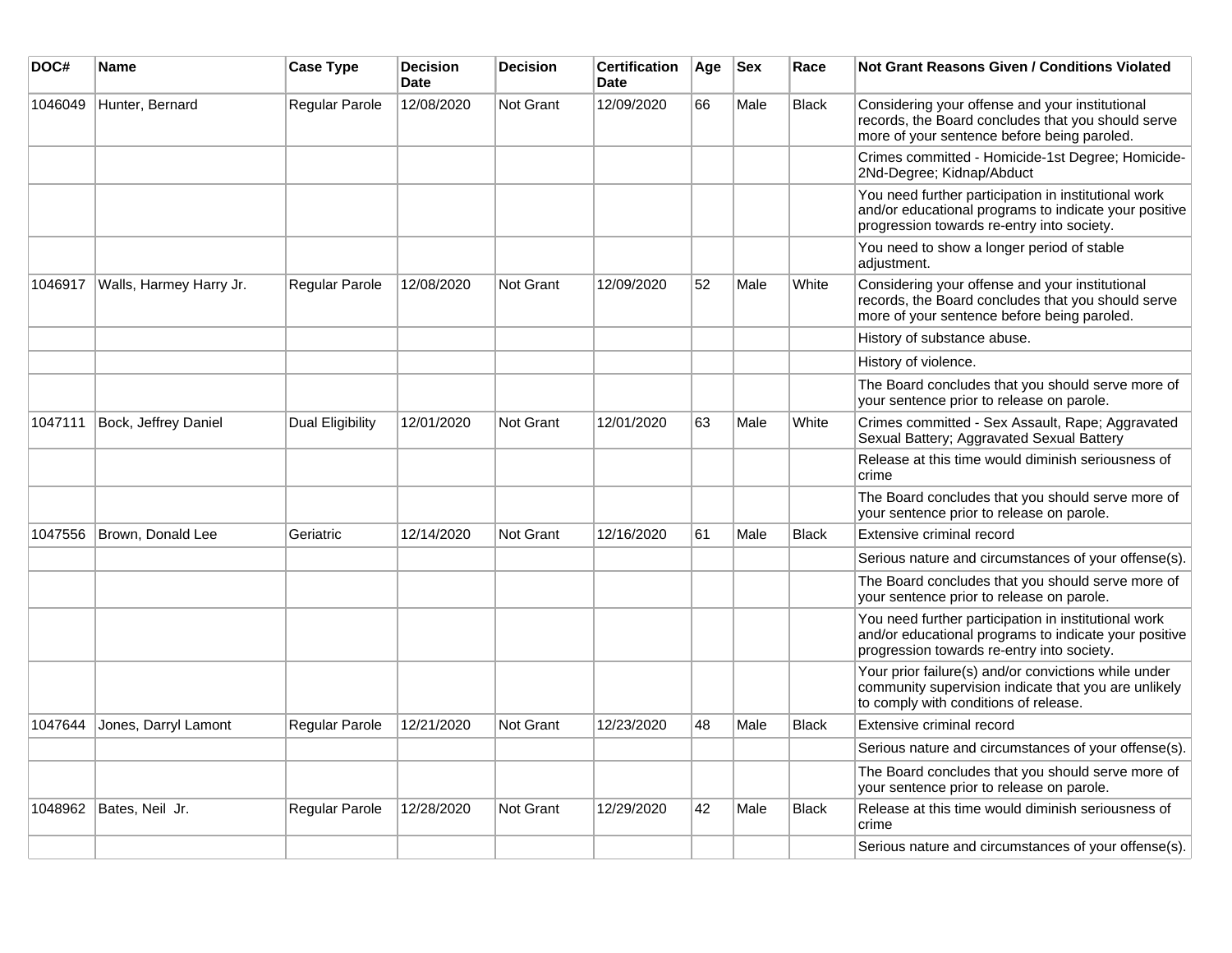| DOC#    | Name                  | <b>Case Type</b>        | <b>Decision</b><br><b>Date</b> | <b>Decision</b>  | <b>Certification</b><br><b>Date</b> | Age | <b>Sex</b> | Race         | <b>Not Grant Reasons Given / Conditions Violated</b>                                                                                                  |
|---------|-----------------------|-------------------------|--------------------------------|------------------|-------------------------------------|-----|------------|--------------|-------------------------------------------------------------------------------------------------------------------------------------------------------|
| 1048962 | Bates, Neil Jr.       | Regular Parole          | 12/28/2020                     | Not Grant        | 12/29/2020                          | 42  | Male       | <b>Black</b> | The Board concludes that you should serve more of<br>your sentence prior to release on parole.                                                        |
|         |                       |                         |                                |                  |                                     |     |            |              | The Board considers you to be a risk to the<br>community.                                                                                             |
| 1049783 | Mulazim, Ahoto Taysir | Regular Parole          | 12/02/2020                     | Not Grant        | 12/02/2020                          | 57  | Male       | <b>Black</b> | No Interest in Parole                                                                                                                                 |
| 1051098 | Robbs, Layvonne       | Dual Eligibility        | 12/21/2020                     | <b>Not Grant</b> | 12/23/2020                          | 73  | Male       | <b>Black</b> | Considering your offense and your institutional<br>records, the Board concludes that you should serve<br>more of your sentence before being paroled.  |
|         |                       |                         |                                |                  |                                     |     |            |              | Conviction of a new crime while incarcerated                                                                                                          |
|         |                       |                         |                                |                  |                                     |     |            |              | You need to show a longer period of stable<br>adjustment.                                                                                             |
|         |                       |                         |                                |                  |                                     |     |            |              | Your prior failure(s) and/or convictions while under<br>community supervision indicate that you are unlikely<br>to comply with conditions of release. |
| 1051528 | Stephenson, Carlton L | Regular Parole          | 12/28/2020                     | Not Grant        | 12/31/2020                          | 62  | Male       | <b>Black</b> | Release at this time would diminish seriousness of<br>crime                                                                                           |
|         |                       |                         |                                |                  |                                     |     |            |              | Serious nature and circumstances of your offense(s).                                                                                                  |
|         |                       |                         |                                |                  |                                     |     |            |              | The Board concludes that you should serve more of<br>your sentence prior to release on parole.                                                        |
|         |                       |                         |                                |                  |                                     |     |            |              | The Board considers you to be a risk to the<br>community.                                                                                             |
| 1053520 | Stewart, John Wesley  | Dual Eligibility        | 12/29/2020                     | Not Grant        | 12/31/2020                          | 61  | Male       | White        | Extensive criminal record                                                                                                                             |
|         |                       |                         |                                |                  |                                     |     |            |              | Serious nature and circumstances of your offense(s).                                                                                                  |
|         |                       |                         |                                |                  |                                     |     |            |              | The Board concludes that you should serve more of<br>your sentence prior to release on parole.                                                        |
|         |                       |                         |                                |                  |                                     |     |            |              | You need to show a longer period of stable<br>adjustment.                                                                                             |
|         |                       |                         |                                |                  |                                     |     |            |              | Your prior failure(s) and/or convictions while under<br>community supervision indicate that you are unlikely<br>to comply with conditions of release. |
| 1055218 | Lozano, Jose          | Geriatric               | 11/30/2020                     | Not Grant        | 12/01/2020                          | 61  | Male       | White        | Crimes committed - Sex Assault, Rape; Sex Assault,<br>Rape; Sex Assault, Rape                                                                         |
|         |                       |                         |                                |                  |                                     |     |            |              | Release at this time would diminish seriousness of<br>crime                                                                                           |
|         |                       |                         |                                |                  |                                     |     |            |              | Serious nature and circumstances of your offense(s).                                                                                                  |
|         |                       |                         |                                |                  |                                     |     |            |              | The Board concludes that you should serve more of<br>your sentence prior to release on parole.                                                        |
| 1059483 | Hagy, William Ray Jr. | <b>Dual Eligibility</b> | 12/07/2020                     | <b>Not Grant</b> | 12/07/2020                          | 60  | Male       | White        | Serious nature and circumstances of your offense(s).                                                                                                  |
|         |                       |                         |                                |                  |                                     |     |            |              | The Board concludes that you should serve more of<br>your sentence prior to release on parole.                                                        |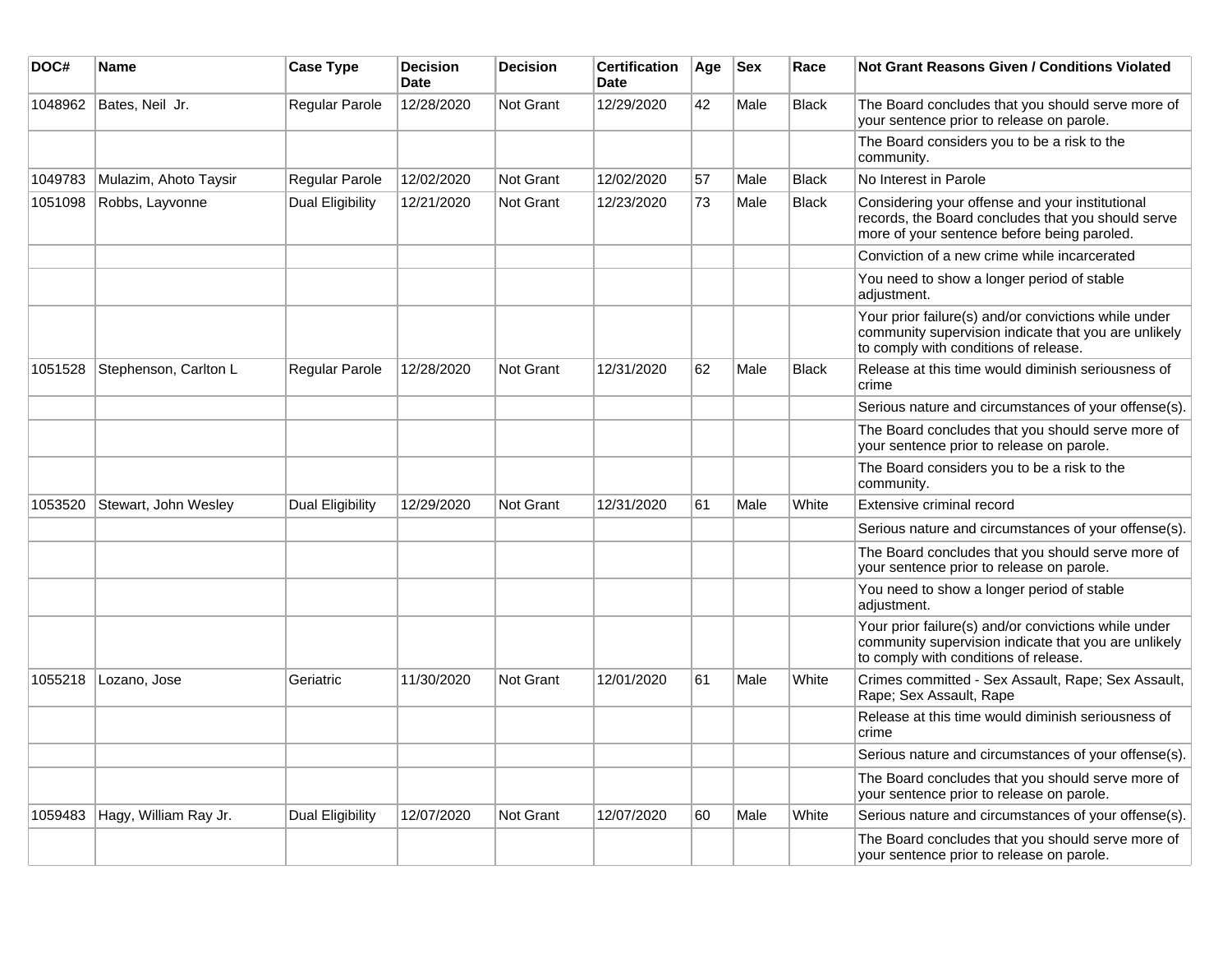| DOC#    | Name                    | <b>Case Type</b> | <b>Decision</b><br>Date | <b>Decision</b> | <b>Certification</b><br>Date | Age | Sex  | Race         | Not Grant Reasons Given / Conditions Violated                                                                                                         |
|---------|-------------------------|------------------|-------------------------|-----------------|------------------------------|-----|------|--------------|-------------------------------------------------------------------------------------------------------------------------------------------------------|
| 1060397 | Albright, Robert Lewis  | Regular Parole   | 12/07/2020              | Not Grant       | 12/09/2020                   | 58  | Male | White        | Release at this time would diminish seriousness of<br>crime                                                                                           |
|         |                         |                  |                         |                 |                              |     |      |              | The Board concludes that you should serve more of<br>your sentence prior to release on parole.                                                        |
|         |                         |                  |                         |                 |                              |     |      |              | Your prior failure(s) and/or convictions while under<br>community supervision indicate that you are unlikely<br>to comply with conditions of release. |
| 1062506 | Abdul-Aziz, Ameen Sadiq | Regular Parole   | 11/30/2020              | Not Grant       | 12/02/2020                   | 53  | Male | <b>Black</b> | Serious nature and circumstances of your offense(s).                                                                                                  |
|         |                         |                  |                         |                 |                              |     |      |              | The Board concludes that you should serve more of<br>your sentence prior to release on parole.                                                        |
| 1064041 | Inge, Earl David        | Regular Parole   | 12/02/2020              | Not Grant       | 12/03/2020                   | 72  | Male | White        | Extensive criminal record                                                                                                                             |
|         |                         |                  |                         |                 |                              |     |      |              | Release at this time would diminish seriousness of<br>crime                                                                                           |
|         |                         |                  |                         |                 |                              |     |      |              | The Board concludes that you should serve more of<br>your sentence prior to release on parole.                                                        |
| 1066046 | Lane, James Lee         | Regular Parole   | 12/02/2020              | Not Grant       | 12/03/2020                   | 58  | Male | White        | Extensive criminal record                                                                                                                             |
|         |                         |                  |                         |                 |                              |     |      |              | Release at this time would diminish seriousness of<br>crime                                                                                           |
|         |                         |                  |                         |                 |                              |     |      |              | Serious nature and circumstances of your offense(s).                                                                                                  |
|         |                         |                  |                         |                 |                              |     |      |              | The Board concludes that you should serve more of<br>your sentence prior to release on parole.                                                        |
| 1066501 | Mitchell, Jacob Leon    | Regular Parole   | 12/23/2020              | Not Grant       | 12/29/2020                   | 43  | Male | <b>Black</b> | Considering your offense and your institutional<br>records, the Board concludes that you should serve<br>more of your sentence before being paroled.  |
|         |                         |                  |                         |                 |                              |     |      |              | Release at this time would diminish seriousness of<br>crime                                                                                           |
|         |                         |                  |                         |                 |                              |     |      |              | The Board concludes that you should serve more of<br>your sentence prior to release on parole.                                                        |
|         |                         |                  |                         |                 |                              |     |      |              | You need to show a longer period of stable<br>adjustment.                                                                                             |
| 1067606 | Mccray, Jerome          | Geriatric        | 12/11/2020              | Not Grant       | 12/11/2020                   | 67  | Male | <b>Black</b> | Considering your offense and your institutional<br>records, the Board concludes that you should serve<br>more of your sentence before being paroled.  |
|         |                         |                  |                         |                 |                              |     |      |              | Extensive criminal record                                                                                                                             |
|         |                         |                  |                         |                 |                              |     |      |              | You need to show a longer period of stable<br>adjustment.                                                                                             |
|         |                         |                  |                         |                 |                              |     |      |              | Your prior failure(s) and/or convictions while under<br>community supervision indicate that you are unlikely<br>to comply with conditions of release. |
| 1069777 | Combs, Gregory Harris   | Geriatric        | 12/28/2020              | Not Grant       | 12/29/2020                   | 70  | Male | White        | History of substance abuse.                                                                                                                           |
|         |                         |                  |                         |                 |                              |     |      |              | The Board concludes that you should serve more of<br>your sentence prior to release on parole.                                                        |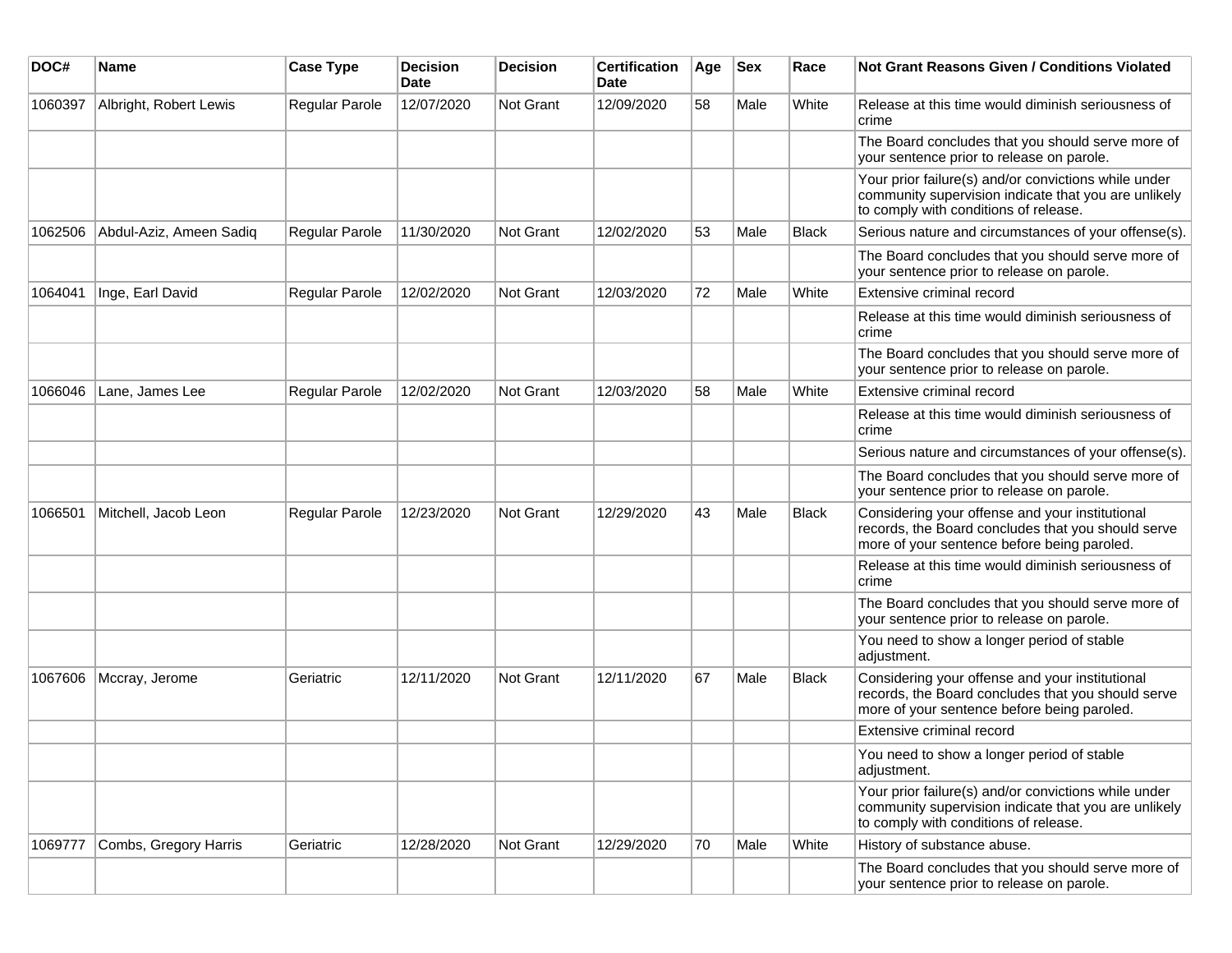| DOC#    | <b>Name</b>                             | <b>Case Type</b>        | <b>Decision</b><br><b>Date</b> | <b>Decision</b>  | <b>Certification</b><br>Date | Age | <b>Sex</b> | Race         | <b>Not Grant Reasons Given / Conditions Violated</b>                                                                                                        |
|---------|-----------------------------------------|-------------------------|--------------------------------|------------------|------------------------------|-----|------------|--------------|-------------------------------------------------------------------------------------------------------------------------------------------------------------|
| 1069777 | Combs, Gregory Harris                   | Geriatric               | 12/28/2020                     | Not Grant        | 12/29/2020                   | 70  | Male       | White        | You need to show a longer period of stable<br>adjustment.                                                                                                   |
|         |                                         |                         |                                |                  |                              |     |            |              | Your prior failure(s) and/or convictions while under<br>community supervision indicate that you are unlikely<br>to comply with conditions of release.       |
| 1070170 | Paris, Raymond                          | <b>Dual Eligibility</b> | 12/07/2020                     | Not Grant        | 12/07/2020                   | 62  | Male       | Black        | Considering your offense and your institutional<br>records, the Board concludes that you should serve<br>more of your sentence before being paroled.        |
|         |                                         |                         |                                |                  |                              |     |            |              | Extensive criminal record                                                                                                                                   |
|         |                                         |                         |                                |                  |                              |     |            |              | Release at this time would diminish seriousness of<br>crime                                                                                                 |
|         |                                         |                         |                                |                  |                              |     |            |              | Serious nature and circumstances of your offense(s).                                                                                                        |
| 1071262 | Elliot, Nicholas Herman                 | Regular Parole          | 12/08/2020                     | <b>Not Grant</b> | 12/09/2020                   | 48  | Male       | Black        | Release at this time would diminish seriousness of<br>crime                                                                                                 |
|         |                                         |                         |                                |                  |                              |     |            |              | Serious nature and circumstances of your offense(s).                                                                                                        |
|         |                                         |                         |                                |                  |                              |     |            |              | The Board concludes that you should serve more of<br>your sentence prior to release on parole.                                                              |
| 1071815 | Clarke, Dimitri Corneliu                | <b>Regular Parole</b>   | 11/26/2020                     | <b>Not Grant</b> | 12/01/2020                   | 46  | Male       | Black        | Release at this time would diminish seriousness of<br>crime                                                                                                 |
|         |                                         |                         |                                |                  |                              |     |            |              | Serious nature and circumstances of your offense(s).                                                                                                        |
|         |                                         |                         |                                |                  |                              |     |            |              | You need further participation in institutional work<br>and/or educational programs to indicate your positive<br>progression towards re-entry into society. |
| 1072129 | Williams, Clinton Angelo                | Regular Parole          | 12/21/2020                     | Not Grant        | 12/23/2020                   | 64  | Male       | <b>Black</b> | Crimes committed - Kidnap/Abduct; Robbery;<br>Unlawful Wound/Bodily Injury                                                                                  |
|         |                                         |                         |                                |                  |                              |     |            |              | Release at this time would diminish seriousness of<br>crime                                                                                                 |
|         |                                         |                         |                                |                  |                              |     |            |              | Serious nature and circumstances of your offense(s).                                                                                                        |
|         |                                         |                         |                                |                  |                              |     |            |              | The Board concludes that you should serve more of<br>your sentence prior to release on parole.                                                              |
| 1074774 | Walker, Frankie James                   | Regular Parole          | 12/07/2020                     | Not Grant        | 12/09/2020                   | 50  | Male       | Black        | Crimes committed - Robbery; Robbery; Robbery                                                                                                                |
|         |                                         |                         |                                |                  |                              |     |            |              | Serious nature and circumstances of your offense(s).                                                                                                        |
|         |                                         |                         |                                |                  |                              |     |            |              | You need further participation in institutional work<br>and/or educational programs to indicate your positive<br>progression towards re-entry into society. |
|         |                                         |                         |                                |                  |                              |     |            |              | You need to show a longer period of stable<br>adjustment.                                                                                                   |
| 1075871 | Isaan, Ayatollah Akiemi<br>Annur Rashid | Dual Eligibility        | 12/02/2020                     | Not Grant        | 12/03/2020                   | 67  | Male       | <b>Black</b> | Crimes committed - Homicide-1st Degree; Homicide-<br>1st Degree; Assault                                                                                    |
|         |                                         |                         |                                |                  |                              |     |            |              | Release at this time would diminish seriousness of<br>crime                                                                                                 |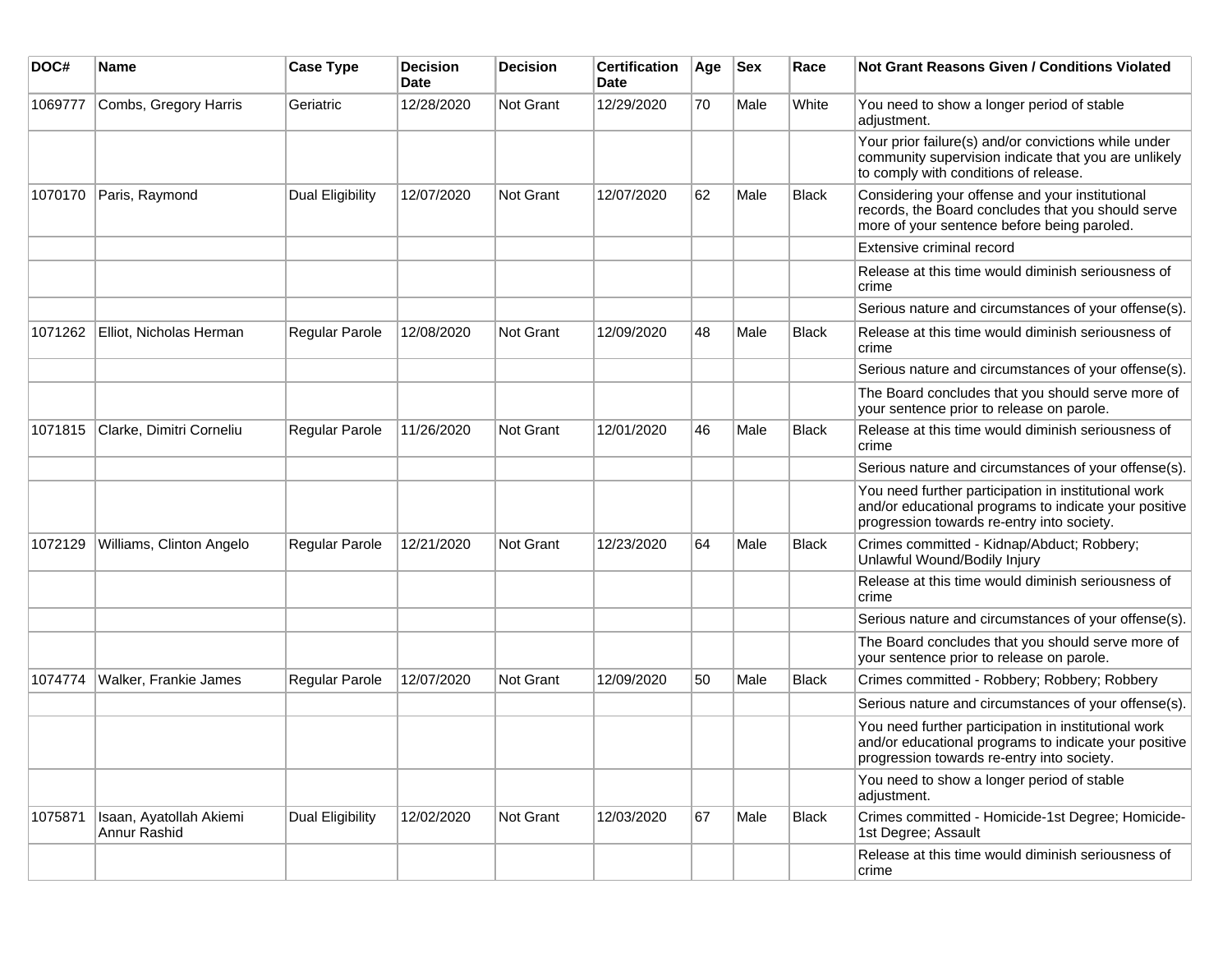| DOC#    | Name                                    | <b>Case Type</b>        | <b>Decision</b><br><b>Date</b> | <b>Decision</b>  | <b>Certification</b><br><b>Date</b> | Age | <b>Sex</b> | Race         | <b>Not Grant Reasons Given / Conditions Violated</b>                                                                                                  |
|---------|-----------------------------------------|-------------------------|--------------------------------|------------------|-------------------------------------|-----|------------|--------------|-------------------------------------------------------------------------------------------------------------------------------------------------------|
| 1075871 | Isaan, Ayatollah Akiemi<br>Annur Rashid | <b>Dual Eligibility</b> | 12/02/2020                     | Not Grant        | 12/03/2020                          | 67  | Male       | <b>Black</b> | Serious nature and circumstances of your offense(s).                                                                                                  |
|         |                                         |                         |                                |                  |                                     |     |            |              | The Board concludes that you should serve more of<br>your sentence prior to release on parole.                                                        |
| 1077279 | Sanderson, William Arthur               | Dual Eligibility        | 12/07/2020                     | Not Grant        | 12/09/2020                          | 63  | Male       | <b>Black</b> | Crimes committed - Kidnap/Abduct; Sex Assault,<br>Rape; Sex Assault, Rape                                                                             |
|         |                                         |                         |                                |                  |                                     |     |            |              | The Board concludes that you should serve more of<br>your sentence prior to release on parole.                                                        |
| 1077499 | Cain, Leroy Dexter                      | Regular Parole          | 12/07/2020                     | <b>Not Grant</b> | 12/07/2020                          | 52  | Male       | <b>Black</b> | Considering your offense and your institutional<br>records, the Board concludes that you should serve<br>more of your sentence before being paroled.  |
|         |                                         |                         |                                |                  |                                     |     |            |              | Crimes committed - Robbery; Robbery; Robbery                                                                                                          |
|         |                                         |                         |                                |                  |                                     |     |            |              | Extensive criminal record                                                                                                                             |
|         |                                         |                         |                                |                  |                                     |     |            |              | Your prior failure(s) and/or convictions while under<br>community supervision indicate that you are unlikely<br>to comply with conditions of release. |
| 1077714 | Harris, Alonza F                        | Dual Eligibility        | 12/07/2020                     | <b>Not Grant</b> | 12/09/2020                          | 62  | Male       | Black        | Crimes committed - Sex Assault, Rape; Sex Assault,<br>Rape; Sex Asslt-Sodomy-Woman                                                                    |
|         |                                         |                         |                                |                  |                                     |     |            |              | Serious nature and circumstances of your offense(s).                                                                                                  |
|         |                                         |                         |                                |                  |                                     |     |            |              | The Board concludes that you should serve more of<br>your sentence prior to release on parole.                                                        |
| 1080377 | Mitchell, Tony C                        | Geriatric               | 12/19/2020                     | <b>Not Grant</b> | 12/22/2020                          | 62  | Male       | <b>Black</b> | Release at this time would diminish seriousness of<br>crime                                                                                           |
|         |                                         |                         |                                |                  |                                     |     |            |              | Serious nature and circumstances of your offense(s).                                                                                                  |
|         |                                         |                         |                                |                  |                                     |     |            |              | The Board concludes that you should serve more of<br>your sentence prior to release on parole.                                                        |
|         |                                         |                         |                                |                  |                                     |     |            |              | The Board considers you to be a risk to the<br>community.                                                                                             |
|         |                                         |                         |                                |                  |                                     |     |            |              | You need to show a longer period of stable<br>adjustment.                                                                                             |
| 1083423 | Morgan, Thomas Edward III               | Regular Parole          | 11/30/2020                     | <b>Not Grant</b> | 12/02/2020                          | 39  | Male       | <b>Black</b> | Considering your offense and your institutional<br>records, the Board concludes that you should serve<br>more of your sentence before being paroled.  |
|         |                                         |                         |                                |                  |                                     |     |            |              | Crimes committed - Murder: 1st Degree; Murder: 1st<br>Degree; Murder: 1st Degree                                                                      |
|         |                                         |                         |                                |                  |                                     |     |            |              | The Board concludes that you should serve more of<br>your sentence prior to release on parole.                                                        |
|         |                                         |                         |                                |                  |                                     |     |            |              | You need to show a longer period of stable<br>adjustment.                                                                                             |
| 1085060 | Hairston, Ralph                         | Dual Eligibility        | 12/19/2020                     | <b>Not Grant</b> | 12/22/2020                          | 66  | Male       | <b>Black</b> | Crimes committed - Homicide/Murder;<br>Homicide/Murder; Robbery                                                                                       |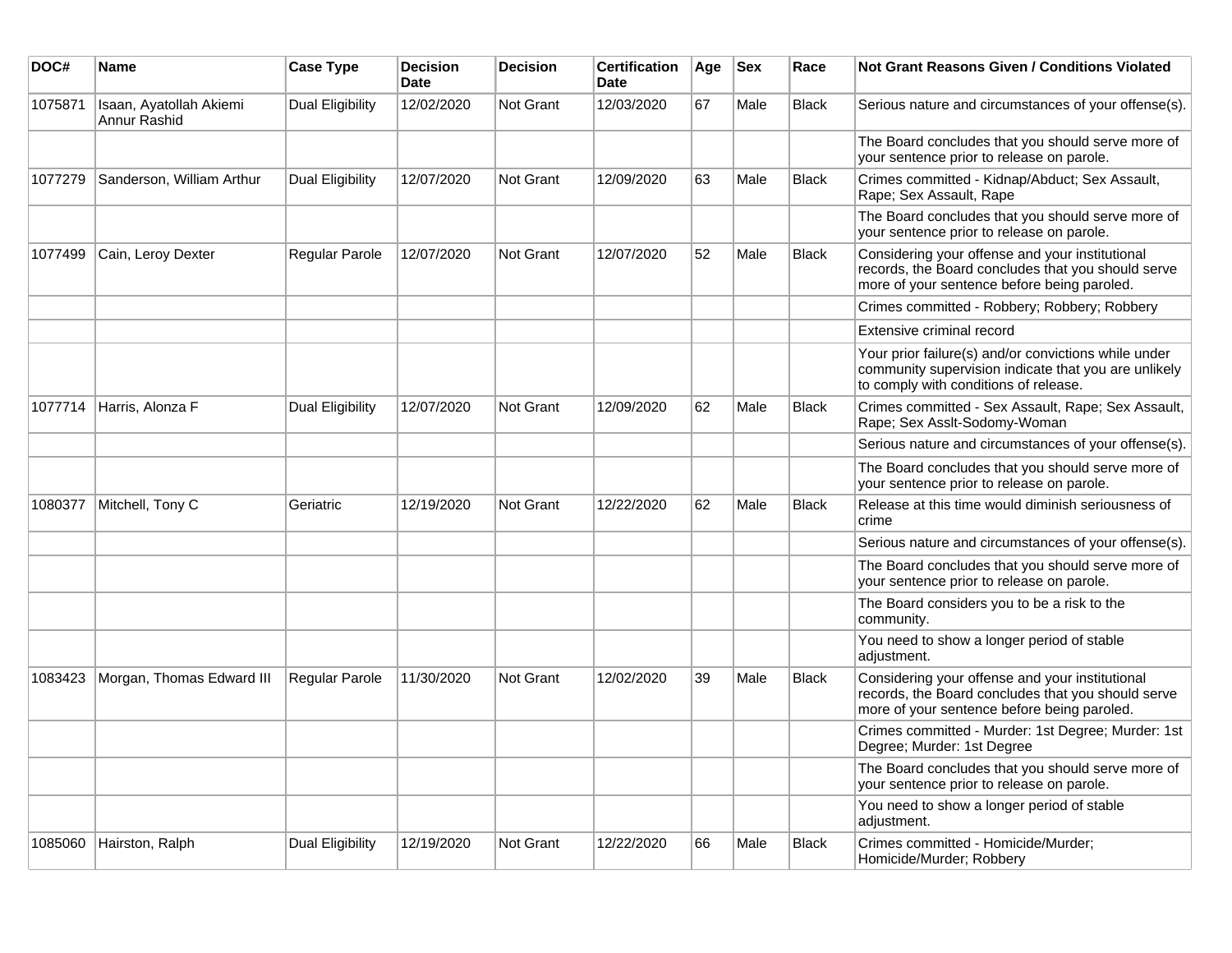| DOC#    | <b>Name</b>             | <b>Case Type</b>        | <b>Decision</b><br><b>Date</b> | <b>Decision</b> | <b>Certification</b><br>Date | Age | <b>Sex</b> | Race         | <b>Not Grant Reasons Given / Conditions Violated</b>                                                                                                 |
|---------|-------------------------|-------------------------|--------------------------------|-----------------|------------------------------|-----|------------|--------------|------------------------------------------------------------------------------------------------------------------------------------------------------|
| 1085060 | Hairston, Ralph         | <b>Dual Eligibility</b> | 12/19/2020                     | Not Grant       | 12/22/2020                   | 66  | Male       | Black        | Release at this time would diminish seriousness of<br>crime                                                                                          |
|         |                         |                         |                                |                 |                              |     |            |              | Serious nature and circumstances of your offense(s).                                                                                                 |
|         |                         |                         |                                |                 |                              |     |            |              | The Board concludes that you should serve more of<br>your sentence prior to release on parole.                                                       |
| 1085976 | Jones, Donavan Eugene   | Regular Parole          | 12/29/2020                     | Not Grant       | 12/31/2020                   | 49  | Male       | <b>Black</b> | Considering your offense and your institutional<br>records, the Board concludes that you should serve<br>more of your sentence before being paroled. |
|         |                         |                         |                                |                 |                              |     |            |              | Extensive criminal record                                                                                                                            |
|         |                         |                         |                                |                 |                              |     |            |              | Serious nature and circumstances of your offense(s).                                                                                                 |
|         |                         |                         |                                |                 |                              |     |            |              | The Board concludes that you should serve more of<br>your sentence prior to release on parole.                                                       |
|         |                         |                         |                                |                 |                              |     |            |              | You need to show a longer period of stable<br>adjustment.                                                                                            |
| 1086902 | Roebuck, Jei            | Regular Parole          | 11/29/2020                     | Not Grant       | 12/01/2020                   | 45  | Male       | <b>Black</b> | Crimes committed - Murder: 1st Degree; Robbery:<br>On Or Near Street                                                                                 |
|         |                         |                         |                                |                 |                              |     |            |              | History of violence.                                                                                                                                 |
|         |                         |                         |                                |                 |                              |     |            |              | The Board concludes that you should serve more of<br>your sentence prior to release on parole.                                                       |
| 1089226 | Bey, Tony Wells         | Regular Parole          | 12/28/2020                     | Not Grant       | 12/29/2020                   | 58  | Male       | <b>Black</b> | Considering your offense and your institutional<br>records, the Board concludes that you should serve<br>more of your sentence before being paroled. |
|         |                         |                         |                                |                 |                              |     |            |              | Crimes committed - Kidnap/Abduct; Sex Asslt-<br>Attempted Rape; Felonious Injury Corr Employee                                                       |
|         |                         |                         |                                |                 |                              |     |            |              | Extensive criminal record                                                                                                                            |
|         |                         |                         |                                |                 |                              |     |            |              | The Board concludes that you should serve more of<br>your sentence prior to release on parole.                                                       |
| 1089239 | Foster, Stephen C       | Geriatric               | 12/31/2020                     | Not Grant       | 12/31/2020                   | 67  | Male       | White        | Extensive criminal record                                                                                                                            |
|         |                         |                         |                                |                 |                              |     |            |              | Release at this time would diminish seriousness of<br>crime                                                                                          |
|         |                         |                         |                                |                 |                              |     |            |              | The Board concludes that you should serve more of<br>your sentence prior to release on parole.                                                       |
|         |                         |                         |                                |                 |                              |     |            |              | The Board considers you to be a risk to the<br>community.                                                                                            |
| 1089259 | Ross, Bryant Richard    | Geriatric               | 11/24/2020                     | Not Grant       | 12/01/2020                   | 67  | Male       | Black        | Extensive criminal record                                                                                                                            |
|         |                         |                         |                                |                 |                              |     |            |              | Serious nature and circumstances of your offense(s).                                                                                                 |
|         |                         |                         |                                |                 |                              |     |            |              | The Board concludes that you should serve more of<br>your sentence prior to release on parole.                                                       |
| 1090545 | Burnopp, Timothy Joseph | Regular Parole          | 11/29/2020                     | Not Grant       | 12/01/2020                   | 56  | Male       | White        | Crimes committed - Kidnap/Abduct; Sex Assault,<br>Rape; Sex Asslt-Attempted Rape                                                                     |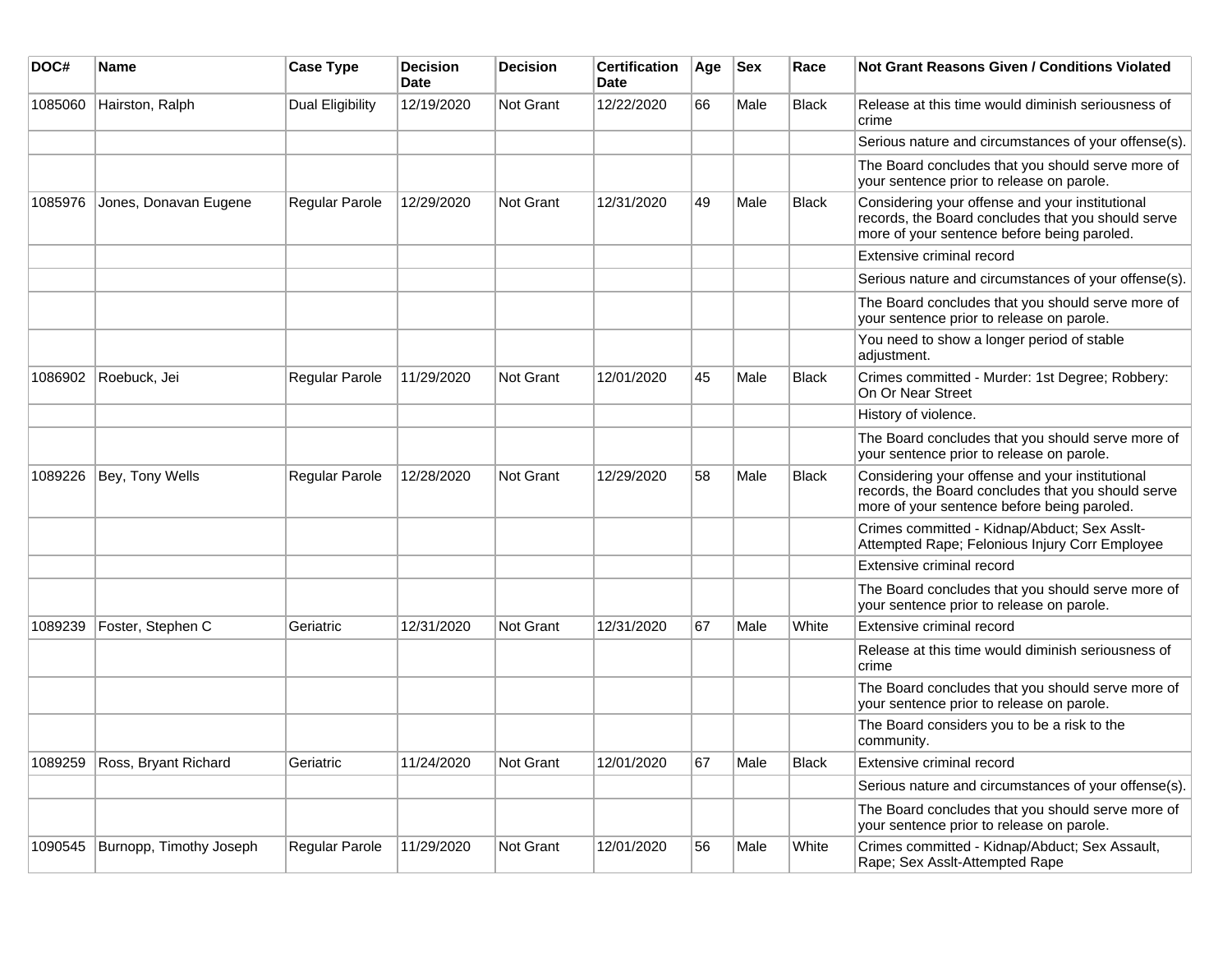| DOC#    | Name                    | <b>Case Type</b>      | <b>Decision</b><br>Date | <b>Decision</b>  | <b>Certification</b><br>Date | Age | <b>Sex</b> | Race         | <b>Not Grant Reasons Given / Conditions Violated</b>                                                                                                        |
|---------|-------------------------|-----------------------|-------------------------|------------------|------------------------------|-----|------------|--------------|-------------------------------------------------------------------------------------------------------------------------------------------------------------|
| 1090545 | Burnopp, Timothy Joseph | <b>Regular Parole</b> | 11/29/2020              | Not Grant        | 12/01/2020                   | 56  | Male       | White        | Serious nature and circumstances of your offense(s).                                                                                                        |
|         |                         |                       |                         |                  |                              |     |            |              | The Board concludes that you should serve more of<br>your sentence prior to release on parole.                                                              |
|         |                         |                       |                         |                  |                              |     |            |              | The Board considers you to be a risk to the<br>community.                                                                                                   |
| 1090552 | Monroe, Jacob Dale      | Regular Parole        | 12/29/2020              | <b>Not Grant</b> | 12/31/2020                   | 40  | Male       | White        | Release at this time would diminish seriousness of<br>crime                                                                                                 |
|         |                         |                       |                         |                  |                              |     |            |              | The Board concludes that you should serve more of<br>your sentence prior to release on parole.                                                              |
|         |                         |                       |                         |                  |                              |     |            |              | The Board considers you to be a risk to the<br>community.                                                                                                   |
| 1091019 | Carter, Wesley Allan    | Regular Parole        | 12/29/2020              | <b>Not Grant</b> | 12/30/2020                   | 51  | Male       | White        | Extensive criminal record                                                                                                                                   |
|         |                         |                       |                         |                  |                              |     |            |              | Release at this time would diminish seriousness of<br>crime                                                                                                 |
|         |                         |                       |                         |                  |                              |     |            |              | The Board concludes that you should serve more of<br>your sentence prior to release on parole.                                                              |
|         |                         |                       |                         |                  |                              |     |            |              | You need to show a longer period of stable<br>adjustment.                                                                                                   |
| 1091107 | Pettus, Glen Edwin      | Geriatric             | 12/10/2020              | Not Grant        | 12/11/2020                   | 61  | Male       | <b>Black</b> | Extensive criminal record                                                                                                                                   |
|         |                         |                       |                         |                  |                              |     |            |              | Serious nature and circumstances of your offense(s).                                                                                                        |
|         |                         |                       |                         |                  |                              |     |            |              | The Board concludes that you should serve more of<br>your sentence prior to release on parole.                                                              |
|         |                         |                       |                         |                  |                              |     |            |              | The Board considers you to be a risk to the<br>community.                                                                                                   |
| 1091120 | Sanders, Matthew Bobby  | Geriatric             | 12/07/2020              | Not Grant        | 12/09/2020                   | 68  | Male       | <b>Black</b> | Crimes committed - Kidnap/Abduct; Kidnap/Abduct;<br>Kidnap/Abduct                                                                                           |
|         |                         |                       |                         |                  |                              |     |            |              | The Board concludes that you should serve more of<br>your sentence prior to release on parole.                                                              |
|         |                         |                       |                         |                  |                              |     |            |              | Your prior failure(s) and/or convictions while under<br>community supervision indicate that you are unlikely<br>to comply with conditions of release.       |
| 1094003 | Davis, Thomas Lee Jr.   | <b>Regular Parole</b> | 11/26/2020              | Not Grant        | 12/01/2020                   | 56  | Male       | <b>Black</b> | The Board concludes that you should serve more of<br>your sentence prior to release on parole.                                                              |
|         |                         |                       |                         |                  |                              |     |            |              | You need further participation in institutional work<br>and/or educational programs to indicate your positive<br>progression towards re-entry into society. |
|         |                         |                       |                         |                  |                              |     |            |              | You need to show a longer period of stable<br>adjustment.                                                                                                   |
| 1094578 | Harvin, Andre Russell   | Dual Eligibility      | 12/07/2020              | Not Grant        | 12/09/2020                   | 61  | Male       | Black        | Crimes committed - Carnal Know: Of Child 13-14Y:<br>W/O Force; Robbery; Robbery                                                                             |
|         |                         |                       |                         |                  |                              |     |            |              | Extensive criminal record                                                                                                                                   |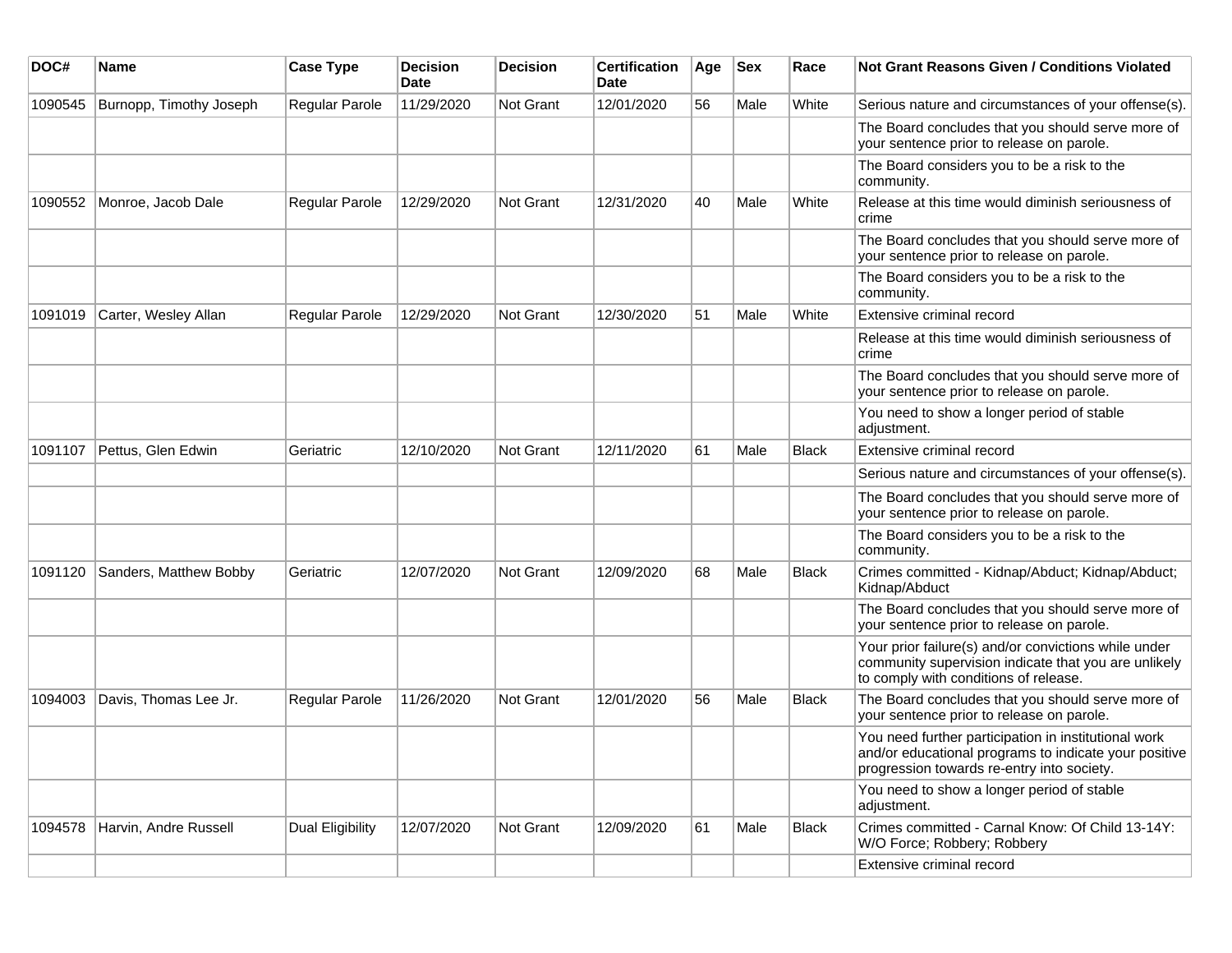| DOC#    | Name                  | <b>Case Type</b>        | <b>Decision</b><br>Date | <b>Decision</b> | <b>Certification</b><br>Date | Age | <b>Sex</b> | Race         | Not Grant Reasons Given / Conditions Violated                                                                                                               |
|---------|-----------------------|-------------------------|-------------------------|-----------------|------------------------------|-----|------------|--------------|-------------------------------------------------------------------------------------------------------------------------------------------------------------|
| 1094578 | Harvin, Andre Russell | <b>Dual Eligibility</b> | 12/07/2020              | Not Grant       | 12/09/2020                   | 61  | Male       | <b>Black</b> | Serious nature and circumstances of your offense(s).                                                                                                        |
|         |                       |                         |                         |                 |                              |     |            |              | The Board concludes that you should serve more of<br>your sentence prior to release on parole.                                                              |
| 1095478 | Bowman, Dennis Lamarr | Regular Parole          | 12/07/2020              | Not Grant       | 12/09/2020                   | 53  | Male       | White        | Crimes committed - Homicide-2Nd-Degree; Use Of<br>Firearm In Felony                                                                                         |
|         |                       |                         |                         |                 |                              |     |            |              | Serious nature and circumstances of your offense(s).                                                                                                        |
|         |                       |                         |                         |                 |                              |     |            |              | The Board concludes that you should serve more of<br>your sentence prior to release on parole.                                                              |
| 1096688 | Cowan, Ronald Lee     | <b>Dual Eligibility</b> | 12/07/2020              | Not Grant       | 12/09/2020                   | 65  | Male       | <b>Black</b> | Crimes committed - Homicide-1st Degree;<br>Kidnap/Abduct; Kidnap/Abduct                                                                                     |
|         |                       |                         |                         |                 |                              |     |            |              | Extensive criminal record                                                                                                                                   |
|         |                       |                         |                         |                 |                              |     |            |              | History of violence.                                                                                                                                        |
|         |                       |                         |                         |                 |                              |     |            |              | The Board considers you to be a risk to the<br>community.                                                                                                   |
|         |                       |                         |                         |                 |                              |     |            |              | You need to show a longer period of stable<br>adjustment.                                                                                                   |
| 1097042 | Stubenvall, Charles E | Regular Parole          | 12/27/2020              | Not Grant       | 12/29/2020                   | 54  | Male       | White        | Release at this time would diminish seriousness of<br>crime                                                                                                 |
|         |                       |                         |                         |                 |                              |     |            |              | Serious nature and circumstances of your offense(s).                                                                                                        |
|         |                       |                         |                         |                 |                              |     |            |              | The Board concludes that you should serve more of<br>your sentence prior to release on parole.                                                              |
|         |                       |                         |                         |                 |                              |     |            |              | Your prior failure(s) and/or convictions while under<br>community supervision indicate that you are unlikely<br>to comply with conditions of release.       |
| 1098124 | Bonhom, Michael       | <b>Regular Parole</b>   | 12/08/2020              | Not Grant       | 12/09/2020                   | 58  | Male       | <b>Black</b> | Crimes committed - Homicide-1st Degree; Use Of<br>Firearm In Felony; Drive On Susp/Rev License                                                              |
|         |                       |                         |                         |                 |                              |     |            |              | Release at this time would diminish seriousness of<br>crime                                                                                                 |
|         |                       |                         |                         |                 |                              |     |            |              | Serious nature and circumstances of your offense(s).                                                                                                        |
|         |                       |                         |                         |                 |                              |     |            |              | The Board concludes that you should serve more of<br>your sentence prior to release on parole.                                                              |
| 1098456 | Harris, Tony Sylveste | Regular Parole          | 12/29/2020              | Not Grant       | 12/31/2020                   | 57  | Male       | <b>Black</b> | No Interest in Parole                                                                                                                                       |
| 1100105 | Irvin, Cedric Laneal  | Regular Parole          | 12/14/2020              | Not Grant       | 12/15/2020                   | 48  | Male       | <b>Black</b> | Extensive criminal record                                                                                                                                   |
|         |                       |                         |                         |                 |                              |     |            |              | The Board concludes that you should serve more of<br>your sentence prior to release on parole.                                                              |
|         |                       |                         |                         |                 |                              |     |            |              | You need further participation in institutional work<br>and/or educational programs to indicate your positive<br>progression towards re-entry into society. |
|         |                       |                         |                         |                 |                              |     |            |              | Your prior failure(s) and/or convictions while under<br>community supervision indicate that you are unlikely<br>to comply with conditions of release.       |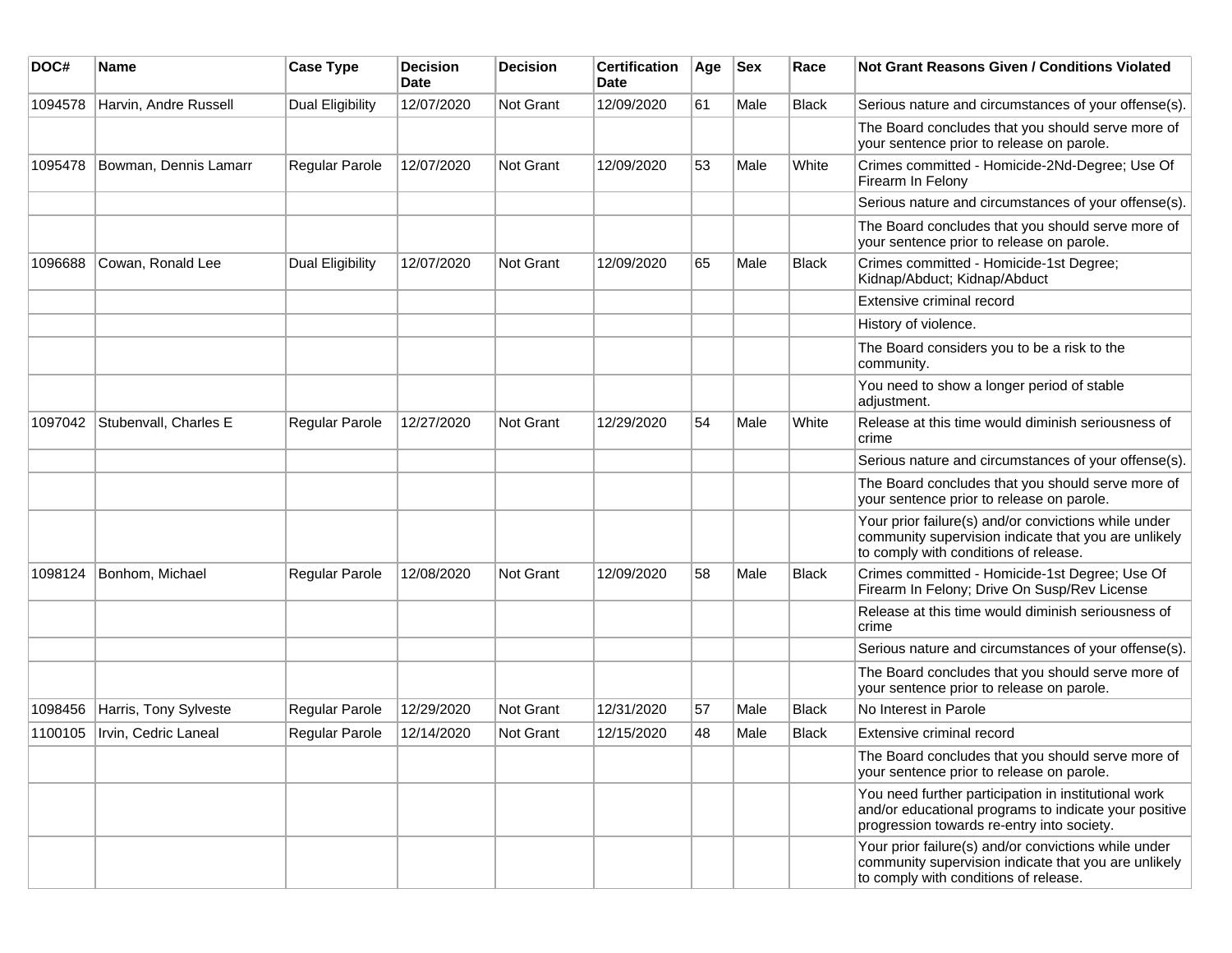| DOC#    | Name                             | <b>Case Type</b>      | <b>Decision</b><br><b>Date</b> | <b>Decision</b> | <b>Certification</b><br>Date | Age | <b>Sex</b> | Race         | Not Grant Reasons Given / Conditions Violated                                                                                                               |
|---------|----------------------------------|-----------------------|--------------------------------|-----------------|------------------------------|-----|------------|--------------|-------------------------------------------------------------------------------------------------------------------------------------------------------------|
| 1101640 | Pearl, Russell Kennedy           | Geriatric             | 12/16/2020                     | Not Grant       | 12/17/2020                   | 60  | Male       | Black        | Release at this time would diminish seriousness of<br>crime                                                                                                 |
|         |                                  |                       |                                |                 |                              |     |            |              | Serious nature and circumstances of your offense(s).                                                                                                        |
|         |                                  |                       |                                |                 |                              |     |            |              | The Board concludes that you should serve more of<br>your sentence prior to release on parole.                                                              |
| 1104907 | Muhammad, Yuself Kanyatta<br>Ali | Geriatric             | 12/13/2020                     | Not Grant       | 12/15/2020                   | 61  | Male       | <b>Black</b> | Crimes committed - Murder: 2nd Degree                                                                                                                       |
|         |                                  |                       |                                |                 |                              |     |            |              | The Board concludes that you should serve more of<br>your sentence prior to release on parole.                                                              |
|         |                                  |                       |                                |                 |                              |     |            |              | Your prior failure(s) and/or convictions while under<br>community supervision indicate that you are unlikely<br>to comply with conditions of release.       |
| 1105883 | Jones, Christopher Lamont        | <b>Regular Parole</b> | 12/28/2020                     | Not Grant       | 12/29/2020                   | 50  | Male       | <b>Black</b> | Crimes committed - Sex Assault, Rape; Breaking<br>And Entering                                                                                              |
|         |                                  |                       |                                |                 |                              |     |            |              | Extensive criminal record                                                                                                                                   |
|         |                                  |                       |                                |                 |                              |     |            |              | Serious nature and circumstances of your offense(s).                                                                                                        |
|         |                                  |                       |                                |                 |                              |     |            |              | The Board concludes that you should serve more of<br>your sentence prior to release on parole.                                                              |
|         |                                  |                       |                                |                 |                              |     |            |              | You need further participation in institutional work<br>and/or educational programs to indicate your positive<br>progression towards re-entry into society. |
|         |                                  |                       |                                |                 |                              |     |            |              | Your prior failure(s) and/or convictions while under<br>community supervision indicate that you are unlikely<br>to comply with conditions of release.       |
| 1106065 | Woody, Robert Lee                | Dual Eligibility      | 11/25/2020                     | Not Grant       | 12/01/2020                   | 82  | Male       | <b>Black</b> | Crimes committed - Homicide-2Nd-Degree;<br>Homicide-2Nd-Degree; Kidnap/Abduct                                                                               |
|         |                                  |                       |                                |                 |                              |     |            |              | Extensive criminal record                                                                                                                                   |
|         |                                  |                       |                                |                 |                              |     |            |              | Release at this time would diminish seriousness of<br>crime                                                                                                 |
| 1108017 | Pryor, Gary Anthony              | Geriatric             | 11/24/2020                     | Not Grant       | 12/01/2020                   | 62  | Male       | <b>Black</b> | Extensive criminal record                                                                                                                                   |
|         |                                  |                       |                                |                 |                              |     |            |              | Serious nature and circumstances of your offense(s).                                                                                                        |
|         |                                  |                       |                                |                 |                              |     |            |              | The Board concludes that you should serve more of<br>your sentence prior to release on parole.                                                              |
| 1112447 | Juggins, Maurice                 | Dual Eligibility      | 12/29/2020                     | Not Grant       | 12/30/2020                   | 62  | Male       | <b>Black</b> | History of violence.                                                                                                                                        |
|         |                                  |                       |                                |                 |                              |     |            |              | Release at this time would diminish seriousness of<br>crime                                                                                                 |
|         |                                  |                       |                                |                 |                              |     |            |              | Serious nature and circumstances of your offense(s).                                                                                                        |
| 1113841 | Cooper, Jerry                    | Geriatric             | 12/07/2020                     | Not Grant       | 12/09/2020                   | 65  | Male       | Black        | Crimes committed - Robbery: Residence; Firearm:<br>Use In Commission Of Felony, 1st Off                                                                     |
|         |                                  |                       |                                |                 |                              |     |            |              | The Board concludes that you should serve more of<br>your sentence prior to release on parole.                                                              |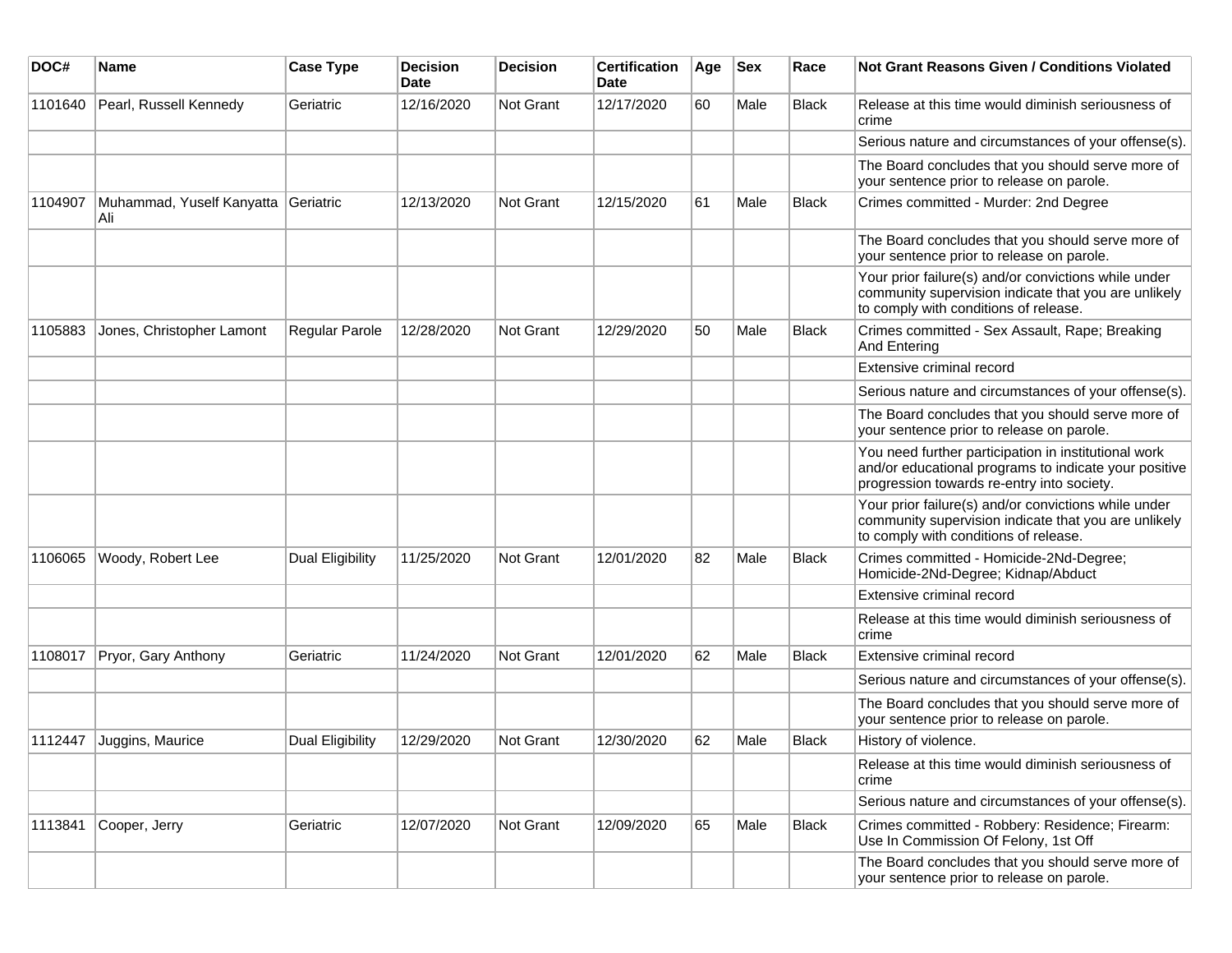| DOC#    | <b>Name</b>                | <b>Case Type</b> | <b>Decision</b><br><b>Date</b> | <b>Decision</b> | <b>Certification</b><br>Date | Age | <b>Sex</b> | Race         | <b>Not Grant Reasons Given / Conditions Violated</b>                                                                                                        |
|---------|----------------------------|------------------|--------------------------------|-----------------|------------------------------|-----|------------|--------------|-------------------------------------------------------------------------------------------------------------------------------------------------------------|
| 1113841 | Cooper, Jerry              | Geriatric        | 12/07/2020                     | Not Grant       | 12/09/2020                   | 65  | Male       | <b>Black</b> | You need further participation in institutional work<br>and/or educational programs to indicate your positive<br>progression towards re-entry into society. |
|         |                            |                  |                                |                 |                              |     |            |              | You need to show a longer period of stable<br>adjustment.                                                                                                   |
| 1114590 | Bailey, Frank Thompson     | Regular Parole   | 12/21/2020                     | Not Grant       | 12/22/2020                   | 53  | Male       | <b>Black</b> | Extensive criminal record                                                                                                                                   |
|         |                            |                  |                                |                 |                              |     |            |              | Release at this time would diminish seriousness of<br>crime                                                                                                 |
|         |                            |                  |                                |                 |                              |     |            |              | Serious nature and circumstances of your offense(s).                                                                                                        |
|         |                            |                  |                                |                 |                              |     |            |              | The Board concludes that you should serve more of<br>your sentence prior to release on parole.                                                              |
| 1116285 | Brown, Michael Anthony     | Geriatric        | 12/26/2020                     | Not Grant       | 12/29/2020                   | 60  | Male       | White        | Crimes committed - Homicide-2Nd-Degree; Use Of<br>Firearm In Felony; Driving Under Influence                                                                |
|         |                            |                  |                                |                 |                              |     |            |              | Release at this time would diminish seriousness of<br>crime                                                                                                 |
|         |                            |                  |                                |                 |                              |     |            |              | Serious nature and circumstances of your offense(s).                                                                                                        |
|         |                            |                  |                                |                 |                              |     |            |              | The Board concludes that you should serve more of<br>your sentence prior to release on parole.                                                              |
| 1116462 | Patterson, Larry Edwin     | Dual Eligibility | 12/30/2020                     | Not Grant       | 12/31/2020                   | 64  | Male       | <b>Black</b> | Extensive criminal record                                                                                                                                   |
|         |                            |                  |                                |                 |                              |     |            |              | The Board concludes that you should serve more of<br>your sentence prior to release on parole.                                                              |
|         |                            |                  |                                |                 |                              |     |            |              | Your prior failure(s) and/or convictions while under<br>community supervision indicate that you are unlikely<br>to comply with conditions of release.       |
| 1117227 | Hendrix, Dominic Jesus Jr. | Regular Parole   | 12/28/2020                     | Not Grant       | 12/29/2020                   | 46  | Male       | White        | History of violence.                                                                                                                                        |
|         |                            |                  |                                |                 |                              |     |            |              | Serious nature and circumstances of your offense(s).                                                                                                        |
|         |                            |                  |                                |                 |                              |     |            |              | The Board concludes that you should serve more of<br>your sentence prior to release on parole.                                                              |
| 1119826 | Wilson, George Leonard     | Geriatric        | 11/26/2020                     | Not Grant       | 12/01/2020                   | 62  | Male       | <b>Black</b> | Crimes committed - Robbery; Robbery; Robbery                                                                                                                |
|         |                            |                  |                                |                 |                              |     |            |              | Extensive criminal record                                                                                                                                   |
|         |                            |                  |                                |                 |                              |     |            |              | Release at this time would diminish seriousness of<br>crime                                                                                                 |
| 1120479 | Felton, Winford Gospel Jr. | Dual Eligibility | 12/02/2020                     | Not Grant       | 12/03/2020                   | 60  | Male       | <b>Black</b> | Extensive criminal record                                                                                                                                   |
|         |                            |                  |                                |                 |                              |     |            |              | Release at this time would diminish seriousness of<br>crime                                                                                                 |
|         |                            |                  |                                |                 |                              |     |            |              | The Board concludes that you should serve more of<br>your sentence prior to release on parole.                                                              |
| 1122108 | Davidson, Richard Lee      | Dual Eligibility | 12/02/2020                     | Not Grant       | 12/03/2020                   | 75  | Male       | White        | No Interest in Parole                                                                                                                                       |
| 1122453 | Bragg, Albert S Jr.        | Dual Eligibility | 12/09/2020                     | Not Grant       | 12/09/2020                   | 67  | Male       | White        | No Interest in Parole                                                                                                                                       |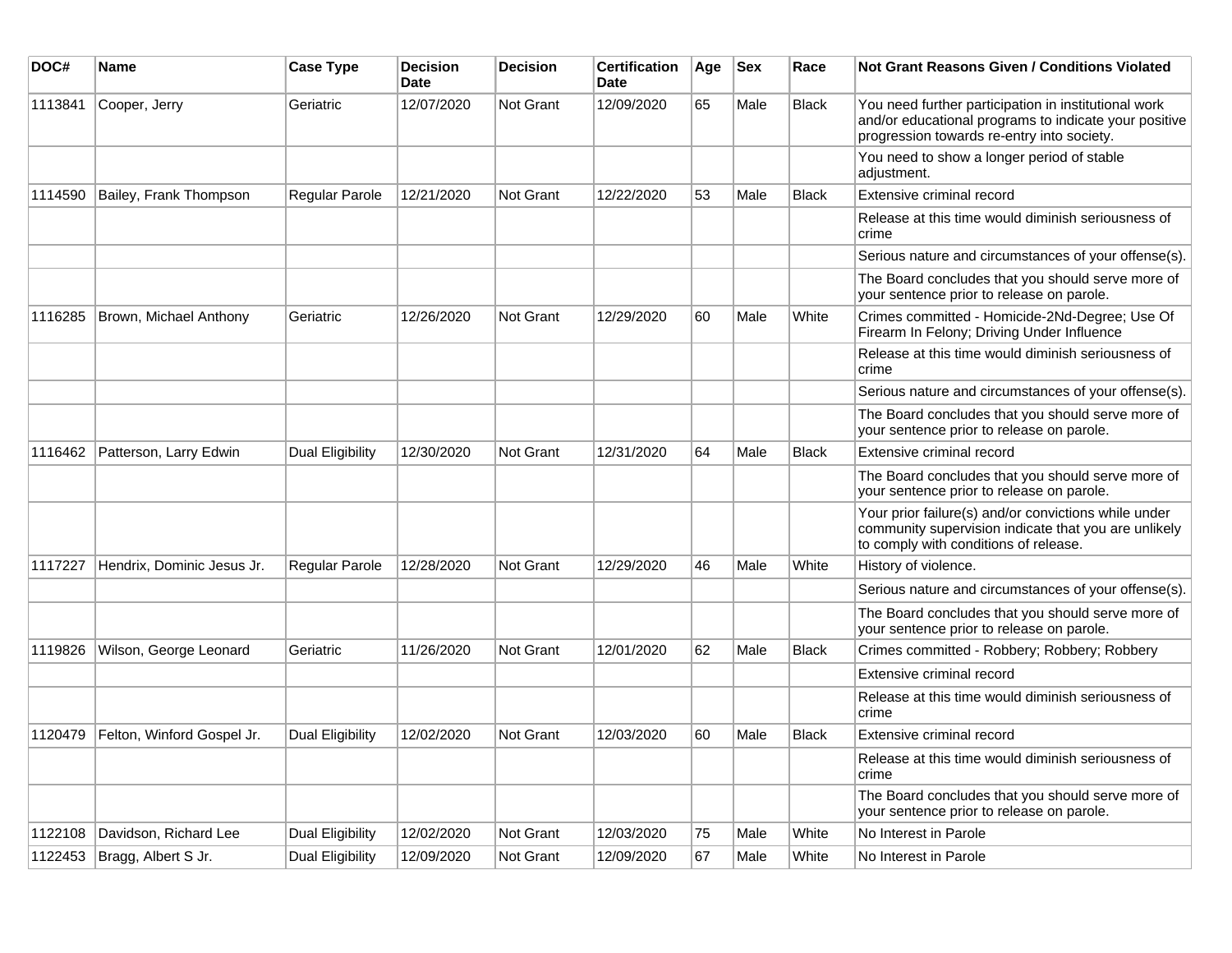| DOC#    | <b>Name</b>                 | <b>Case Type</b>        | <b>Decision</b><br><b>Date</b> | <b>Decision</b> | <b>Certification</b><br>Date | Age | <b>Sex</b> | Race         | Not Grant Reasons Given / Conditions Violated                                                                                                               |
|---------|-----------------------------|-------------------------|--------------------------------|-----------------|------------------------------|-----|------------|--------------|-------------------------------------------------------------------------------------------------------------------------------------------------------------|
| 1122896 | Hill, Norman                | Regular Parole          | 12/26/2020                     | Not Grant       | 12/29/2020                   | 59  | Male       | <b>Black</b> | Considering your offense and your institutional<br>records, the Board concludes that you should serve<br>more of your sentence before being paroled.        |
|         |                             |                         |                                |                 |                              |     |            |              | Conviction of a new crime while incarcerated                                                                                                                |
|         |                             |                         |                                |                 |                              |     |            |              | Crimes committed - Homicide-1st Degree; Burglary;<br><b>Burglary</b>                                                                                        |
|         |                             |                         |                                |                 |                              |     |            |              | Release at this time would diminish seriousness of<br>crime                                                                                                 |
| 1124130 | Wirtz, Robert Patrick       | <b>Dual Eligibility</b> | 12/17/2020                     | Not Grant       | 12/22/2020                   | 66  | Male       | White        | Crimes committed - Homicide/Murder; Sex Assault,<br>Rape                                                                                                    |
|         |                             |                         |                                |                 |                              |     |            |              | Release at this time would diminish seriousness of<br>crime                                                                                                 |
|         |                             |                         |                                |                 |                              |     |            |              | Serious nature and circumstances of your offense(s).                                                                                                        |
|         |                             |                         |                                |                 |                              |     |            |              | The Board considers you to be a risk to the<br>community.                                                                                                   |
| 1125800 | Defriece, Lamonte Franklin  | Geriatric               | 12/16/2020                     | Not Grant       | 12/17/2020                   | 62  | Male       | White        | Crimes committed - Homicide-2Nd-Degree; Unlawful<br>Wounding                                                                                                |
|         |                             |                         |                                |                 |                              |     |            |              | History of violence.                                                                                                                                        |
|         |                             |                         |                                |                 |                              |     |            |              | The Board concludes that you should serve more of<br>your sentence prior to release on parole.                                                              |
|         |                             |                         |                                |                 |                              |     |            |              | You need to show a longer period of stable<br>adjustment.                                                                                                   |
| 1126904 | Taylor, Dorell Percell      | Regular Parole          | 12/29/2020                     | Not Grant       | 12/30/2020                   | 50  | Male       | <b>Black</b> | Extensive criminal record                                                                                                                                   |
|         |                             |                         |                                |                 |                              |     |            |              | Release at this time would diminish seriousness of<br>crime                                                                                                 |
|         |                             |                         |                                |                 |                              |     |            |              | Serious nature and circumstances of your offense(s).                                                                                                        |
|         |                             |                         |                                |                 |                              |     |            |              | The Board concludes that you should serve more of<br>your sentence prior to release on parole.                                                              |
|         |                             |                         |                                |                 |                              |     |            |              | You need further participation in institutional work<br>and/or educational programs to indicate your positive<br>progression towards re-entry into society. |
|         |                             |                         |                                |                 |                              |     |            |              | Your prior failure(s) and/or convictions while under<br>community supervision indicate that you are unlikely<br>to comply with conditions of release.       |
|         | 1127869 Miles, Ali Shabeazz | Regular Parole          | 12/10/2020                     | Not Grant       | 12/11/2020                   | 50  | Male       | <b>Black</b> | Crimes committed - Homicide/Murder; Homicide-<br>2Nd-Degree; Damage Property                                                                                |
|         |                             |                         |                                |                 |                              |     |            |              | Release at this time would diminish seriousness of<br>crime                                                                                                 |
|         |                             |                         |                                |                 |                              |     |            |              | The Board concludes that you should serve more of<br>your sentence prior to release on parole.                                                              |
| 1128941 | Couch, William Ross         | <b>Dual Eligibility</b> | 12/14/2020                     | Not Grant       | 12/16/2020                   | 60  | Male       | <b>Black</b> | Release at this time would diminish seriousness of<br>crime                                                                                                 |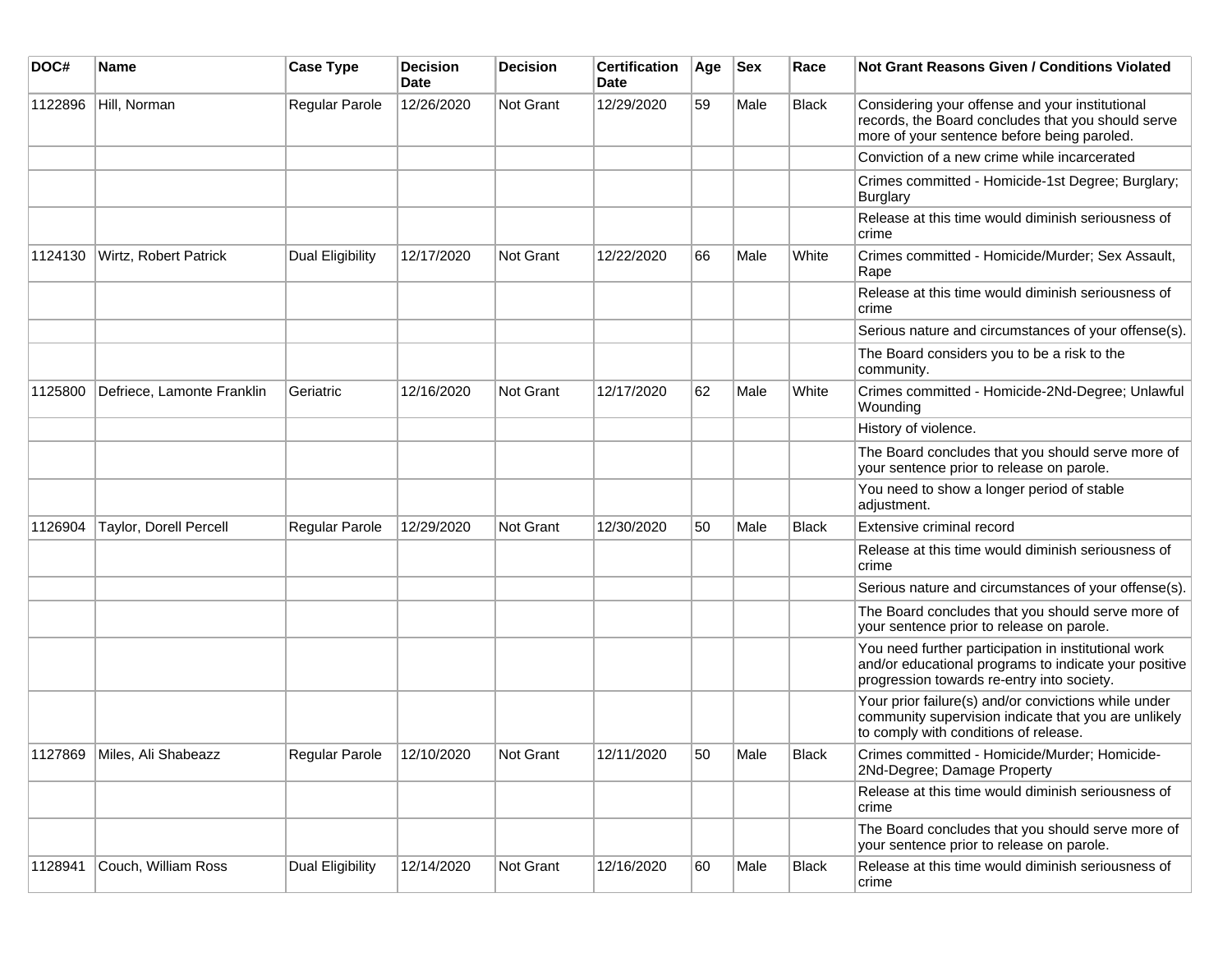| DOC#    | <b>Name</b>             | <b>Case Type</b>        | <b>Decision</b><br><b>Date</b> | <b>Decision</b>  | <b>Certification</b><br>Date | Age | <b>Sex</b> | Race         | <b>Not Grant Reasons Given / Conditions Violated</b>                                                                                                        |
|---------|-------------------------|-------------------------|--------------------------------|------------------|------------------------------|-----|------------|--------------|-------------------------------------------------------------------------------------------------------------------------------------------------------------|
| 1128941 | Couch, William Ross     | <b>Dual Eligibility</b> | 12/14/2020                     | <b>Not Grant</b> | 12/16/2020                   | 60  | Male       | Black        | Serious nature and circumstances of your offense(s).                                                                                                        |
|         |                         |                         |                                |                  |                              |     |            |              | The Board concludes that you should serve more of<br>your sentence prior to release on parole.                                                              |
| 1131190 | Clements, Charlie J     | Geriatric               | 12/19/2020                     | Not Grant        | 12/22/2020                   | 82  | Male       | White        | Release at this time would diminish seriousness of<br>crime                                                                                                 |
|         |                         |                         |                                |                  |                              |     |            |              | Serious nature and circumstances of your offense(s).                                                                                                        |
|         |                         |                         |                                |                  |                              |     |            |              | The Board concludes that you should serve more of<br>your sentence prior to release on parole.                                                              |
| 1134759 | Jarvis, Stanley Bernard | Geriatric               | 12/28/2020                     | <b>Not Grant</b> | 12/29/2020                   | 68  | Male       | <b>Black</b> | Extensive criminal record                                                                                                                                   |
|         |                         |                         |                                |                  |                              |     |            |              | Serious nature and circumstances of your offense(s).                                                                                                        |
|         |                         |                         |                                |                  |                              |     |            |              | The Board concludes that you should serve more of<br>your sentence prior to release on parole.                                                              |
| 1135322 | Davenport, James Alan   | Geriatric               | 12/30/2020                     | <b>Not Grant</b> | 12/31/2020                   | 65  | Male       | White        | Crimes committed - Forcible Sodomy; Forcible<br>Sodomy; Forcible Sodomy                                                                                     |
|         |                         |                         |                                |                  |                              |     |            |              | Release at this time would diminish seriousness of<br>crime                                                                                                 |
|         |                         |                         |                                |                  |                              |     |            |              | Serious nature and circumstances of your offense(s).                                                                                                        |
|         |                         |                         |                                |                  |                              |     |            |              | The Board considers you to be a risk to the<br>community.                                                                                                   |
|         |                         |                         |                                |                  |                              |     |            |              | You need further participation in institutional work<br>and/or educational programs to indicate your positive<br>progression towards re-entry into society. |
| 1135803 | Reyes, Nicolas          | Regular Parole          | 12/28/2020                     | <b>Not Grant</b> | 12/31/2020                   | 55  | Male       | White        | Release at this time would diminish seriousness of<br>crime                                                                                                 |
|         |                         |                         |                                |                  |                              |     |            |              | Serious nature and circumstances of your offense(s).                                                                                                        |
|         |                         |                         |                                |                  |                              |     |            |              | The Board concludes that you should serve more of<br>your sentence prior to release on parole.                                                              |
| 1140232 | Haskins, Terry Edward   | Regular Parole          | 12/10/2020                     | <b>Not Grant</b> | 12/11/2020                   | 59  | Male       | <b>Black</b> | Extensive criminal record                                                                                                                                   |
|         |                         |                         |                                |                  |                              |     |            |              | Release at this time would diminish seriousness of<br>crime                                                                                                 |
|         |                         |                         |                                |                  |                              |     |            |              | Your prior failure(s) and/or convictions while under<br>community supervision indicate that you are unlikely<br>to comply with conditions of release.       |
| 1140385 | Macdonald, Douglas      | Regular Parole          | 12/21/2020                     | <b>Not Grant</b> | 12/23/2020                   | 59  | Male       | White        | Crimes committed - Kidnap/Abduct; Sex Assault,<br>Rape; Forcible Sodomy                                                                                     |
|         |                         |                         |                                |                  |                              |     |            |              | Serious nature and circumstances of your offense(s).                                                                                                        |
|         |                         |                         |                                |                  |                              |     |            |              | The Board concludes that you should serve more of<br>your sentence prior to release on parole.                                                              |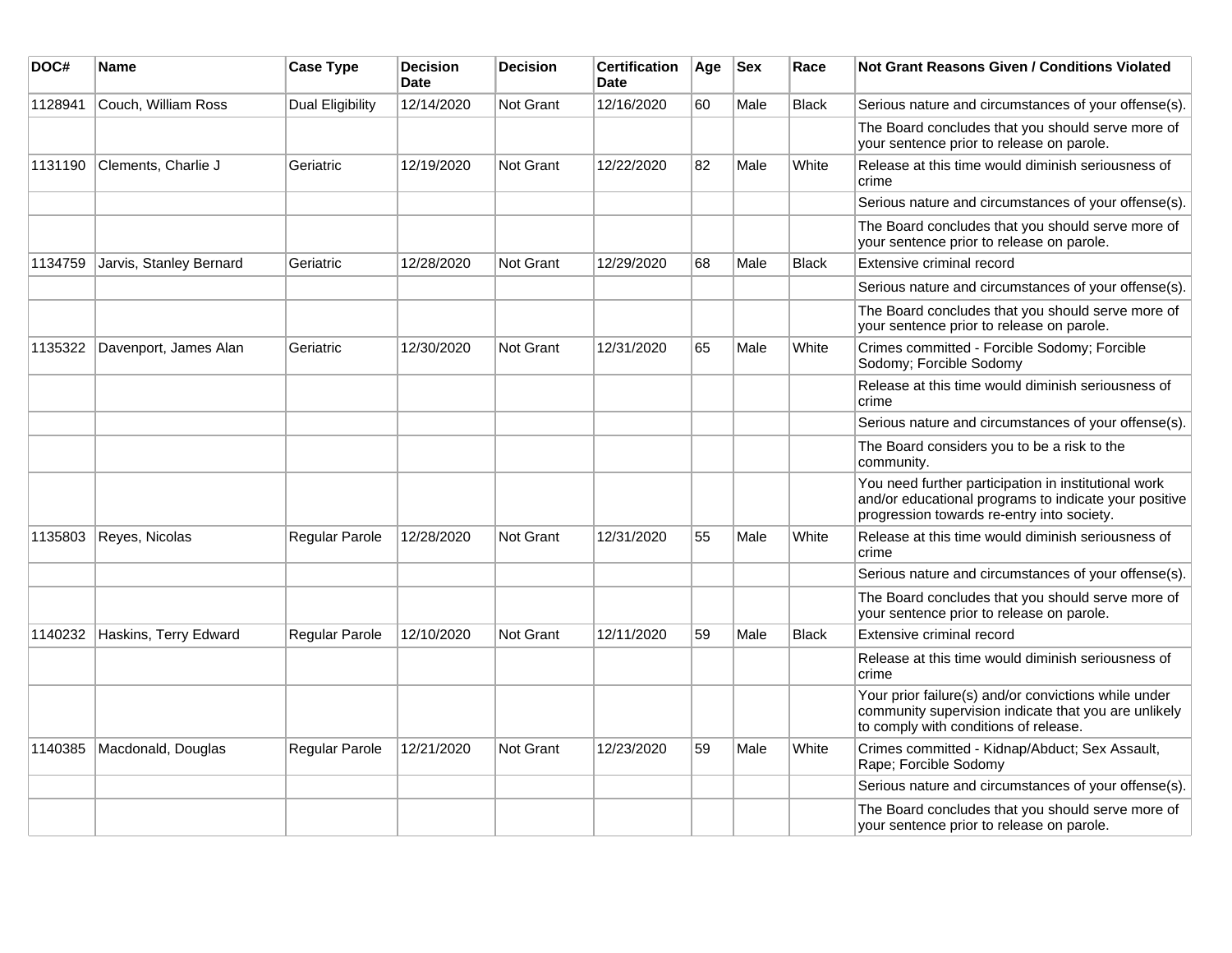| DOC#    | <b>Name</b>             | <b>Case Type</b>        | <b>Decision</b><br><b>Date</b> | <b>Decision</b>  | <b>Certification</b><br><b>Date</b> | Age | <b>Sex</b> | Race         | <b>Not Grant Reasons Given / Conditions Violated</b>                                                                                                                     |
|---------|-------------------------|-------------------------|--------------------------------|------------------|-------------------------------------|-----|------------|--------------|--------------------------------------------------------------------------------------------------------------------------------------------------------------------------|
| 1141248 | Glass, James Moses Jr.  | Geriatric               | 12/07/2020                     | Not Grant        | 12/09/2020                          | 65  | Male       | <b>Black</b> | Crimes committed - Rape: Intercourse By<br>Force/Threat/Intimidation; Firearm: Use In<br>Commission Of Felony, 1st Off; Firearm: Use In<br>Commission Of Felony, 1st Off |
|         |                         |                         |                                |                  |                                     |     |            |              | Serious nature and circumstances of your offense(s).                                                                                                                     |
|         |                         |                         |                                |                  |                                     |     |            |              | The Board concludes that you should serve more of<br>your sentence prior to release on parole.                                                                           |
| 1142227 | Edwards, Jonathan Louis | Geriatric               | 12/28/2020                     | Not Grant        | 12/31/2020                          | 62  | Male       | <b>Black</b> | Crimes committed - Homicide-1st Degree; Sex<br>Assault, Rape; Forcible Sodomy                                                                                            |
|         |                         |                         |                                |                  |                                     |     |            |              | Serious nature and circumstances of your offense(s).                                                                                                                     |
|         |                         |                         |                                |                  |                                     |     |            |              | The Board concludes that you should serve more of<br>your sentence prior to release on parole.                                                                           |
| 1142801 | Clark, James Ray Jr.    | <b>Dual Eligibility</b> | 12/10/2020                     | Not Grant        | 12/11/2020                          | 67  | Male       | White        | Crimes committed - Homicide/Murder; Robbery; Use<br>Of Firearm In Felony                                                                                                 |
|         |                         |                         |                                |                  |                                     |     |            |              | Extensive criminal record                                                                                                                                                |
|         |                         |                         |                                |                  |                                     |     |            |              | History of violence.                                                                                                                                                     |
|         |                         |                         |                                |                  |                                     |     |            |              | Release at this time would diminish seriousness of<br>crime                                                                                                              |
|         |                         |                         |                                |                  |                                     |     |            |              | Serious nature and circumstances of your offense(s).                                                                                                                     |
|         |                         |                         |                                |                  |                                     |     |            |              | The Board concludes that you should serve more of<br>your sentence prior to release on parole.                                                                           |
|         |                         |                         |                                |                  |                                     |     |            |              | The Board considers you to be a risk to the<br>community.                                                                                                                |
| 1144565 | Weddell, John Gaither   | Geriatric               | 12/07/2020                     | Not Grant        | 12/09/2020                          | 60  | Male       | White        | Serious nature and circumstances of your offense(s).                                                                                                                     |
|         |                         |                         |                                |                  |                                     |     |            |              | The Board concludes that you should serve more of<br>your sentence prior to release on parole.                                                                           |
|         |                         |                         |                                |                  |                                     |     |            |              | You need further participation in institutional work<br>and/or educational programs to indicate your positive<br>progression towards re-entry into society.              |
|         |                         |                         |                                |                  |                                     |     |            |              | Your record indicates a serious disregard for the<br>property rights of others.                                                                                          |
| 1147169 | Mcgee, James Burton     | Dual Eligibility        | 12/11/2020                     | <b>Not Grant</b> | 12/11/2020                          | 60  | Male       | White        | Crimes committed - Homicide-Attempted;<br>Kidnap/Abduct; Sex Assault, Rape                                                                                               |
|         |                         |                         |                                |                  |                                     |     |            |              | Release at this time would diminish seriousness of<br>crime                                                                                                              |
|         |                         |                         |                                |                  |                                     |     |            |              | Serious nature and circumstances of your offense(s).                                                                                                                     |
|         |                         |                         |                                |                  |                                     |     |            |              | The Board concludes that you should serve more of<br>your sentence prior to release on parole.                                                                           |
| 1147461 | Horton, Anthony         | Regular Parole          | 12/21/2020                     | Not Grant        | 12/23/2020                          | 58  | Male       | <b>Black</b> | Release at this time would diminish seriousness of<br>crime                                                                                                              |
|         |                         |                         |                                |                  |                                     |     |            |              | Serious nature and circumstances of your offense(s).                                                                                                                     |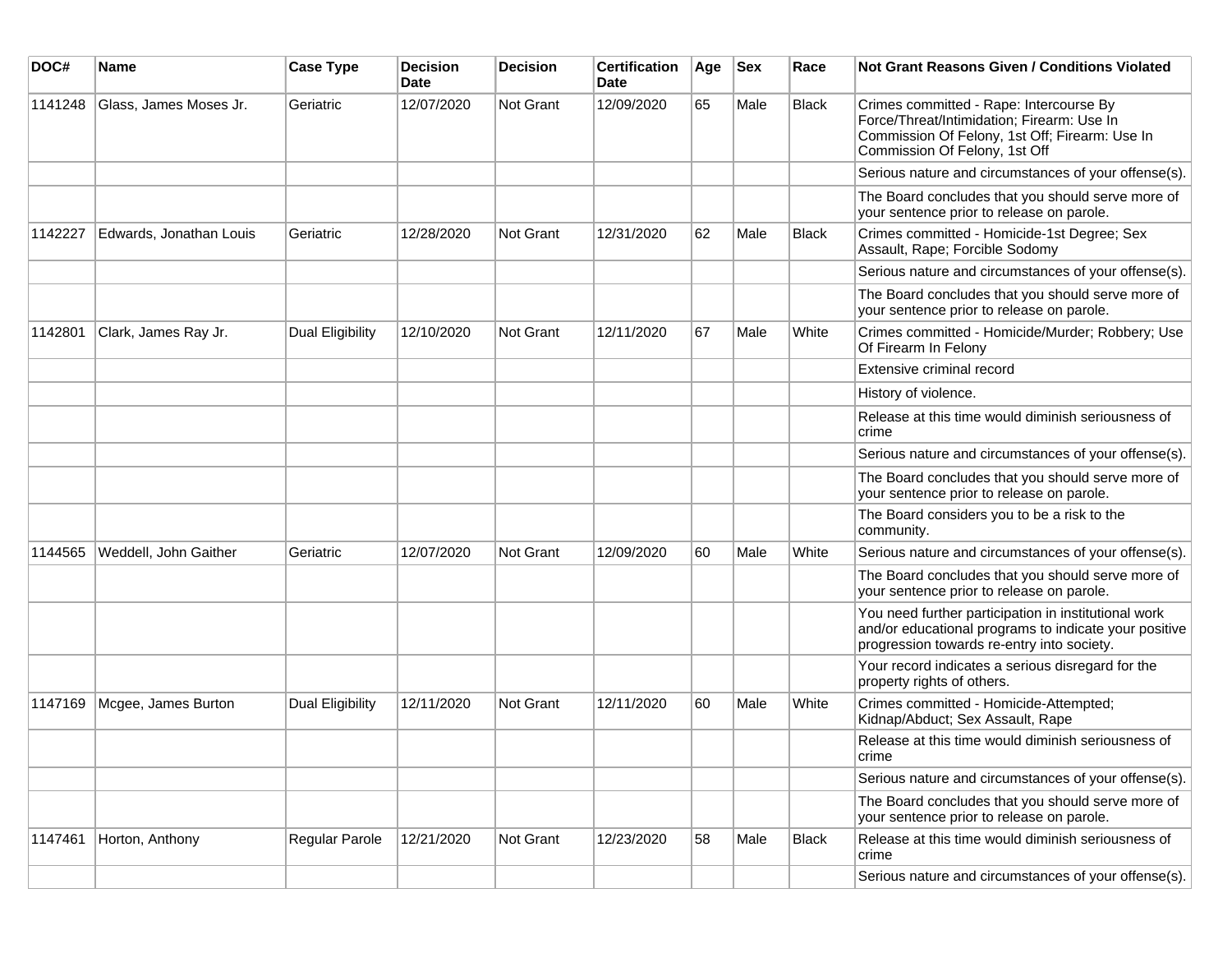| DOC#    | <b>Name</b>             | <b>Case Type</b>        | <b>Decision</b><br>Date | <b>Decision</b> | <b>Certification</b><br>Date | Age | <b>Sex</b> | Race         | Not Grant Reasons Given / Conditions Violated                                                                                                               |
|---------|-------------------------|-------------------------|-------------------------|-----------------|------------------------------|-----|------------|--------------|-------------------------------------------------------------------------------------------------------------------------------------------------------------|
| 1147461 | Horton, Anthony         | Regular Parole          | 12/21/2020              | Not Grant       | 12/23/2020                   | 58  | Male       | <b>Black</b> | You need further participation in institutional work<br>and/or educational programs to indicate your positive<br>progression towards re-entry into society. |
| 1147985 | Melton, Thomas Decatur  | <b>Dual Eligibility</b> | 11/30/2020              | Not Grant       | 12/02/2020                   | 76  | Male       | White        | Extensive criminal record                                                                                                                                   |
|         |                         |                         |                         |                 |                              |     |            |              | Serious nature and circumstances of your offense(s).                                                                                                        |
|         |                         |                         |                         |                 |                              |     |            |              | The Board concludes that you should serve more of<br>your sentence prior to release on parole.                                                              |
| 1149147 | Johnson, Lynwood        | Regular Parole          | 12/14/2020              | Not Grant       | 12/15/2020                   | 53  | Male       | <b>Black</b> | Release at this time would diminish seriousness of<br>crime                                                                                                 |
|         |                         |                         |                         |                 |                              |     |            |              | Serious nature and circumstances of your offense(s).                                                                                                        |
|         |                         |                         |                         |                 |                              |     |            |              | The Board concludes that you should serve more of<br>your sentence prior to release on parole.                                                              |
|         |                         |                         |                         |                 |                              |     |            |              | You need further participation in institutional work<br>and/or educational programs to indicate your positive<br>progression towards re-entry into society. |
|         |                         |                         |                         |                 |                              |     |            |              | Your prior failure(s) and/or convictions while under<br>community supervision indicate that you are unlikely<br>to comply with conditions of release.       |
| 1149622 | Gardner, William Burns  | Dual Eligibility        | 12/29/2020              | Not Grant       | 12/31/2020                   | 75  | Male       | White        | Crimes committed - Homicide-2Nd-Degree; Parole<br>Violation                                                                                                 |
|         |                         |                         |                         |                 |                              |     |            |              | History of substance abuse.                                                                                                                                 |
|         |                         |                         |                         |                 |                              |     |            |              | Release at this time would diminish seriousness of<br>crime                                                                                                 |
|         |                         |                         |                         |                 |                              |     |            |              | Serious nature and circumstances of your offense(s).                                                                                                        |
| 1149905 | Garland, Timothy Lowell | Dual Eligibility        | 11/29/2020              | Not Grant       | 12/01/2020                   | 73  | Male       | <b>Black</b> | Crimes committed - Homicide-1st Degree                                                                                                                      |
|         |                         |                         |                         |                 |                              |     |            |              | History of substance abuse.                                                                                                                                 |
|         |                         |                         |                         |                 |                              |     |            |              | Serious nature and circumstances of your offense(s).                                                                                                        |
|         |                         |                         |                         |                 |                              |     |            |              | The Board concludes that you should serve more of<br>your sentence prior to release on parole.                                                              |
| 1149976 | Rucker, Barry Lynn      | Geriatric               | 12/16/2020              | Not Grant       | 12/22/2020                   | 62  | Male       | White        | Crimes committed - Kidnap/Abduct; Sex Assault,<br>Rape; Forcible Sodomy                                                                                     |
|         |                         |                         |                         |                 |                              |     |            |              | Extensive criminal record                                                                                                                                   |
|         |                         |                         |                         |                 |                              |     |            |              | Your prior failure(s) and/or convictions while under<br>community supervision indicate that you are unlikely<br>to comply with conditions of release.       |
| 1150896 | Boyd, John Early        | Geriatric               | 12/28/2020              | Not Grant       | 12/29/2020                   | 75  | Male       | <b>Black</b> | Release at this time would diminish seriousness of<br>crime                                                                                                 |
|         |                         |                         |                         |                 |                              |     |            |              | Serious nature and circumstances of your offense(s).                                                                                                        |
|         |                         |                         |                         |                 |                              |     |            |              | The Board concludes that you should serve more of<br>your sentence prior to release on parole.                                                              |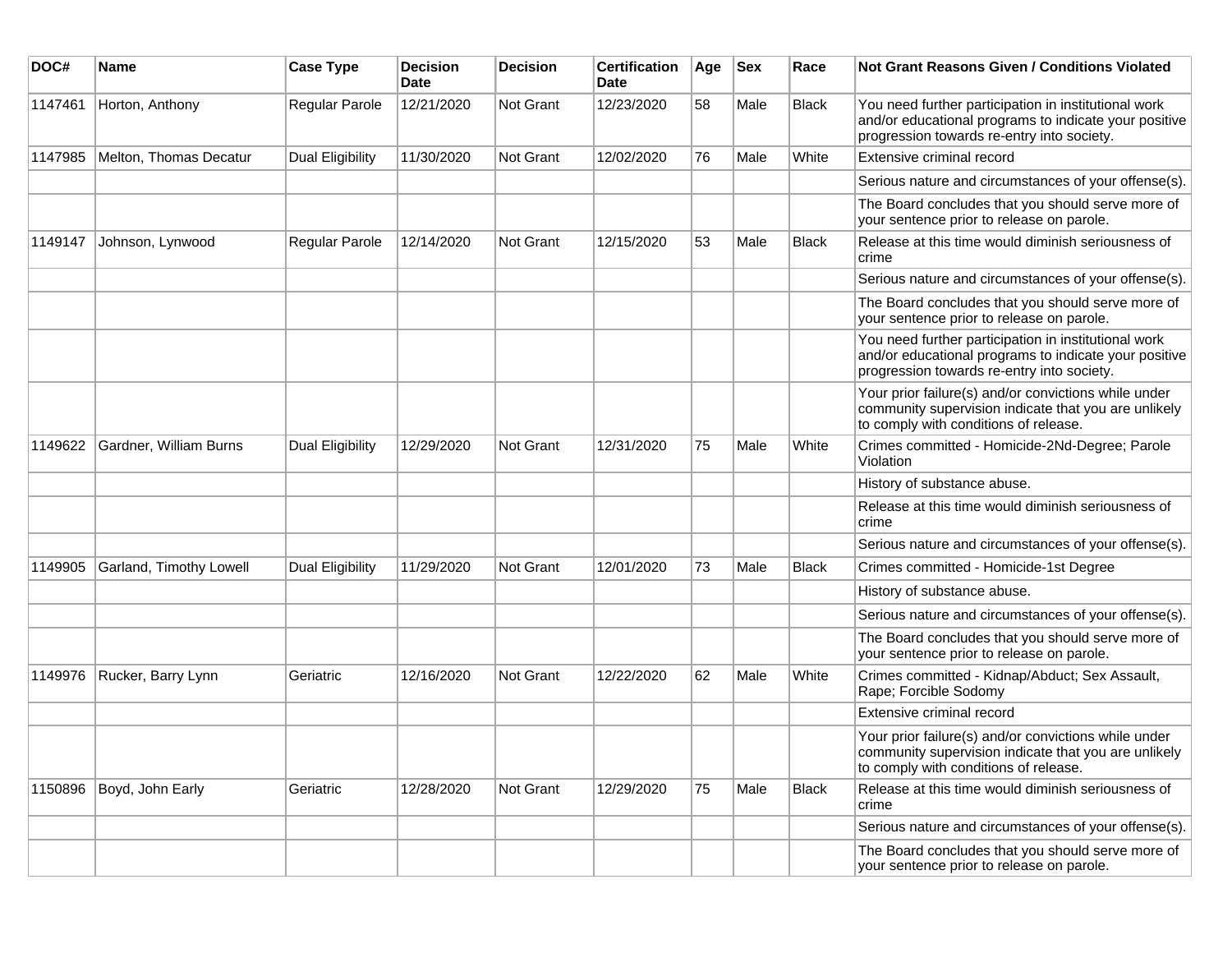| DOC#    | Name                     | <b>Case Type</b>        | <b>Decision</b><br><b>Date</b> | <b>Decision</b>  | <b>Certification</b><br>Date | Age | <b>Sex</b> | Race         | Not Grant Reasons Given / Conditions Violated                                                                                                               |
|---------|--------------------------|-------------------------|--------------------------------|------------------|------------------------------|-----|------------|--------------|-------------------------------------------------------------------------------------------------------------------------------------------------------------|
| 1151416 | Spencer, Ronald Rontae   | Regular Parole          | 12/07/2020                     | <b>Not Grant</b> | 12/07/2020                   | 40  | Male       | <b>Black</b> | Extensive criminal record                                                                                                                                   |
|         |                          |                         |                                |                  |                              |     |            |              | The Board concludes that you should serve more of<br>your sentence prior to release on parole.                                                              |
|         |                          |                         |                                |                  |                              |     |            |              | The Board considers you to be a risk to the<br>community.                                                                                                   |
| 1152892 | Norris, Darnell Maurice  | <b>Regular Parole</b>   | 12/29/2020                     | Not Grant        | 12/31/2020                   | 48  | Male       | <b>Black</b> | Extensive criminal record                                                                                                                                   |
|         |                          |                         |                                |                  |                              |     |            |              | History of substance abuse.                                                                                                                                 |
|         |                          |                         |                                |                  |                              |     |            |              | The Board concludes that you should serve more of<br>your sentence prior to release on parole.                                                              |
| 1153070 | Carter, William Dewey    | Dual Eligibility        | 12/28/2020                     | Not Grant        | 12/29/2020                   | 62  | Male       | <b>Black</b> | Crimes committed - Kidnap/Abduct; Kidnap/Abduct;<br>Sex Assault, Rape                                                                                       |
|         |                          |                         |                                |                  |                              |     |            |              | Serious nature and circumstances of your offense(s).                                                                                                        |
|         |                          |                         |                                |                  |                              |     |            |              | The Board concludes that you should serve more of<br>your sentence prior to release on parole.                                                              |
| 1154054 | Donaldson, Jamie Alan    | Regular Parole          | 12/14/2020                     | Not Grant        | 12/15/2020                   | 54  | Male       | White        | No Interest in Parole                                                                                                                                       |
| 1154224 | Altizer, Frank Ervin Jr. | <b>Dual Eligibility</b> | 12/07/2020                     | Not Grant        | 12/07/2020                   | 74  | Male       | White        | Crimes committed - Abduct-No Ransom Or Asslt;<br>Sex Assault, Rape; Sex Asslt-Sodomy-Woman                                                                  |
|         |                          |                         |                                |                  |                              |     |            |              | Serious nature and circumstances of your offense(s).                                                                                                        |
|         |                          |                         |                                |                  |                              |     |            |              | You need further participation in institutional work<br>and/or educational programs to indicate your positive<br>progression towards re-entry into society. |
| 1155697 | Johnson, Robert E Jr.    | Geriatric               | 12/10/2020                     | Not Grant        | 12/11/2020                   | 60  | Male       | White        | Crimes committed - Aggravated Sexual Battery;<br>Penetrate W/Inanimate Object; Forcible Sodomy                                                              |
|         |                          |                         |                                |                  |                              |     |            |              | Release at this time would diminish seriousness of<br>crime                                                                                                 |
|         |                          |                         |                                |                  |                              |     |            |              | Serious nature and circumstances of your offense(s).                                                                                                        |
|         |                          |                         |                                |                  |                              |     |            |              | The Board concludes that you should serve more of<br>your sentence prior to release on parole.                                                              |
| 1157436 | Smith, Delbert Martin    | Regular Parole          | 12/29/2020                     | <b>Not Grant</b> | 12/31/2020                   | 54  | Male       | White        | Crimes committed - Homicide-1st Degree; Robbery;<br>Use Of Firearm In Felony                                                                                |
|         |                          |                         |                                |                  |                              |     |            |              | Serious nature and circumstances of your offense(s).                                                                                                        |
|         |                          |                         |                                |                  |                              |     |            |              | The Board concludes that you should serve more of<br>your sentence prior to release on parole.                                                              |
| 1158007 | Phillips, Devin Lanard   | Regular Parole          | 12/29/2020                     | <b>Not Grant</b> | 12/30/2020                   | 43  | Male       | <b>Black</b> | Conviction of a new crime while incarcerated                                                                                                                |
|         |                          |                         |                                |                  |                              |     |            |              | You need to show a longer period of stable<br>adjustment.                                                                                                   |
|         |                          |                         |                                |                  |                              |     |            |              | Your prior failure(s) and/or convictions while under<br>community supervision indicate that you are unlikely<br>to comply with conditions of release.       |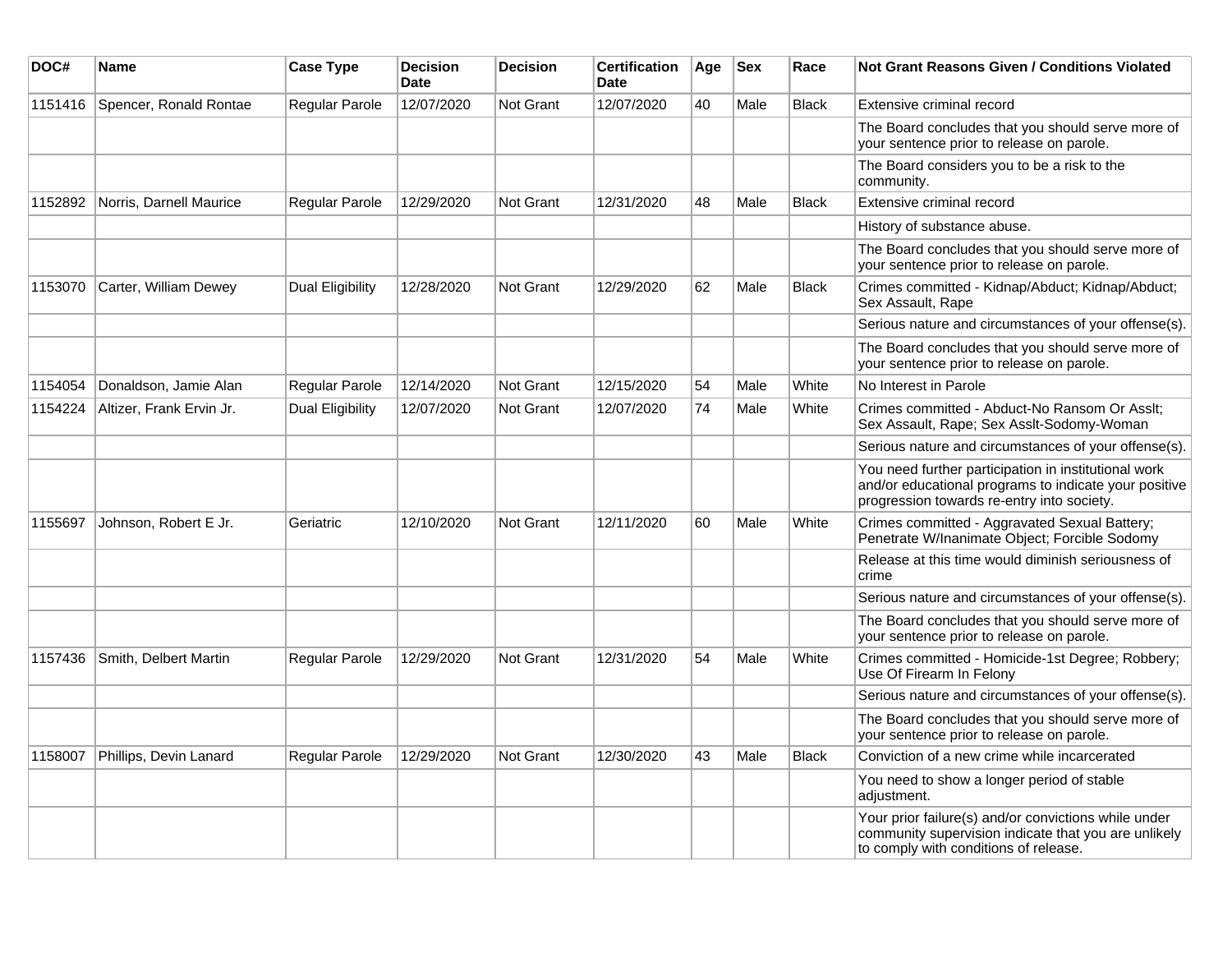| DOC#    | Name                     | <b>Case Type</b>      | <b>Decision</b><br><b>Date</b> | <b>Decision</b> | <b>Certification</b><br>Date | Age | <b>Sex</b> | Race         | <b>Not Grant Reasons Given / Conditions Violated</b>                                                                                                        |
|---------|--------------------------|-----------------------|--------------------------------|-----------------|------------------------------|-----|------------|--------------|-------------------------------------------------------------------------------------------------------------------------------------------------------------|
| 1158007 | Phillips, Devin Lanard   | Regular Parole        | 12/29/2020                     | Not Grant       | 12/30/2020                   | 43  | Male       | <b>Black</b> | Your record of institutional infractions indicates a<br>disregard for rules and that you are not ready to<br>conform to society.                            |
| 1158888 | Bagby, Richard Lee       | Dual Eligibility      | 11/29/2020                     | Not Grant       | 12/02/2020                   | 63  | Male       | <b>Black</b> | Crimes committed - Kidnap/Abduct; Aggravated<br>Sexual Battery; Statutory Burglary                                                                          |
|         |                          |                       |                                |                 |                              |     |            |              | The Board concludes that you should serve more of<br>your sentence prior to release on parole.                                                              |
|         |                          |                       |                                |                 |                              |     |            |              | Your prior failure(s) and/or convictions while under<br>community supervision indicate that you are unlikely<br>to comply with conditions of release.       |
| 1159254 | Trotter, Moses Antonio   | <b>Regular Parole</b> | 12/13/2020                     | Not Grant       | 12/15/2020                   | 49  | Male       | <b>Black</b> | Crimes committed - Homicide-2Nd-Degree; Statutory<br>Burglary; Conceal Merchandise                                                                          |
|         |                          |                       |                                |                 |                              |     |            |              | Extensive criminal record                                                                                                                                   |
|         |                          |                       |                                |                 |                              |     |            |              | Release at this time would diminish seriousness of<br>crime                                                                                                 |
|         |                          |                       |                                |                 |                              |     |            |              | The Board concludes that you should serve more of<br>your sentence prior to release on parole.                                                              |
|         |                          |                       |                                |                 |                              |     |            |              | Your prior failure(s) and/or convictions while under<br>community supervision indicate that you are unlikely<br>to comply with conditions of release.       |
| 1159954 | Anastasia, Thomas A      | Regular Parole        | 12/14/2020                     | Not Grant       | 12/15/2020                   | 50  | Male       | White        | Crimes committed - Sex Assault, Rape; Sex Assault,<br>Rape; Sex Assault, Rape                                                                               |
|         |                          |                       |                                |                 |                              |     |            |              | Serious nature and circumstances of your offense(s).                                                                                                        |
|         |                          |                       |                                |                 |                              |     |            |              | The Board concludes that you should serve more of<br>your sentence prior to release on parole.                                                              |
| 1160675 | Hawkins, David Warren    | <b>Regular Parole</b> | 12/07/2020                     | Not Grant       | 12/09/2020                   | 54  | Male       | White        | Release at this time would diminish seriousness of<br>crime                                                                                                 |
|         |                          |                       |                                |                 |                              |     |            |              | Serious nature and circumstances of your offense(s).                                                                                                        |
|         |                          |                       |                                |                 |                              |     |            |              | The Board concludes that you should serve more of<br>your sentence prior to release on parole.                                                              |
| 1161848 | Goins, Quincy Deshea     | Regular Parole        | 12/16/2020                     | Not Grant       | 12/22/2020                   | 44  | Male       | Black        | Crimes committed - Homicide-Capital; Homicide-1st<br>Degree; Burglary                                                                                       |
|         |                          |                       |                                |                 |                              |     |            |              | Serious nature and circumstances of your offense(s).                                                                                                        |
|         |                          |                       |                                |                 |                              |     |            |              | The Board concludes that you should serve more of<br>your sentence prior to release on parole.                                                              |
|         |                          |                       |                                |                 |                              |     |            |              | The Board considers you to be a risk to the<br>community.                                                                                                   |
| 1162100 | Turner, Joseph Sylvester | Geriatric             | 12/14/2020                     | Not Grant       | 12/16/2020                   | 65  | Male       | <b>Black</b> | Extensive criminal record                                                                                                                                   |
|         |                          |                       |                                |                 |                              |     |            |              | You need further participation in institutional work<br>and/or educational programs to indicate your positive<br>progression towards re-entry into society. |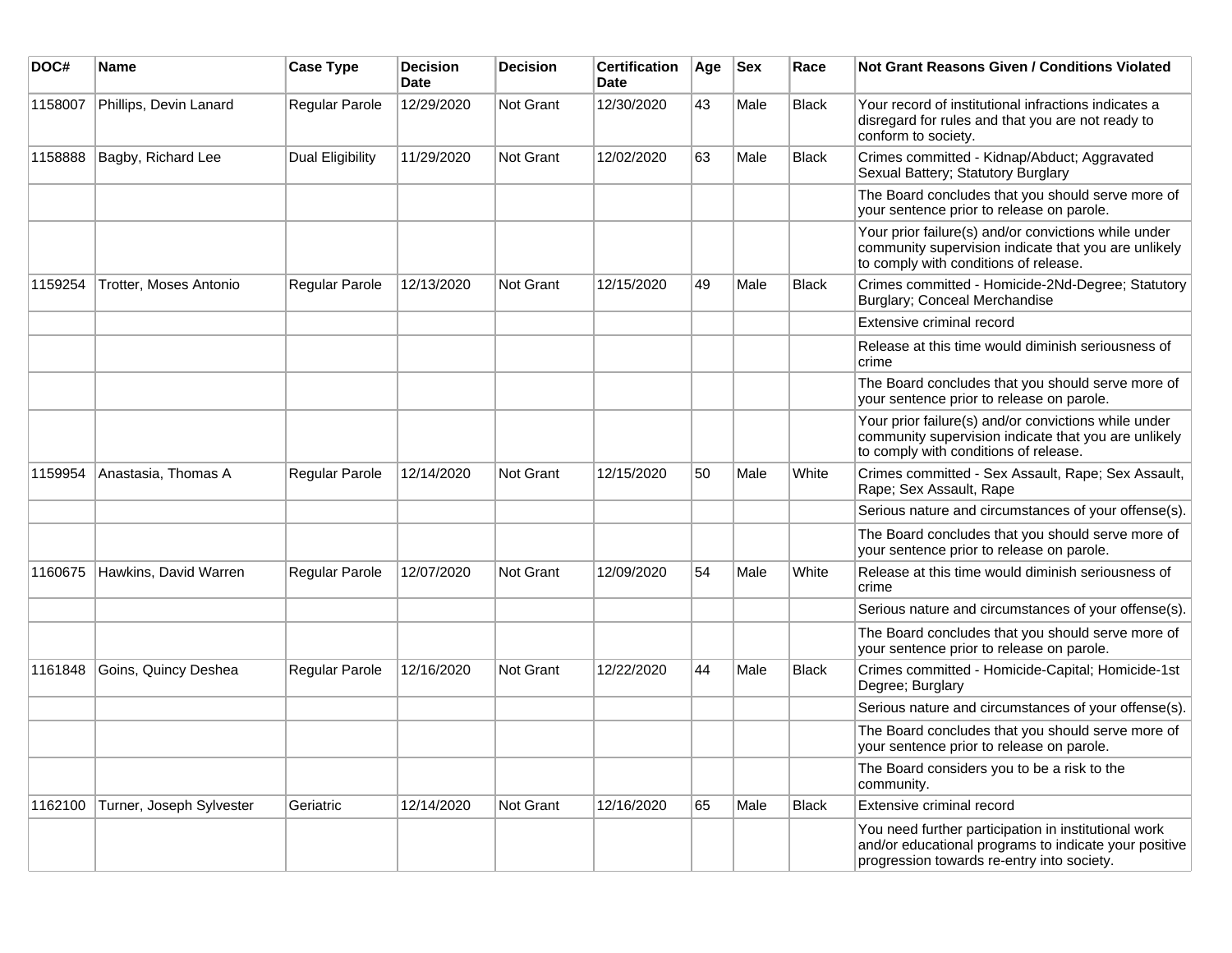| DOC#    | Name                     | <b>Case Type</b>        | <b>Decision</b><br><b>Date</b> | <b>Decision</b>  | <b>Certification</b><br><b>Date</b> | Age | <b>Sex</b> | Race         | <b>Not Grant Reasons Given / Conditions Violated</b>                                                                                                        |
|---------|--------------------------|-------------------------|--------------------------------|------------------|-------------------------------------|-----|------------|--------------|-------------------------------------------------------------------------------------------------------------------------------------------------------------|
| 1162100 | Turner, Joseph Sylvester | Geriatric               | 12/14/2020                     | Not Grant        | 12/16/2020                          | 65  | Male       | <b>Black</b> | You need to show a longer period of stable<br>adjustment.                                                                                                   |
| 1163235 | Spinner, Leroy Jerome    | Geriatric               | 11/29/2020                     | <b>Not Grant</b> | 12/01/2020                          | 60  | Male       | <b>Black</b> | Crimes committed - Homicide-1st Degree; Homicide-<br>1st Degree                                                                                             |
|         |                          |                         |                                |                  |                                     |     |            |              | Serious nature and circumstances of your offense(s).                                                                                                        |
|         |                          |                         |                                |                  |                                     |     |            |              | The Board concludes that you should serve more of<br>your sentence prior to release on parole.                                                              |
|         |                          |                         |                                |                  |                                     |     |            |              | Your prior failure(s) and/or convictions while under<br>community supervision indicate that you are unlikely<br>to comply with conditions of release.       |
| 1163257 | Pertos, Ian Cabili       | Regular Parole          | 12/29/2020                     | <b>Not Grant</b> | 12/31/2020                          | 46  | Male       | White        | Crimes committed - Homicide-1st Degree; Larc-<br>Grand; Credit Card Theft                                                                                   |
|         |                          |                         |                                |                  |                                     |     |            |              | The Board concludes that you should serve more of<br>your sentence prior to release on parole.                                                              |
| 1164239 | Bowler, Joseph Dale      | Dual Eligibility        | 12/14/2020                     | Not Grant        | 12/16/2020                          | 71  | Male       | <b>Black</b> | Extensive criminal record                                                                                                                                   |
|         |                          |                         |                                |                  |                                     |     |            |              | The Board concludes that you should serve more of<br>your sentence prior to release on parole.                                                              |
|         |                          |                         |                                |                  |                                     |     |            |              | The Board considers you to be a risk to the<br>community.                                                                                                   |
| 1165099 | Winfield, Jessie Jr.     | <b>Dual Eligibility</b> | 12/07/2020                     | Not Grant        | 12/09/2020                          | 60  | Male       | <b>Black</b> | Crimes committed - Sex Assault, Rape; Forcible<br>Sodomy; Robbery                                                                                           |
|         |                          |                         |                                |                  |                                     |     |            |              | Release at this time would diminish seriousness of<br>crime                                                                                                 |
|         |                          |                         |                                |                  |                                     |     |            |              | Serious nature and circumstances of your offense(s).                                                                                                        |
|         |                          |                         |                                |                  |                                     |     |            |              | The Board concludes that you should serve more of<br>your sentence prior to release on parole.                                                              |
|         |                          |                         |                                |                  |                                     |     |            |              | You need further participation in institutional work<br>and/or educational programs to indicate your positive<br>progression towards re-entry into society. |
| 1165785 | Miller, Robert Guy       | <b>Regular Parole</b>   | 12/19/2020                     | Not Grant        | 12/22/2020                          | 73  | Male       | White        | History of violence.                                                                                                                                        |
|         |                          |                         |                                |                  |                                     |     |            |              | Release at this time would diminish seriousness of<br>crime                                                                                                 |
|         |                          |                         |                                |                  |                                     |     |            |              | Serious nature and circumstances of your offense(s).                                                                                                        |
|         |                          |                         |                                |                  |                                     |     |            |              | The Board considers you to be a risk to the<br>community.                                                                                                   |
| 1166525 | Winston, Jamal Shagun    | Regular Parole          | 12/07/2020                     | <b>Not Grant</b> | 12/09/2020                          | 42  | Male       | <b>Black</b> | Considering your offense and your institutional<br>records, the Board concludes that you should serve<br>more of your sentence before being paroled.        |
|         |                          |                         |                                |                  |                                     |     |            |              | Crimes committed - Robbery; Robbery; Robbery                                                                                                                |
|         |                          |                         |                                |                  |                                     |     |            |              | Serious nature and circumstances of your offense(s).                                                                                                        |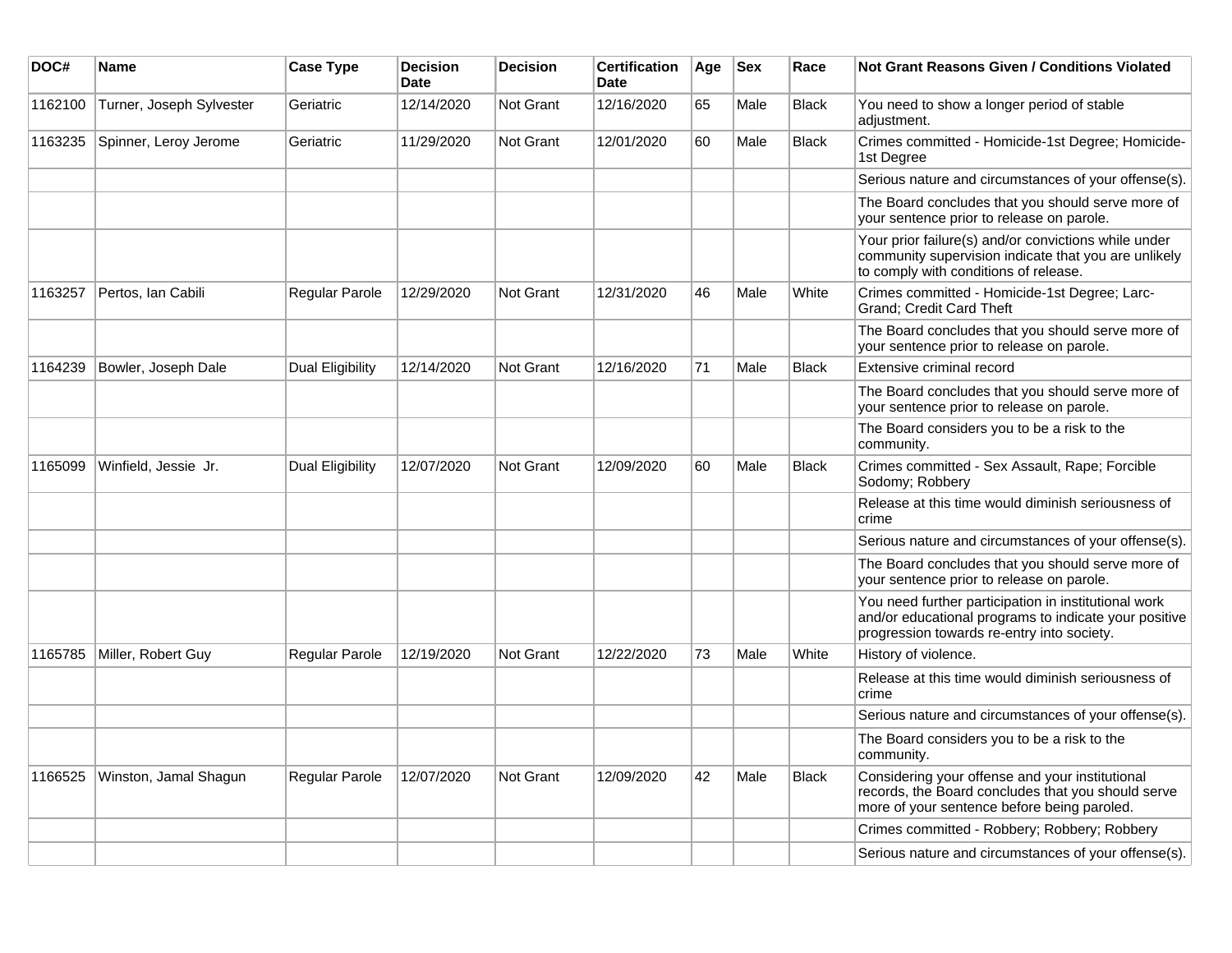| DOC#    | <b>Name</b>              | <b>Case Type</b>        | <b>Decision</b><br><b>Date</b> | <b>Decision</b>  | <b>Certification</b><br><b>Date</b> | Age | <b>Sex</b> | Race         | <b>Not Grant Reasons Given / Conditions Violated</b>                                                                                                        |
|---------|--------------------------|-------------------------|--------------------------------|------------------|-------------------------------------|-----|------------|--------------|-------------------------------------------------------------------------------------------------------------------------------------------------------------|
| 1166525 | Winston, Jamal Shagun    | Regular Parole          | 12/07/2020                     | Not Grant        | 12/09/2020                          | 42  | Male       | <b>Black</b> | The Board considers you to be a risk to the<br>community.                                                                                                   |
|         |                          |                         |                                |                  |                                     |     |            |              | You need to show a longer period of stable<br>adjustment.                                                                                                   |
|         |                          |                         |                                |                  |                                     |     |            |              | Your record indicates a serious disregard for the<br>property rights of others.                                                                             |
| 1169538 | Murray, Rudolph Mack III | Regular Parole          | 11/29/2020                     | <b>Not Grant</b> | 12/02/2020                          | 47  | Male       | <b>Black</b> | Crimes committed - Homicide-2Nd-Degree;<br>Mayhem/Maiming; Mayhem/Maiming                                                                                   |
|         |                          |                         |                                |                  |                                     |     |            |              | History of violence.                                                                                                                                        |
|         |                          |                         |                                |                  |                                     |     |            |              | Serious nature and circumstances of your offense(s).                                                                                                        |
|         |                          |                         |                                |                  |                                     |     |            |              | The Board concludes that you should serve more of<br>your sentence prior to release on parole.                                                              |
|         |                          |                         |                                |                  |                                     |     |            |              | You need further participation in institutional work<br>and/or educational programs to indicate your positive<br>progression towards re-entry into society. |
| 1170604 | Wilson, Anthony Robert   | Regular Parole          | 12/17/2020                     | Not Grant        | 12/22/2020                          | 62  | Male       | <b>Black</b> | Considering your offense and your institutional<br>records, the Board concludes that you should serve<br>more of your sentence before being paroled.        |
|         |                          |                         |                                |                  |                                     |     |            |              | Extensive criminal record                                                                                                                                   |
|         |                          |                         |                                |                  |                                     |     |            |              | Serious nature and circumstances of your offense(s).                                                                                                        |
|         |                          |                         |                                |                  |                                     |     |            |              | Your prior failure(s) and/or convictions while under<br>community supervision indicate that you are unlikely<br>to comply with conditions of release.       |
| 1170992 | Freely, I P              | <b>Dual Eligibility</b> | 12/06/2020                     | <b>Not Grant</b> | 12/07/2020                          | 61  | Male       | White        | Crimes committed - Sodomy; Sodomy                                                                                                                           |
|         |                          |                         |                                |                  |                                     |     |            |              | Release at this time would diminish seriousness of<br>crime                                                                                                 |
|         |                          |                         |                                |                  |                                     |     |            |              | Serious nature and circumstances of your offense(s).                                                                                                        |
|         |                          |                         |                                |                  |                                     |     |            |              | The Board concludes that you should serve more of<br>your sentence prior to release on parole.                                                              |
|         |                          |                         |                                |                  |                                     |     |            |              | You need to show a longer period of stable<br>adjustment.                                                                                                   |
| 1171993 | Harris, Michael Eugene   | Dual Eligibility        | 12/29/2020                     | Not Grant        | 12/30/2020                          | 61  | Male       | <b>Black</b> | Serious nature and circumstances of your offense(s).                                                                                                        |
|         |                          |                         |                                |                  |                                     |     |            |              | The Board concludes that you should serve more of<br>your sentence prior to release on parole.                                                              |
| 1172281 | Newbill, Stacey T        | Regular Parole          | 11/29/2020                     | <b>Not Grant</b> | 12/01/2020                          | 53  | Male       | <b>Black</b> | Considering your offense and your institutional<br>records, the Board concludes that you should serve<br>more of your sentence before being paroled.        |
|         |                          |                         |                                |                  |                                     |     |            |              | Conviction of a new crime while incarcerated                                                                                                                |
|         |                          |                         |                                |                  |                                     |     |            |              | The Board concludes that you should serve more of<br>your sentence prior to release on parole.                                                              |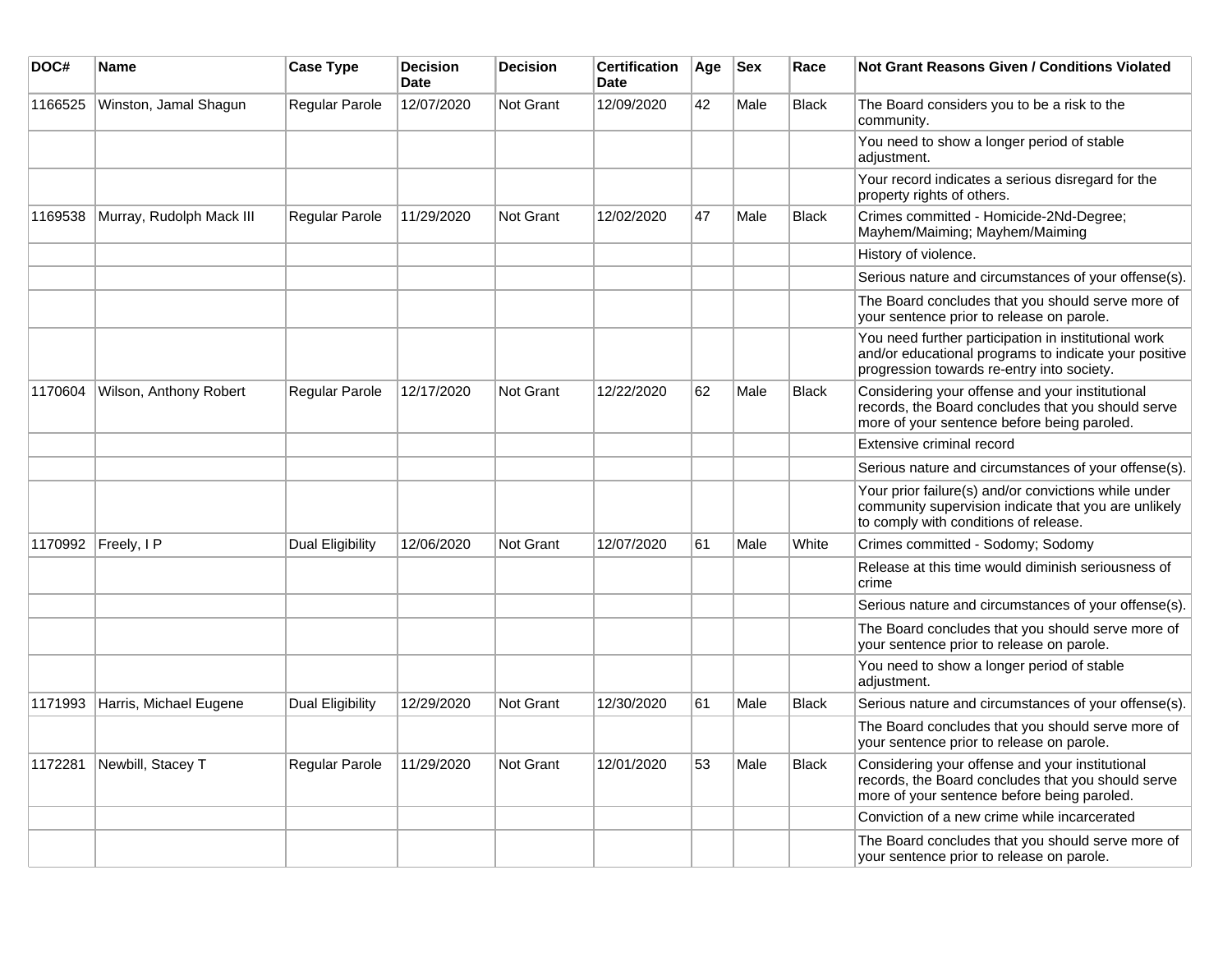| DOC#    | Name                      | <b>Case Type</b> | <b>Decision</b><br><b>Date</b> | <b>Decision</b>  | <b>Certification</b><br><b>Date</b> | Age | <b>Sex</b> | Race         | <b>Not Grant Reasons Given / Conditions Violated</b>                                                                                                  |
|---------|---------------------------|------------------|--------------------------------|------------------|-------------------------------------|-----|------------|--------------|-------------------------------------------------------------------------------------------------------------------------------------------------------|
| 1172330 | Campbell, James Wesley    | Dual Eligibility | 12/28/2020                     | <b>Not Grant</b> | 12/31/2020                          | 63  | Male       | White        | Crimes committed - Kidnap/Abduct; Forcible<br>Sodomy; Sex Asslt-Attempted Rape                                                                        |
|         |                           |                  |                                |                  |                                     |     |            |              | Release at this time would diminish seriousness of<br>crime                                                                                           |
|         |                           |                  |                                |                  |                                     |     |            |              | The Board concludes that you should serve more of<br>your sentence prior to release on parole.                                                        |
|         |                           |                  |                                |                  |                                     |     |            |              | The Board considers you to be a risk to the<br>community.                                                                                             |
| 1172514 | Powell, James William Jr. | Geriatric        | 12/14/2020                     | Not Grant        | 12/16/2020                          | 61  | Male       | White        | Release at this time would diminish seriousness of<br> crime                                                                                          |
|         |                           |                  |                                |                  |                                     |     |            |              | The Board concludes that you should serve more of<br>your sentence prior to release on parole.                                                        |
| 1173161 | Britton, Edward           | Regular Parole   | 12/07/2020                     | <b>Not Grant</b> | 12/09/2020                          | 49  | Male       | <b>Black</b> | Extensive criminal record                                                                                                                             |
|         |                           |                  |                                |                  |                                     |     |            |              | History of substance abuse.                                                                                                                           |
|         |                           |                  |                                |                  |                                     |     |            |              | Release at this time would diminish seriousness of<br>crime                                                                                           |
|         |                           |                  |                                |                  |                                     |     |            |              | Serious nature and circumstances of your offense(s).                                                                                                  |
| 1173424 | Hastings, John Douglas    | Regular Parole   | 12/26/2020                     | <b>Not Grant</b> | 12/29/2020                          | 57  | Male       | White        | Crimes committed - Homicide-Capital                                                                                                                   |
|         |                           |                  |                                |                  |                                     |     |            |              | Release at this time would diminish seriousness of<br>crime                                                                                           |
|         |                           |                  |                                |                  |                                     |     |            |              | Serious nature and circumstances of your offense(s).                                                                                                  |
| 1174526 | Ross, Lian Johnny         | Geriatric        | 12/14/2020                     | Not Grant        | 12/16/2020                          | 65  | Male       | <b>Black</b> | No Interest in Parole                                                                                                                                 |
| 1175771 | Scott, Albert Eugene      | Geriatric        | 12/21/2020                     | <b>Not Grant</b> | 12/23/2020                          | 66  | Male       | White        | Crimes committed - Object Sexual Penetration:<br>Victim <13 Yrs; Aggravated Sexual Battery: Victim<br><13 Yrs; Assault & Battery - Family Member      |
|         |                           |                  |                                |                  |                                     |     |            |              | The Board concludes that you should serve more of<br>your sentence prior to release on parole.                                                        |
|         |                           |                  |                                |                  |                                     |     |            |              | Your prior failure(s) and/or convictions while under<br>community supervision indicate that you are unlikely<br>to comply with conditions of release. |
| 1176077 | Seaborn, Jesovha O.       | Regular Parole   | 11/26/2020                     | <b>Not Grant</b> | 12/01/2020                          | 49  | Male       | <b>Black</b> | Crimes committed - Homicide-1st Degree; Use Of<br>Firearm In Felony                                                                                   |
|         |                           |                  |                                |                  |                                     |     |            |              | Release at this time would diminish seriousness of<br>crime                                                                                           |
|         |                           |                  |                                |                  |                                     |     |            |              | Serious nature and circumstances of your offense(s).                                                                                                  |
|         |                           |                  |                                |                  |                                     |     |            |              | The Board concludes that you should serve more of<br>your sentence prior to release on parole.                                                        |
|         |                           |                  |                                |                  |                                     |     |            |              | You need to show a longer period of stable<br>adjustment.                                                                                             |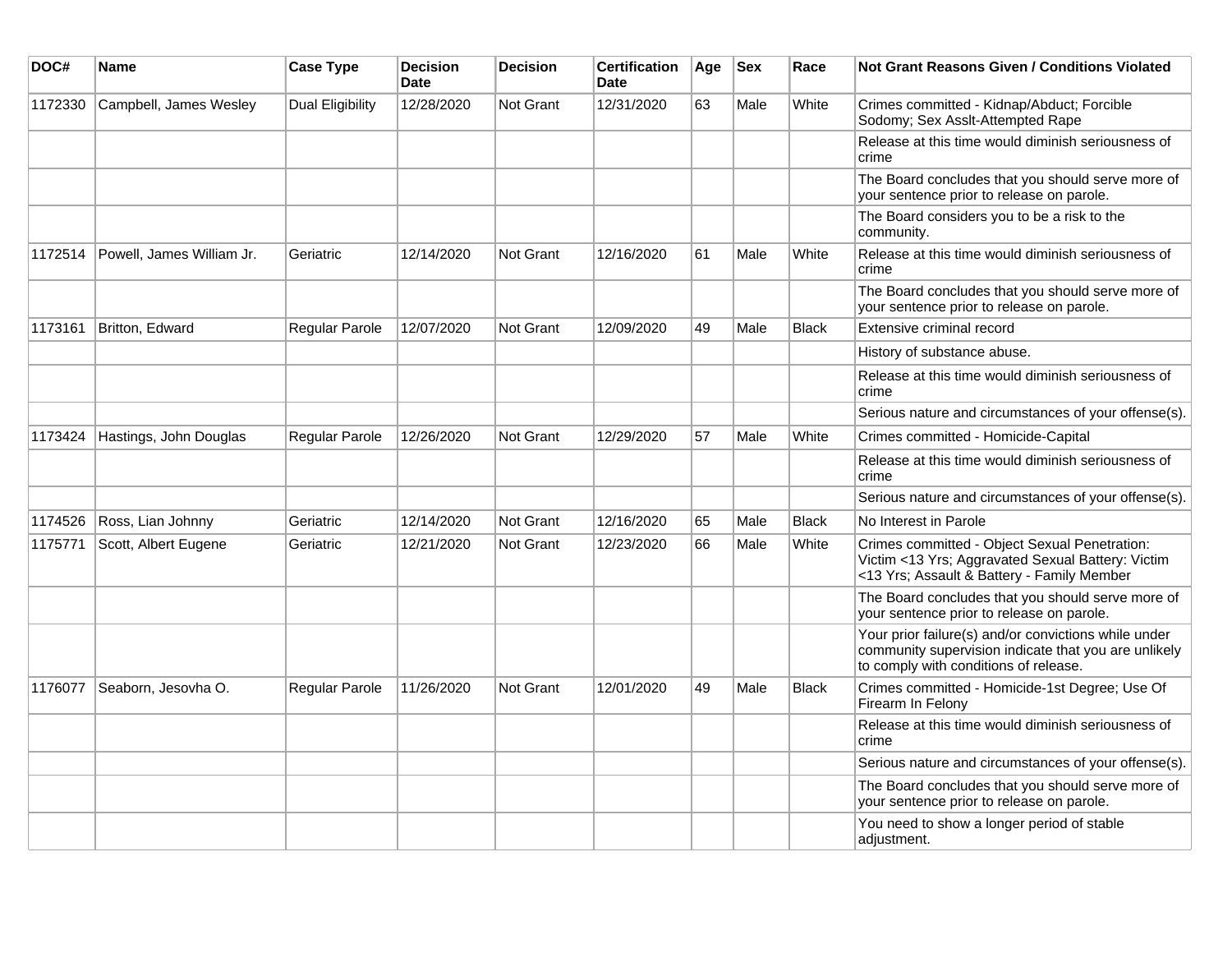| DOC#    | Name                     | <b>Case Type</b>        | <b>Decision</b><br><b>Date</b> | <b>Decision</b> | <b>Certification</b><br>Date | Age | <b>Sex</b> | Race         | <b>Not Grant Reasons Given / Conditions Violated</b>                                                                                                  |
|---------|--------------------------|-------------------------|--------------------------------|-----------------|------------------------------|-----|------------|--------------|-------------------------------------------------------------------------------------------------------------------------------------------------------|
| 1176081 | Darden, Wilson Eugene    | <b>Dual Eligibility</b> | 12/17/2020                     | Not Grant       | 12/22/2020                   | 60  | Male       | <b>Black</b> | Crimes committed - Sex Assault, Rape; Rape:<br>Intercourse By Force/Threat/Intimidation; Steal<br>Property >= \$5 From Person (Pick Pocket)           |
|         |                          |                         |                                |                 |                              |     |            |              | The Board concludes that you should serve more of<br>your sentence prior to release on parole.                                                        |
| 1180381 | Witt, Raymond Wesley     | <b>Dual Eligibility</b> | 12/21/2020                     | Not Grant       | 12/23/2020                   | 64  | Male       | White        | Crimes committed -                                                                                                                                    |
|         |                          |                         |                                |                 |                              |     |            |              | Serious nature and circumstances of your offense(s).                                                                                                  |
|         |                          |                         |                                |                 |                              |     |            |              | The Board concludes that you should serve more of<br>your sentence prior to release on parole.                                                        |
|         |                          |                         |                                |                 |                              |     |            |              | The Board considers you to be a risk to the<br>community.                                                                                             |
| 1180819 | Vinson, John Carroll Jr. | <b>Board Review</b>     | 12/21/2020                     | Not Grant       | 12/23/2020                   | 75  | Male       | White        | Extensive criminal record                                                                                                                             |
|         |                          |                         |                                |                 |                              |     |            |              | History of violence.                                                                                                                                  |
|         |                          |                         |                                |                 |                              |     |            |              | The Board concludes that you should serve more of<br>your sentence prior to release on parole.                                                        |
|         |                          |                         |                                |                 |                              |     |            |              | The Board considers you to be a risk to the<br>community.                                                                                             |
| 1181694 | Liston, Philipe Michel   | Dual Eligibility        | 12/14/2020                     | Not Grant       | 12/15/2020                   | 61  | Male       | White        | Crimes committed - Aggravated Sexual Battery;<br>Forcible Sodomy; Parole Violation                                                                    |
|         |                          |                         |                                |                 |                              |     |            |              | Release at this time would diminish seriousness of<br>crime                                                                                           |
|         |                          |                         |                                |                 |                              |     |            |              | Serious nature and circumstances of your offense(s).                                                                                                  |
|         |                          |                         |                                |                 |                              |     |            |              | The Board concludes that you should serve more of<br>your sentence prior to release on parole.                                                        |
| 1181729 | Thorpe, William Lavelle  | Regular Parole          | 12/19/2020                     | Not Grant       | 12/22/2020                   | 52  | Male       | <b>Black</b> | Extensive criminal record                                                                                                                             |
|         |                          |                         |                                |                 |                              |     |            |              | Release at this time would diminish seriousness of<br>crime                                                                                           |
|         |                          |                         |                                |                 |                              |     |            |              | The Board concludes that you should serve more of<br>your sentence prior to release on parole.                                                        |
|         |                          |                         |                                |                 |                              |     |            |              | Your prior failure(s) and/or convictions while under<br>community supervision indicate that you are unlikely<br>to comply with conditions of release. |
| 1189662 | Harris, Charles Vincent  | <b>Dual Eligibility</b> | 12/17/2020                     | Not Grant       | 12/22/2020                   | 76  | Male       | Black        | The Board concludes that you should serve more of<br>your sentence prior to release on parole.                                                        |
|         |                          |                         |                                |                 |                              |     |            |              | The Board considers you to be a risk to the<br>community.                                                                                             |
| 1197283 | Halvorsen, William Karl  | Geriatric               | 11/26/2020                     | Not Grant       | 12/01/2020                   | 61  | Male       | White        | Crimes committed - Rape: Intercourse W/ Victim <13<br>Yrs; Rape: Intercourse W/ <13, W/Kidnapping, Etc.                                               |
|         |                          |                         |                                |                 |                              |     |            |              | Serious nature and circumstances of your offense(s).                                                                                                  |
|         |                          |                         |                                |                 |                              |     |            |              | The Board concludes that you should serve more of<br>your sentence prior to release on parole.                                                        |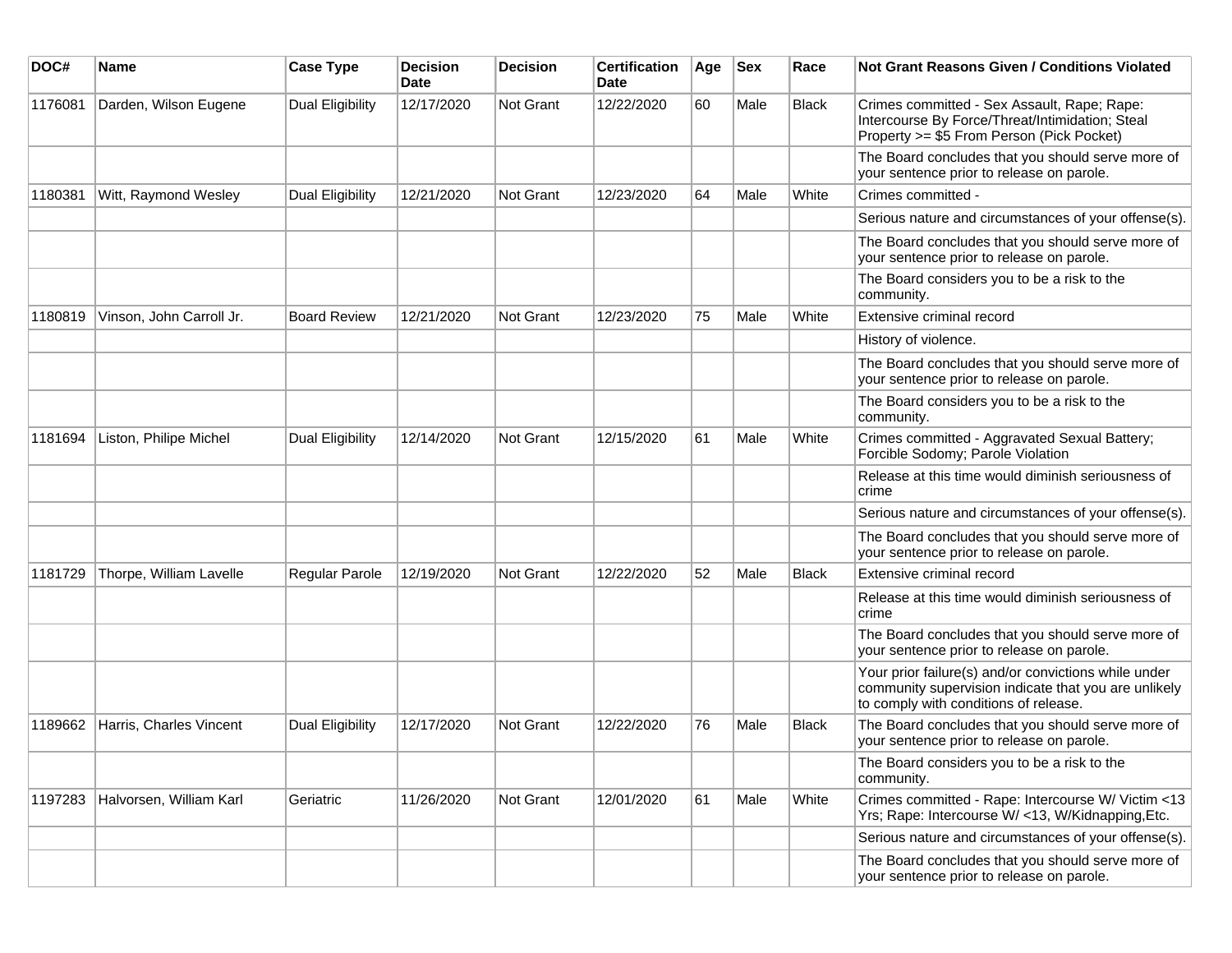| DOC#    | Name                    | <b>Case Type</b> | <b>Decision</b><br><b>Date</b> | <b>Decision</b>  | <b>Certification</b><br><b>Date</b> | Age | <b>Sex</b> | Race         | <b>Not Grant Reasons Given / Conditions Violated</b>                                                                                                        |
|---------|-------------------------|------------------|--------------------------------|------------------|-------------------------------------|-----|------------|--------------|-------------------------------------------------------------------------------------------------------------------------------------------------------------|
| 1197283 | Halvorsen, William Karl | Geriatric        | 11/26/2020                     | Not Grant        | 12/01/2020                          | 61  | Male       | White        | The Board considers you to be a risk to the<br>community.                                                                                                   |
| 1226673 | Bynum, Jonathan David   | Geriatric        | 12/26/2020                     | <b>Not Grant</b> | 12/29/2020                          | 64  | Male       | <b>Black</b> | Crimes committed - Rape: Intercourse W/ Victim <13<br>Yrs; Aggravated Sexual Battery: Victim <13 Yrs;<br>Sodomy: Victim <13 Yrs                             |
|         |                         |                  |                                |                  |                                     |     |            |              | Extensive criminal record                                                                                                                                   |
|         |                         |                  |                                |                  |                                     |     |            |              | Release at this time would diminish seriousness of<br>crime                                                                                                 |
| 1393916 | Lemen, Oscar Robert     | Geriatric        | 11/29/2020                     | Not Grant        | 12/02/2020                          | 61  | Male       | White        | History of violence.                                                                                                                                        |
|         |                         |                  |                                |                  |                                     |     |            |              | Release at this time would diminish seriousness of<br>crime                                                                                                 |
|         |                         |                  |                                |                  |                                     |     |            |              | Serious nature and circumstances of your offense(s).                                                                                                        |
|         |                         |                  |                                |                  |                                     |     |            |              | The Board concludes that you should serve more of<br>your sentence prior to release on parole.                                                              |
|         |                         |                  |                                |                  |                                     |     |            |              | You need further participation in institutional work<br>and/or educational programs to indicate your positive<br>progression towards re-entry into society. |
| 1412953 | Johnson, Harold Anthony | Geriatric        | 12/09/2020                     | <b>Not Grant</b> | 12/09/2020                          | 70  | Male       | <b>Black</b> | No Interest in Parole                                                                                                                                       |
| 1414404 | Norman, James Lee III   | Geriatric        | 12/07/2020                     | Not Grant        | 12/07/2020                          | 62  | Male       | <b>Black</b> | Crimes committed - Aggravated Sexual Battery:<br>Victim <13 Yrs; Aggravated Sexual Battery: Victim<br><13 Yrs; Aggravated Sexual Battery: Victim <13 Yrs    |
|         |                         |                  |                                |                  |                                     |     |            |              | Serious nature and circumstances of your offense(s).                                                                                                        |
|         |                         |                  |                                |                  |                                     |     |            |              | The Board concludes that you should serve more of<br>your sentence prior to release on parole.                                                              |
|         |                         |                  |                                |                  |                                     |     |            |              | The Board considers you to be a risk to the<br>community.                                                                                                   |
| 1416835 | Likins, Earl Craven     | Dual Eligibility | 12/30/2020                     | <b>Not Grant</b> | 12/31/2020                          | 74  | Male       | White        | Crimes committed - Sodomy: By Force Or Victim<br>Helplessness; Sodomy: By Force Or Victim<br>Helplessness; Aggravated Sexual Battery: Victim<br>$<$ 13 Yrs  |
|         |                         |                  |                                |                  |                                     |     |            |              | Serious nature and circumstances of your offense(s).                                                                                                        |
|         |                         |                  |                                |                  |                                     |     |            |              | The Board concludes that you should serve more of<br>your sentence prior to release on parole.                                                              |
| 1422913 | Spencer, William        | Geriatric        | 12/02/2020                     | <b>Not Grant</b> | 12/03/2020                          | 61  | Male       | Black        | No Interest in Parole                                                                                                                                       |
| 1432731 | Onwuka, John Anya       | Geriatric        | 12/29/2020                     | <b>Not Grant</b> | 12/31/2020                          | 61  | Male       | Black        | Crimes committed - Murder: 1st Degree; Assault:<br>Shoot, Stab, Etc In Commission Of Felony                                                                 |
|         |                         |                  |                                |                  |                                     |     |            |              | Serious nature and circumstances of your offense(s).                                                                                                        |
|         |                         |                  |                                |                  |                                     |     |            |              | The Board concludes that you should serve more of<br>your sentence prior to release on parole.                                                              |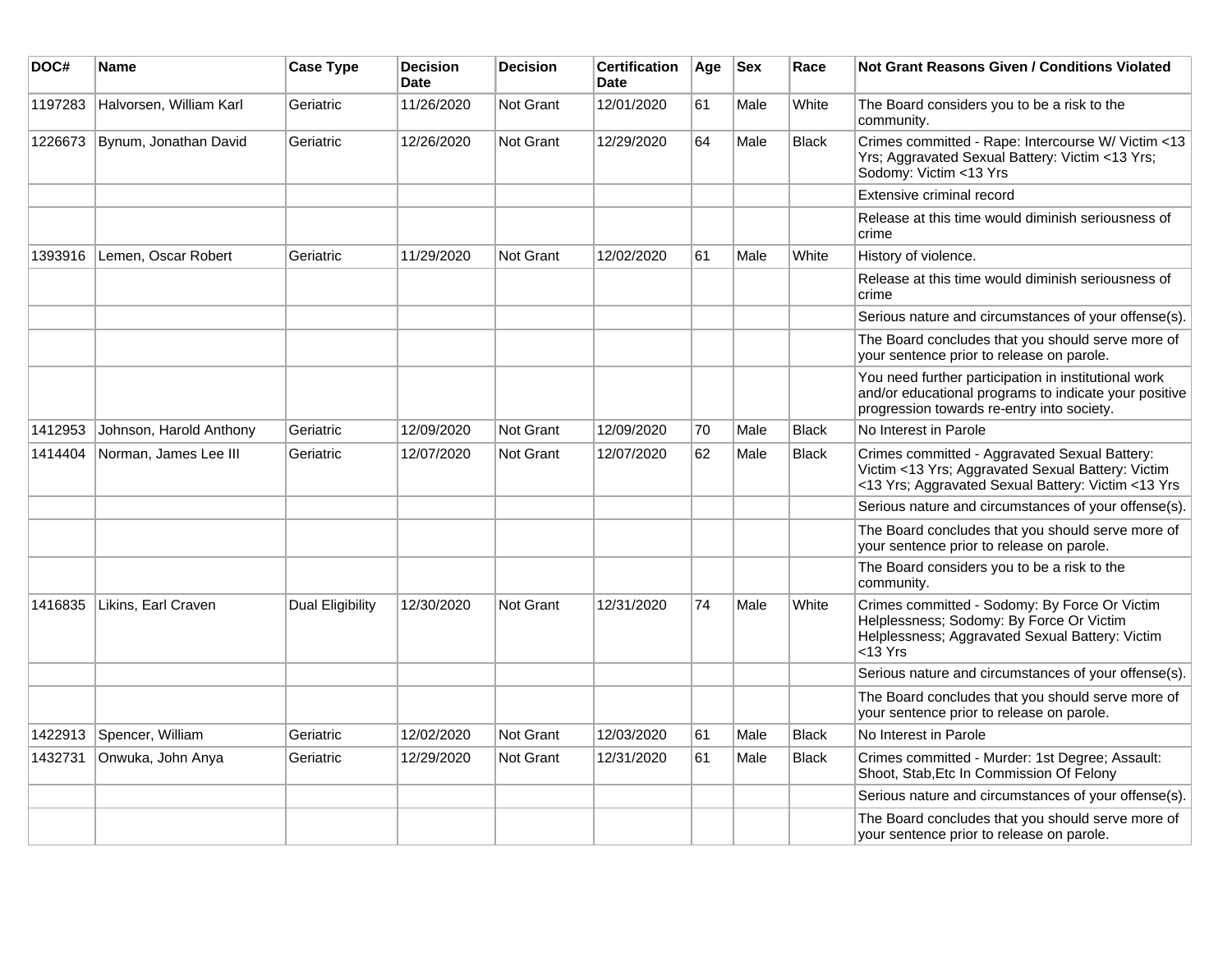| DOC#    | <b>Name</b>                | <b>Case Type</b> | <b>Decision</b><br><b>Date</b> | <b>Decision</b> | <b>Certification</b><br>Date | Age | <b>Sex</b> | Race  | <b>Not Grant Reasons Given / Conditions Violated</b>                                                                                                                                          |
|---------|----------------------------|------------------|--------------------------------|-----------------|------------------------------|-----|------------|-------|-----------------------------------------------------------------------------------------------------------------------------------------------------------------------------------------------|
| 1435982 | Marcum, Ronnie Keith       | Geriatric        | 11/29/2020                     | Not Grant       | 12/02/2020                   | 69  | Male       | White | Crimes committed - Aggravated Sexual Battery:<br>Victim <13 Yrs; (Attempted)Assault: Malicious Injury<br>To Law Enf/Fire/Emerg; (Attempted)Assault:<br>Malicious Injury To Law Enf/Fire/Emerg |
|         |                            |                  |                                |                 |                              |     |            |       | Release at this time would diminish seriousness of<br>crime                                                                                                                                   |
|         |                            |                  |                                |                 |                              |     |            |       | The Board concludes that you should serve more of<br>your sentence prior to release on parole.                                                                                                |
|         |                            |                  |                                |                 |                              |     |            |       | You need to show a longer period of stable<br>adjustment.                                                                                                                                     |
| 1440237 | Ratliff, Randall Elmer     | Geriatric        | 12/19/2020                     | Not Grant       | 12/22/2020                   | 66  | Male       | White | Crimes committed - Abduction: By Force,<br>Intimidation Or Deception; Burglary: Enter House To<br>Commit Larceny/Etc, Armed; Firearm: Use In<br>Commission Of Felony, 1st Off                 |
|         |                            |                  |                                |                 |                              |     |            |       | Release at this time would diminish seriousness of<br>crime                                                                                                                                   |
|         |                            |                  |                                |                 |                              |     |            |       | The Board concludes that you should serve more of<br>your sentence prior to release on parole.                                                                                                |
| 1444820 | Tonsel, William Howard Jr. | Geriatric        | 11/29/2020                     | Not Grant       | 12/02/2020                   | 61  | Male       | Black | Crimes committed - Abduction: By Force,<br>Intimidation Or Deception; Robbery: Business                                                                                                       |
|         |                            |                  |                                |                 |                              |     |            |       | Serious nature and circumstances of your offense(s).                                                                                                                                          |
|         |                            |                  |                                |                 |                              |     |            |       | The Board concludes that you should serve more of<br>your sentence prior to release on parole.                                                                                                |
|         |                            |                  |                                |                 |                              |     |            |       | You need further participation in institutional work<br>and/or educational programs to indicate your positive<br>progression towards re-entry into society.                                   |
| 1447816 | Woods, James Ralph         | Geriatric        | 11/30/2020                     | Not Grant       | 12/02/2020                   | 60  | Male       | White | Release at this time would diminish seriousness of<br>crime                                                                                                                                   |
|         |                            |                  |                                |                 |                              |     |            |       | Serious nature and circumstances of your offense(s).                                                                                                                                          |
|         |                            |                  |                                |                 |                              |     |            |       | The Board concludes that you should serve more of<br>your sentence prior to release on parole.                                                                                                |
| 1448349 | Wuyek, William Evan        | Geriatric        | 12/21/2020                     | Not Grant       | 12/22/2020                   | 62  | Male       | White | Crimes committed - (Attempted)Indecent Liberties:<br>W/Child <15Y; (Attempted)Indecent Liberties:<br>W/Child <15Y; Propose Sex By Comp Etc. <15Y,<br>Offender 7+ Yr                           |
|         |                            |                  |                                |                 |                              |     |            |       | Release at this time would diminish seriousness of<br>crime                                                                                                                                   |
|         |                            |                  |                                |                 |                              |     |            |       | Serious nature and circumstances of your offense(s).                                                                                                                                          |
|         |                            |                  |                                |                 |                              |     |            |       | The Board concludes that you should serve more of<br>your sentence prior to release on parole.                                                                                                |
| 1450619 | Tyree, Willie Pleasant     | Geriatric        | 11/29/2020                     | Not Grant       | 12/02/2020                   | 71  | Male       | White | Extensive criminal record                                                                                                                                                                     |
|         |                            |                  |                                |                 |                              |     |            |       | Serious nature and circumstances of your offense(s).                                                                                                                                          |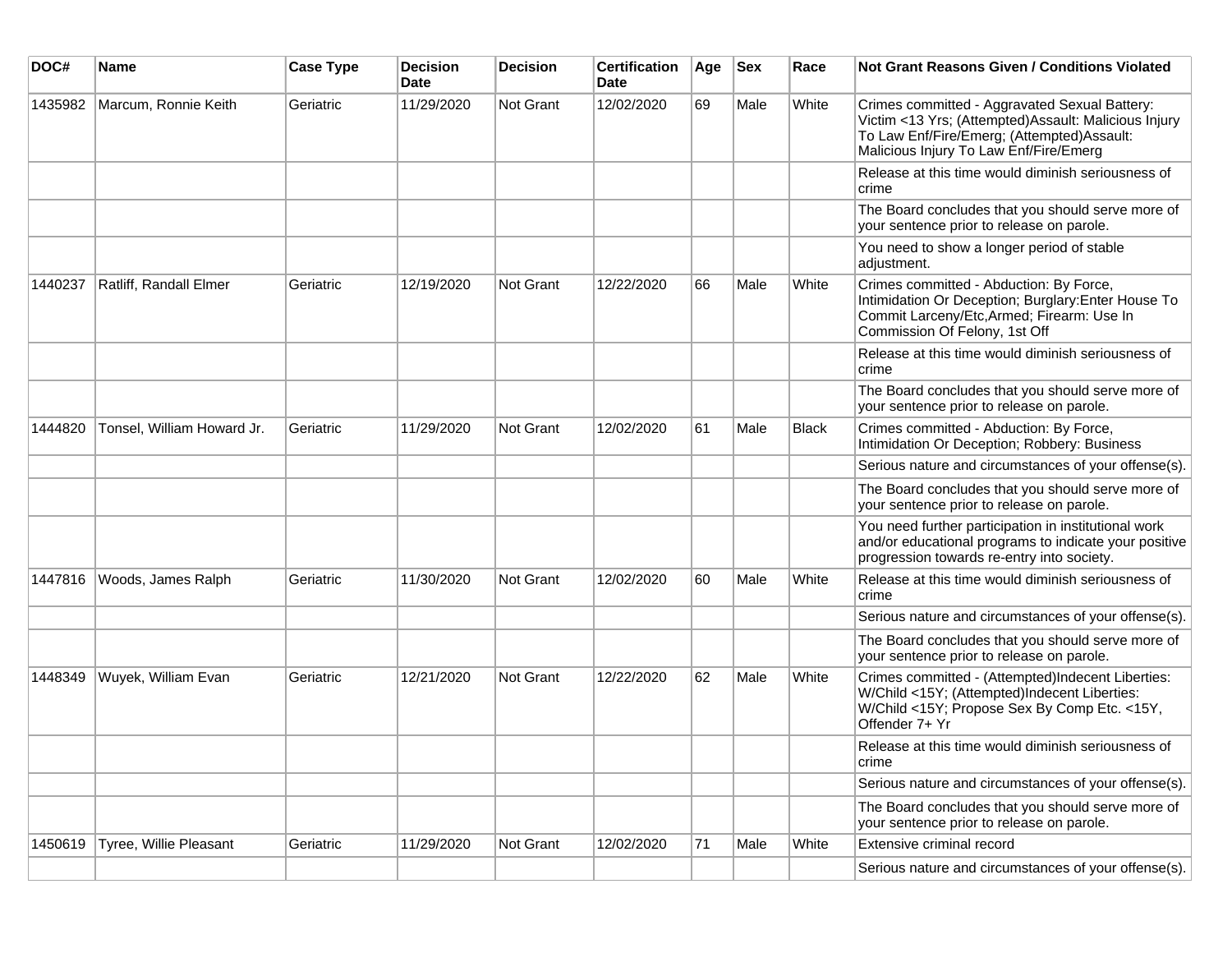| DOC#    | <b>Name</b>            | <b>Case Type</b> | Decision<br><b>Date</b> | <b>Decision</b>  | <b>Certification</b><br>Date | Age | <b>Sex</b> | Race  | <b>Not Grant Reasons Given / Conditions Violated</b>                                                                                                        |
|---------|------------------------|------------------|-------------------------|------------------|------------------------------|-----|------------|-------|-------------------------------------------------------------------------------------------------------------------------------------------------------------|
| 1450619 | Tyree, Willie Pleasant | Geriatric        | 11/29/2020              | <b>Not Grant</b> | 12/02/2020                   | 71  | Male       | White | The Board concludes that you should serve more of<br>your sentence prior to release on parole.                                                              |
| 1456802 | Brown, Douglas Arthur  | Dual Eligibility | 12/11/2020              | Not Grant        | 12/15/2020                   | 83  | Male       | White | Crimes committed - Carnal Know: Of Child 13-14Y:<br>W/O Force; Carnal Know: Of Child 13-14Y: W/O<br>Force; Carnal Know: Of Child 13-14Y: W/O Force          |
|         |                        |                  |                         |                  |                              |     |            |       | Extensive criminal record                                                                                                                                   |
|         |                        |                  |                         |                  |                              |     |            |       | Release at this time would diminish seriousness of<br>crime                                                                                                 |
|         |                        |                  |                         |                  |                              |     |            |       | The Board considers you to be a risk to the<br>community.                                                                                                   |
| 1465868 | Alfred, Gordon Michael | Geriatric        | 12/06/2020              | <b>Not Grant</b> | 12/07/2020                   | 62  | Male       | White | Extensive criminal record                                                                                                                                   |
|         |                        |                  |                         |                  |                              |     |            |       | History of violence.                                                                                                                                        |
|         |                        |                  |                         |                  |                              |     |            |       | Release at this time would diminish seriousness of<br>crime                                                                                                 |
|         |                        |                  |                         |                  |                              |     |            |       | Serious nature and circumstances of your offense(s).                                                                                                        |
|         |                        |                  |                         |                  |                              |     |            |       | The Board concludes that you should serve more of<br>your sentence prior to release on parole.                                                              |
|         |                        |                  |                         |                  |                              |     |            |       | The Board considers you to be a risk to the<br>community.                                                                                                   |
|         |                        |                  |                         |                  |                              |     |            |       | You need further participation in institutional work<br>and/or educational programs to indicate your positive<br>progression towards re-entry into society. |
| 1487574 | Laws, David Wayne      | Geriatric        | 12/07/2020              | <b>Not Grant</b> | 12/07/2020                   | 63  | Male       | White | Crimes committed - Murder: 1st Degree;<br>(Attempted)Malicious Wounding; Firearm: Use In<br>Commission Of Felony, 1st Off                                   |
|         |                        |                  |                         |                  |                              |     |            |       | Release at this time would diminish seriousness of<br>crime                                                                                                 |
|         |                        |                  |                         |                  |                              |     |            |       | Serious nature and circumstances of your offense(s).                                                                                                        |
|         |                        |                  |                         |                  |                              |     |            |       | You need further participation in institutional work<br>and/or educational programs to indicate your positive<br>progression towards re-entry into society. |
| 1524086 | Rayburn, Junior Dale   | Geriatric        | 11/26/2020              | <b>Not Grant</b> | 12/01/2020                   | 65  | Male       | White | Considering your offense and your institutional<br>records, the Board concludes that you should serve<br>more of your sentence before being paroled.        |
|         |                        |                  |                         |                  |                              |     |            |       | History of substance abuse.                                                                                                                                 |
|         |                        |                  |                         |                  |                              |     |            |       | The Board concludes that you should serve more of<br>your sentence prior to release on parole.                                                              |
|         |                        |                  |                         |                  |                              |     |            |       | The Board considers you to be a risk to the<br>community.                                                                                                   |
|         |                        |                  |                         |                  |                              |     |            |       | You need further participation in institutional work<br>and/or educational programs to indicate your positive<br>progression towards re-entry into society. |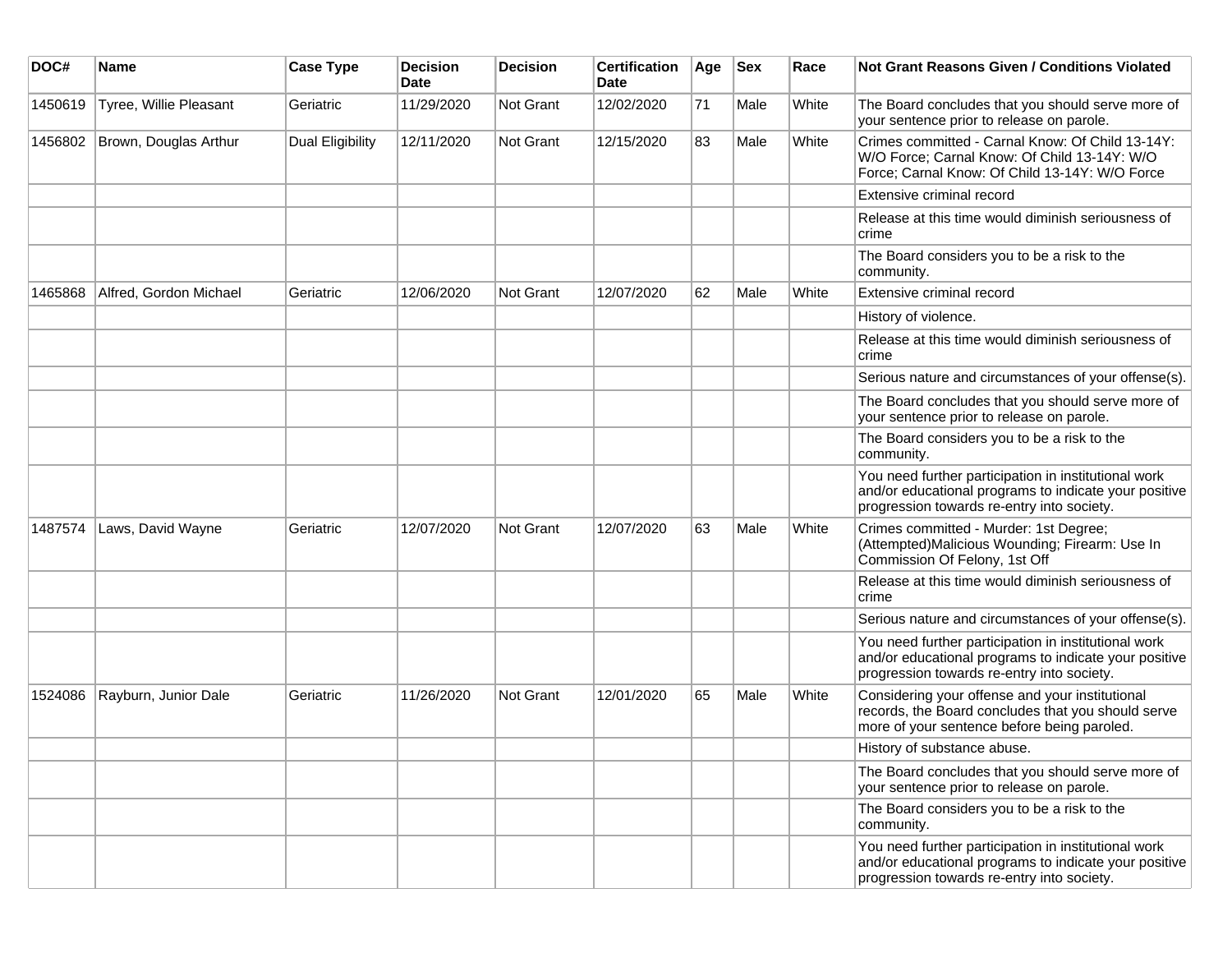| DOC#    | <b>Name</b>           | <b>Case Type</b> | <b>Decision</b><br><b>Date</b> | <b>Decision</b>  | <b>Certification</b><br>Date | Age | <b>Sex</b> | Race  | <b>Not Grant Reasons Given / Conditions Violated</b>                                                                                                        |
|---------|-----------------------|------------------|--------------------------------|------------------|------------------------------|-----|------------|-------|-------------------------------------------------------------------------------------------------------------------------------------------------------------|
| 1524086 | Rayburn, Junior Dale  | Geriatric        | 11/26/2020                     | <b>Not Grant</b> | 12/01/2020                   | 65  | Male       | White | You need to show a longer period of stable<br>adjustment.                                                                                                   |
| 1568246 | Croft, Ernest Steven  | Geriatric        | 12/13/2020                     | Not Grant        | 12/15/2020                   | 65  | Male       | White | Crimes committed - Murder: 1st Degree; Firearm:<br>Use In Commission Of Felony, 1st Off                                                                     |
|         |                       |                  |                                |                  |                              |     |            |       | Release at this time would diminish seriousness of<br>crime                                                                                                 |
|         |                       |                  |                                |                  |                              |     |            |       | Serious nature and circumstances of your offense(s).                                                                                                        |
|         |                       |                  |                                |                  |                              |     |            |       | You need further participation in institutional work<br>and/or educational programs to indicate your positive<br>progression towards re-entry into society. |
| 1570557 | Martin, James Edward  | Geriatric        | 12/06/2020                     | <b>Not Grant</b> | 12/07/2020                   | 71  | Male       | White | Extensive criminal record                                                                                                                                   |
|         |                       |                  |                                |                  |                              |     |            |       | Release at this time would diminish seriousness of<br>crime                                                                                                 |
|         |                       |                  |                                |                  |                              |     |            |       | Serious nature and circumstances of your offense(s).                                                                                                        |
|         |                       |                  |                                |                  |                              |     |            |       | The Board considers you to be a risk to the<br>community.                                                                                                   |
| 1634655 | Jenkins, Paul Allen   | Geriatric        | 12/28/2020                     | <b>Not Grant</b> | 12/30/2020                   | 68  | Male       | White | Considering your offense and your institutional<br>records, the Board concludes that you should serve<br>more of your sentence before being paroled.        |
|         |                       |                  |                                |                  |                              |     |            |       | History of violence.                                                                                                                                        |
|         |                       |                  |                                |                  |                              |     |            |       | The Board concludes that you should serve more of<br>your sentence prior to release on parole.                                                              |
| 1652584 | Starkes, Everett Lee  | Geriatric        | 12/29/2020                     | <b>Not Grant</b> | 12/30/2020                   | 68  | Male       | Black | History of substance abuse.                                                                                                                                 |
|         |                       |                  |                                |                  |                              |     |            |       | Serious nature and circumstances of your offense(s).                                                                                                        |
|         |                       |                  |                                |                  |                              |     |            |       | The Board concludes that you should serve more of<br>your sentence prior to release on parole.                                                              |
| 1658668 | Oatess, Arthur Joseph | Geriatric        | 12/07/2020                     | <b>Not Grant</b> | 12/07/2020                   | 78  | Male       | White | Serious nature and circumstances of your offense(s).                                                                                                        |
|         |                       |                  |                                |                  |                              |     |            |       | The Board concludes that you should serve more of<br>your sentence prior to release on parole.                                                              |
|         |                       |                  |                                |                  |                              |     |            |       | The Board considers you to be a risk to the<br>community.                                                                                                   |
| 1721295 | Ruff, Roger Alfred    | Geriatric        | 12/29/2020                     | <b>Not Grant</b> | 12/30/2020                   | 76  | Male       | White | Crimes committed - Rape: Intercourse W/ Victim <13<br>Yrs                                                                                                   |
|         |                       |                  |                                |                  |                              |     |            |       | Release at this time would diminish seriousness of<br>crime                                                                                                 |
|         |                       |                  |                                |                  |                              |     |            |       | The Board concludes that you should serve more of<br>your sentence prior to release on parole.                                                              |
| 1736435 | Davis, Hudnall Eric   | Geriatric        | 11/30/2020                     | Not Grant        | 12/01/2020                   | 66  | Male       | White | Crimes committed - Aggravated Sexual Battery:<br>Victim <13 Yrs; Aggravated Sexual Battery: Victim<br><13 Yrs; Aggravated Sexual Battery: Victim <13 Yrs    |
|         |                       |                  |                                |                  |                              |     |            |       | Serious nature and circumstances of your offense(s).                                                                                                        |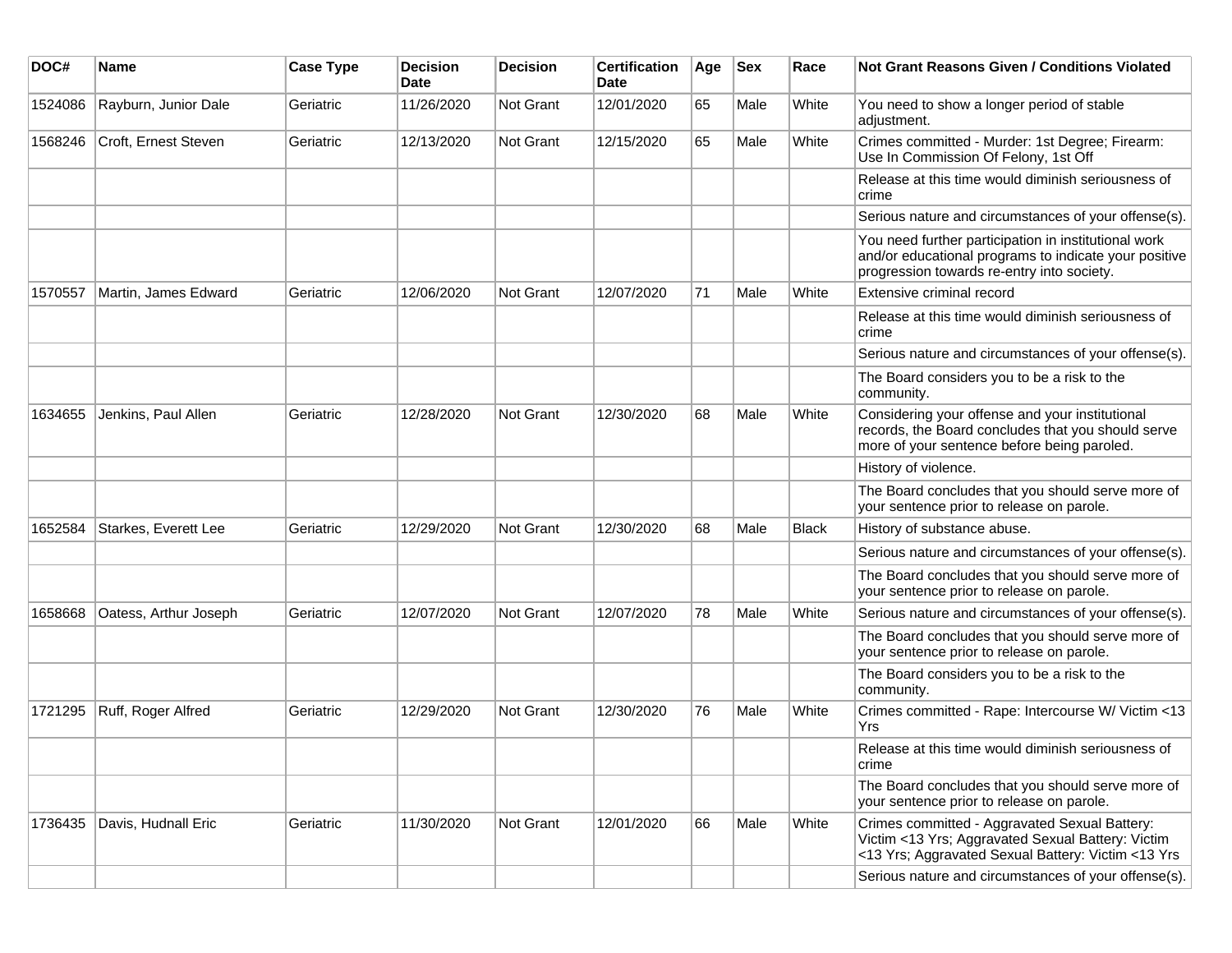| DOC#    | <b>Name</b>           | <b>Case Type</b> | <b>Decision</b><br><b>Date</b> | <b>Decision</b> | <b>Certification</b><br>Date | Age | <b>Sex</b> | Race         | <b>Not Grant Reasons Given / Conditions Violated</b>                                                                                                                           |
|---------|-----------------------|------------------|--------------------------------|-----------------|------------------------------|-----|------------|--------------|--------------------------------------------------------------------------------------------------------------------------------------------------------------------------------|
| 1736435 | Davis, Hudnall Eric   | Geriatric        | 11/30/2020                     | Not Grant       | 12/01/2020                   | 66  | Male       | White        | The Board concludes that you should serve more of<br>your sentence prior to release on parole.                                                                                 |
| 1750140 | Robison, Andre        | Geriatric        | 12/13/2020                     | Not Grant       | 12/15/2020                   | 66  | Male       | <b>Black</b> | Crimes committed - Robbery: Business W/ Use Of<br>Gun Or Simulated Gun; Firearm: Use In Commission<br>Of Felony, 1st Off                                                       |
|         |                       |                  |                                |                 |                              |     |            |              | Serious nature and circumstances of your offense(s).                                                                                                                           |
|         |                       |                  |                                |                 |                              |     |            |              | The Board concludes that you should serve more of<br>your sentence prior to release on parole.                                                                                 |
| 1753521 | Alameida, Terry Lynn  | Geriatric        | 12/28/2020                     | Not Grant       | 12/29/2020                   | 70  | Male       | White        | Crimes committed - Aggravated Sexual<br>Battery:Parent/Etc W/Chld13-17; Aggravated Sexual<br>Battery:Parent/Etc W/Chld13-17;<br>Parent/Grandparent/Etc, Child less than Age 15 |
|         |                       |                  |                                |                 |                              |     |            |              | Release at this time would diminish seriousness of<br>crime                                                                                                                    |
|         |                       |                  |                                |                 |                              |     |            |              | Serious nature and circumstances of your offense(s).                                                                                                                           |
|         |                       |                  |                                |                 |                              |     |            |              | The Board concludes that you should serve more of<br>your sentence prior to release on parole.                                                                                 |
|         |                       |                  |                                |                 |                              |     |            |              | You need further participation in institutional work<br>and/or educational programs to indicate your positive<br>progression towards re-entry into society.                    |
| 1770048 | Carcana, Miguel Angel | Geriatric        | 12/09/2020                     | Not Grant       | 12/09/2020                   | 73  | Male       | White        | Crimes committed - Sex-Object: Victim<13Y-<br>Susp>18Y Indict 16.1-269.1; Aggravated Sexual<br>Battery: Victim <13 Yrs; Aggravated Sexual Battery:<br>Victim <13 Yrs           |
|         |                       |                  |                                |                 |                              |     |            |              | Extensive criminal record                                                                                                                                                      |
|         |                       |                  |                                |                 |                              |     |            |              | Release at this time would diminish seriousness of<br>crime                                                                                                                    |
|         |                       |                  |                                |                 |                              |     |            |              | The Board concludes that you should serve more of<br>your sentence prior to release on parole.                                                                                 |
| 1912589 | Speller, Tyjion Devon | Regular Parole   | 11/25/2020                     | Not Grant       | 12/01/2020                   | 21  | Male       | <b>Black</b> | Release at this time would diminish seriousness of<br>crime                                                                                                                    |
|         |                       |                  |                                |                 |                              |     |            |              | Serious nature and circumstances of your offense(s).                                                                                                                           |
|         |                       |                  |                                |                 |                              |     |            |              | You need further participation in institutional work<br>and/or educational programs to indicate your positive<br>progression towards re-entry into society.                    |
| 1982120 | Barnes, Zykiah Jayvon | Regular Parole   | 12/21/2020                     | Not Grant       | 12/22/2020                   | 20  | Male       | <b>Black</b> | Release at this time would diminish seriousness of<br>crime                                                                                                                    |
|         |                       |                  |                                |                 |                              |     |            |              | The Board concludes that you should serve more of<br>your sentence prior to release on parole.                                                                                 |
|         |                       |                  |                                |                 |                              |     |            |              | You need further participation in institutional work<br>and/or educational programs to indicate your positive<br>progression towards re-entry into society.                    |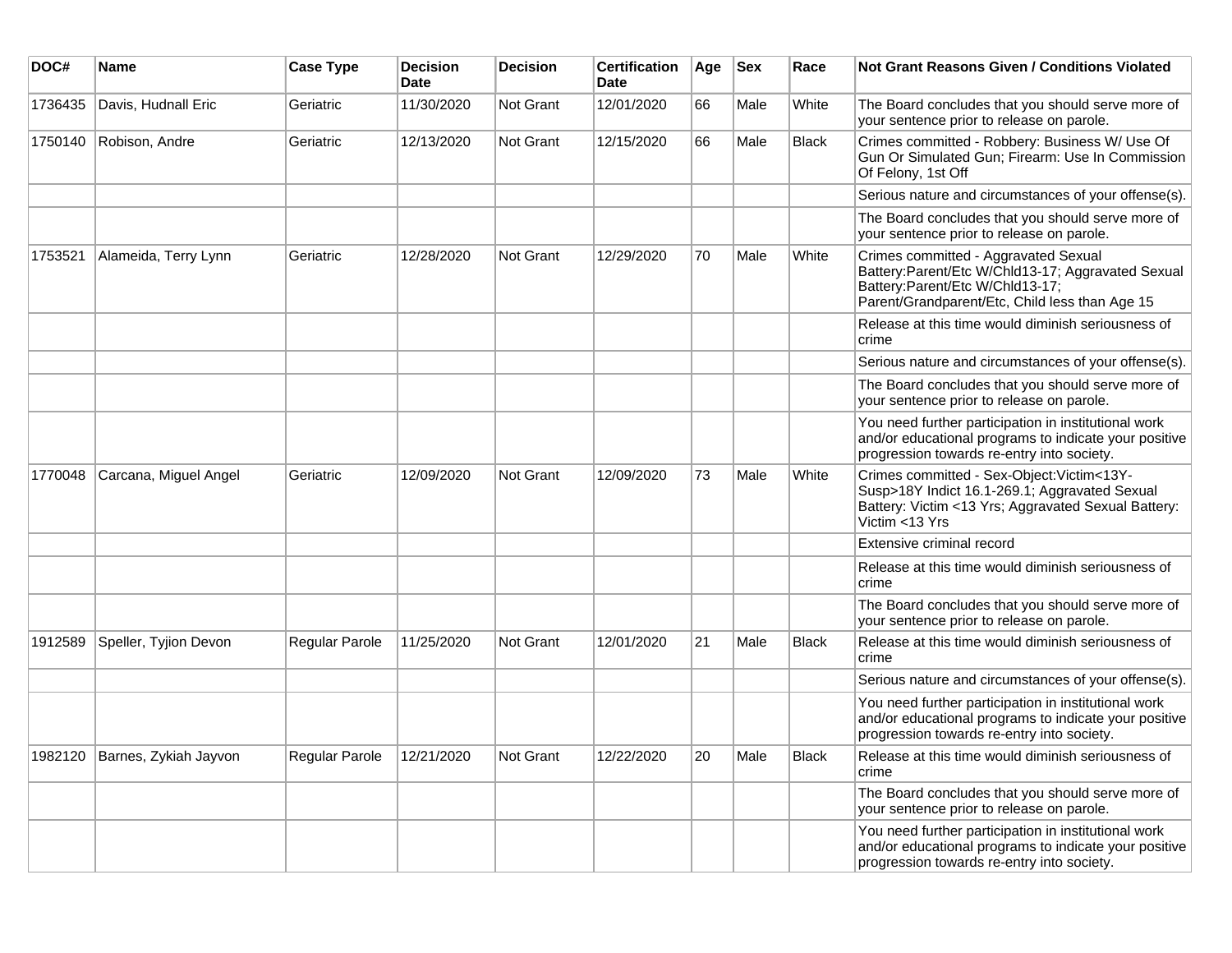| DOC#    | Name                    | <b>Case Type</b>     | <b>Decision</b><br><b>Date</b> | <b>Decision</b> | <b>Certification</b><br>Date | Age | <b>Sex</b> | Race         | <b>Not Grant Reasons Given / Conditions Violated</b>                                                                                                                                                                                                                                         |
|---------|-------------------------|----------------------|--------------------------------|-----------------|------------------------------|-----|------------|--------------|----------------------------------------------------------------------------------------------------------------------------------------------------------------------------------------------------------------------------------------------------------------------------------------------|
| 1982120 | Barnes, Zykiah Jayvon   | Regular Parole       | 12/21/2020                     | Not Grant       | 12/22/2020                   | 20  | Male       | Black        | You need to show a longer period of stable<br>adjustment.                                                                                                                                                                                                                                    |
| 1983155 | Mills, Keontae Debreon  | Regular Parole       | 11/24/2020                     | Not Grant       | 12/01/2020                   | 18  | Male       | Black        | Release at this time would diminish seriousness of<br>crime                                                                                                                                                                                                                                  |
|         |                         |                      |                                |                 |                              |     |            |              | Serious nature and circumstances of your offense(s).                                                                                                                                                                                                                                         |
|         |                         |                      |                                |                 |                              |     |            |              | You need further participation in institutional work<br>and/or educational programs to indicate your positive<br>progression towards re-entry into society.                                                                                                                                  |
|         |                         |                      |                                |                 |                              |     |            |              | Your record of institutional infractions indicates a<br>disregard for rules and that you are not ready to<br>conform to society.                                                                                                                                                             |
| 1000947 | Smith, Frank David      | Violation<br>Hearing | 12/08/2020                     | Revoke          | 12/08/2020                   | 64  | Male       | Black        |                                                                                                                                                                                                                                                                                              |
|         |                         |                      |                                |                 |                              |     |            |              | 02. I will report any arrest, including traffic tickets,<br>within 3 days to the Probation and Parole Officer.                                                                                                                                                                               |
|         |                         |                      |                                |                 |                              |     |            |              | 11. I will not abscond from supervision. I understand<br>I will be considered an absconder when my<br>whereabouts are no longer known to my supervising<br>officer. I freely, voluntarily and intelligently waive any<br>right I may have to extradition if arrested outside of<br>Virginia. |
| 1001518 | Wilson, Rico Antonio    | Violation<br>Hearing | 12/26/2020                     | Revoke          | 12/29/2020                   | 44  | Male       | Black        |                                                                                                                                                                                                                                                                                              |
|         |                         |                      |                                |                 |                              |     |            |              | 02. I will report any arrest, including traffic tickets,<br>within 3 days to the Probation and Parole Officer.                                                                                                                                                                               |
|         |                         |                      |                                |                 |                              |     |            |              | 10. I will not change my residence without the<br>permission of the Probation and Parole Officer. I will<br>not leave the State of Virginia or travel outside of a<br>designated area without permission of the Probation<br>and Parole Officer.                                             |
| 1012000 | Johnson, Michael Nathan | Violation<br>Hearing | 12/03/2020                     | Revoke          | 12/04/2020                   | 53  | Male       | Black        |                                                                                                                                                                                                                                                                                              |
|         |                         |                      |                                |                 |                              |     |            |              | 11. I will not abscond from supervision. I understand<br>I will be considered an absconder when my<br>whereabouts are no longer known to my supervising<br>officer. I freely, voluntarily and intelligently waive any<br>right I may have to extradition if arrested outside of<br>Virginia. |
| 1066017 | Gaston, Zeb             | Violation<br>Hearing | 12/14/2020                     | Revoke          | 12/15/2020                   | 62  | Male       | <b>Black</b> |                                                                                                                                                                                                                                                                                              |
|         |                         |                      |                                |                 |                              |     |            |              | 01. I will obey all Federal, State and local laws and<br>ordinances.                                                                                                                                                                                                                         |
| 1107238 | Horton, Mark Jesse      | Violation<br>Hearing | 12/26/2020                     | Revoke          | 12/29/2020                   | 56  | Male       | White        |                                                                                                                                                                                                                                                                                              |